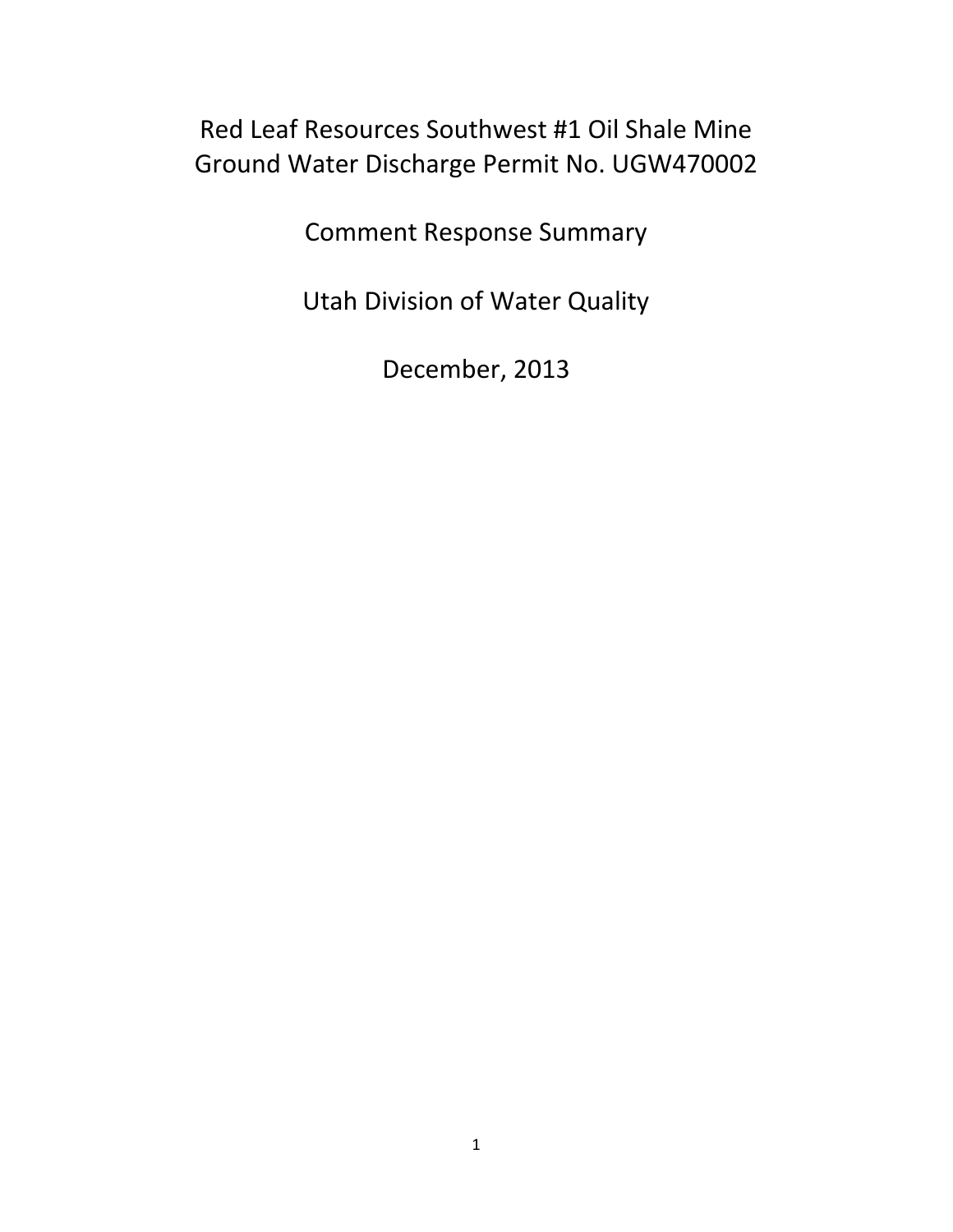## **I. INTRODUCTION**

#### A. Oil Shale Mining and the Southern Uinta Basin

The Southern Uinta Basin has been a source of potential oil shale mining for decades<sup>1</sup> (Fig. 2). As such, the likelihood of actual commercial operation and production has cycled along with the price of oil on world markets. Red Leaf Resources, Inc. has submitted a ground water discharge application to the Director of the Division of Water Quality (DWQ<sup>2</sup>) for an approximately three-quarter size test capsule or Early Production System (EPS) (site location Fig. 1). While, from the basis of permitting requirements the EPS permit stands alone on its own facts and merits, relative to the potential for full scale operation and production at the Red Leaf site and other commercial operations currently being planned in the oil shale rich areas across the Southern Uinta Basin the permit is not alone. Rather, from the broader basin-wide oil shale mining industry perspective, the Red Leaf EPS permit stands at the threshold of actual commercial production in an area that has seen conventional oil and gas development to be sure (Fig. 3), but thus far has not extended to large scale mining. The DWQ's issuance of a ground water permit for the EPS (UGW 470002) is a milestone of sorts in the investigations, exploration and prior attempts to bring full scale mining to actual fruition. Therefore, it is easy to see how this single permit action holds so much interest and attention. From the perspective of DWQ this is clearly observed in the number of comments submitted.<sup>3</sup> After reviewing the comments, DWQ is satisfied from a substantive perspective that the permit order is properly protective, based on negligible risk to ground water and its present and future beneficial uses.

#### B. Organization and Nature of Response to Comments

1. Most of the substantive comments (addressing the factual or legal basis under which the permit was issued) were received from Western Resource Advocates (WRA). This Response will address WRA's comments. A separate response will address the other comments.

2. WRA's comments revolve around the regional flow regime (i.e., the conditions under which ground water-including the surface expressions of such, a.k.a springs- occurs and moves across much of the Southern Uinta Basin) and how these factors relate to the site specific conditions and characterization Red Leaf has performed. A key factor in DWQ's determination that the criteria in Rule 317-6-6.4(A) have been met is that there is no shallow aquifer immediately beneath the mine site, or impairment of present and future beneficial uses of ground water. The water that was found in the wells immediately beneath the mine is static and does not contain sufficiently saturated permeable material to yield usable quantities of water to wells and springs so as to meet the definition of aquifer, and no springs are

<http://www.waterquality.utah.gov/PublicNotices/pnarchive2013.htm#gwp>

 $\overline{\phantom{a}}$ 

 $^1$  Note that Figure 2 shows the basin wide extent of the naturally occurring oil shale and sands as well as the thickness of the richest [gallons per ton] oil shale across the basin, the thickness of lower yielding, uneconomic, oil shale is much greater)

 $2$  For convenience, the term DWQ refers to both the Division of Water Quality and its director.

 $^3$  At the close of the comment period (Sept. 27, 2013) DWQ had received approximately 35,000 comments from members or individuals associated with the Natural Resources Defense Council (NRDC) who had each signed what appeared to be a form letter objecting to the issuance of the permit. Other comments, somewhat similar in nature to those of the NRDC, were received as well as several comments that are in support of the mining operation and permit. The unedited comments may be found at: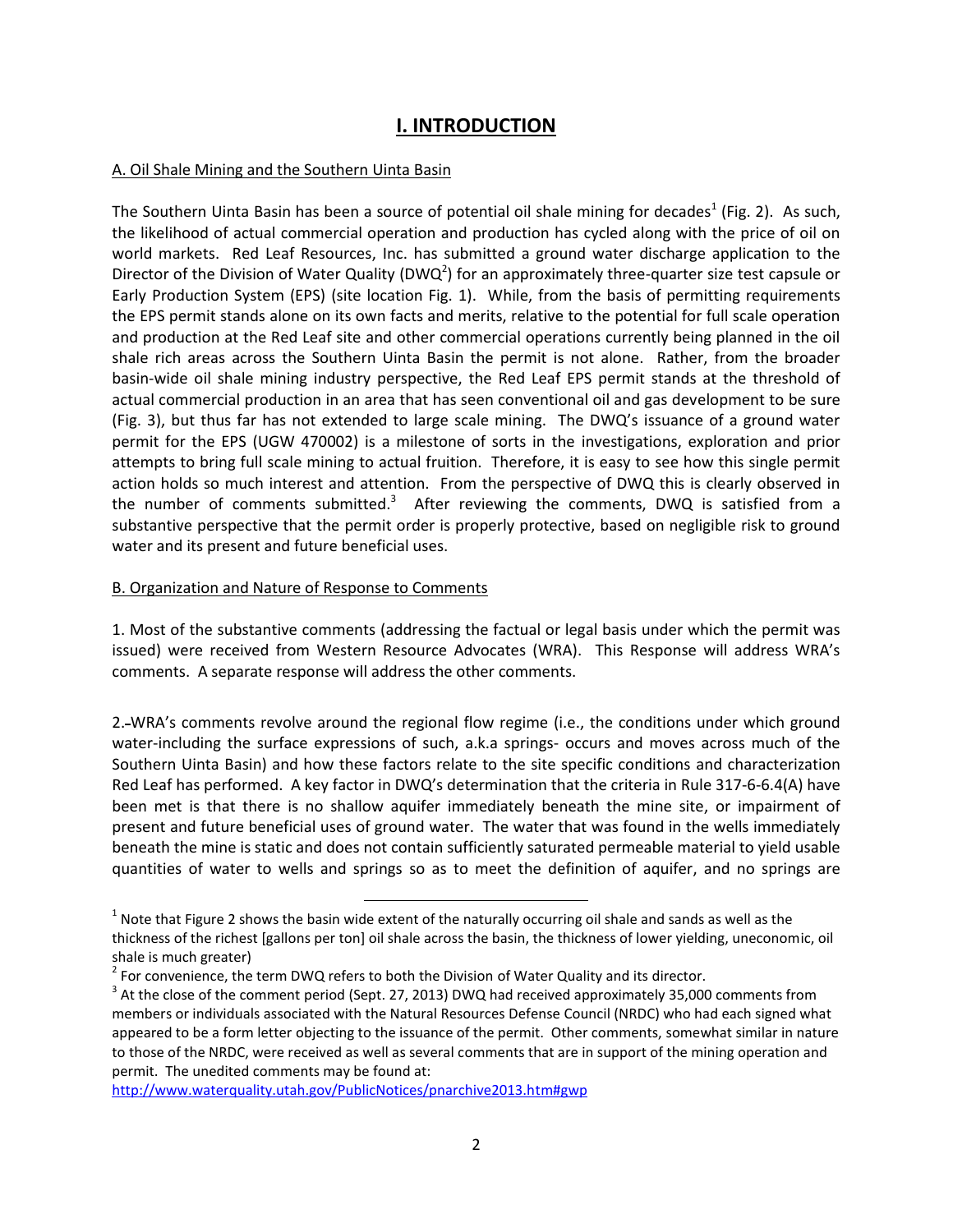threatened. Such interstitial water had salinity ranging from a low of 9,000 mg/L to as high as 58,600 mg/L TDS. The regional aquifer located hundreds of feet below the bottom of the mine which is of relatively good quality with a TDS of approximately 700 mg/L or less, is naturally protected by intervening impermeable oil shale. These orders of magnitude differences between the water quality of the water and that of the protected deep aquifer were factored into the DWQ's conclusion that water around and immediately beneath the mine site does not move either horizontally or vertically or appreciably recharge the Douglas Creek aquifer hundreds of feet below, and that present and future beneficial uses of the aquifer are protected.

Primary considerations in permit drafting include: 1) Legal and regulatory requirements; 2) Natural site and regional conditions including, among others, the hydrogeology and climatic conditions; and 3) The mining and oil production operation as proposed by the applicant.

## C. Legal and Regulatory Requirements

1. The DWQ under the authority of the Utah Ground Water Quality Protection Rules<sup>4</sup> (Ground Water Rules) issues ground water discharge permits to facilities which have a potential to discharge contaminants to ground water. As defined by the Ground Water Rules, such facilities include mining operations.<sup>5</sup> The Ground Water Rules are based on an anti-degradation strategy for ground water protection as opposed to non-degradation; therefore, discharge of contaminants to ground water may be allowed provided that current and future beneficial uses of the ground water are not impaired and the other requirements of Rule 317-6-6.4.A. are met. $^6$  Following this strategy, ground water is divided into classes based on its quality<sup>7</sup>; and higher-quality ground water is given greater protection<sup>8</sup> due to the greater potential for beneficial uses.

2. Under Rule 317-6, Red Leaf Resources, Inc. applied for a ground water discharge permit to cover a mining operation consisting, at this time of a single earthen (EPS) capsule for petroleum derived from kerogen from mined oil shale ore. DWQ developed permit conditions consistent with R317-6 and appropriate to the nature of the mined materials, the EPS technology and the hydrogeologic and climatic conditions of the site, to insure that the operation would not contaminate ground water. Although permit conditions require Red Leaf to apply for a major modification of the permit prior to proceeding with further mining, the regulatory, factual and permit conditions for the EPS are independent of further mining; that is, the draft permit and factual basis for the EPS alone meet the protective requirements of Rule 317-6-6.4.A.

3. Under Rule 317-6-6.4A, DWQ may issue a ground water discharge permit if:

l

- 1) The applicant demonstrates that the applicable class TDS limits, ground water quality standards protection levels and permit limits established under R317-6-6.4E will be met;
- 2) The monitoring plan, sampling and reporting requirements are adequate to determine compliance with applicable requirements;

<sup>4</sup> Utah Admin. Code Rule 317-6

<sup>5</sup> Utah Admin Code Rule 317-6-6.1A

<sup>&</sup>lt;sup>6</sup> Preamble to the Ground Water Quality Protection Regulations of the State of Utah, sec. 2.1, August, 1989

 $<sup>7</sup>$  Utah Admin. Code Rule 317-6-3</sup>

<sup>8</sup> Utah Admin. Code Rule 317-6-4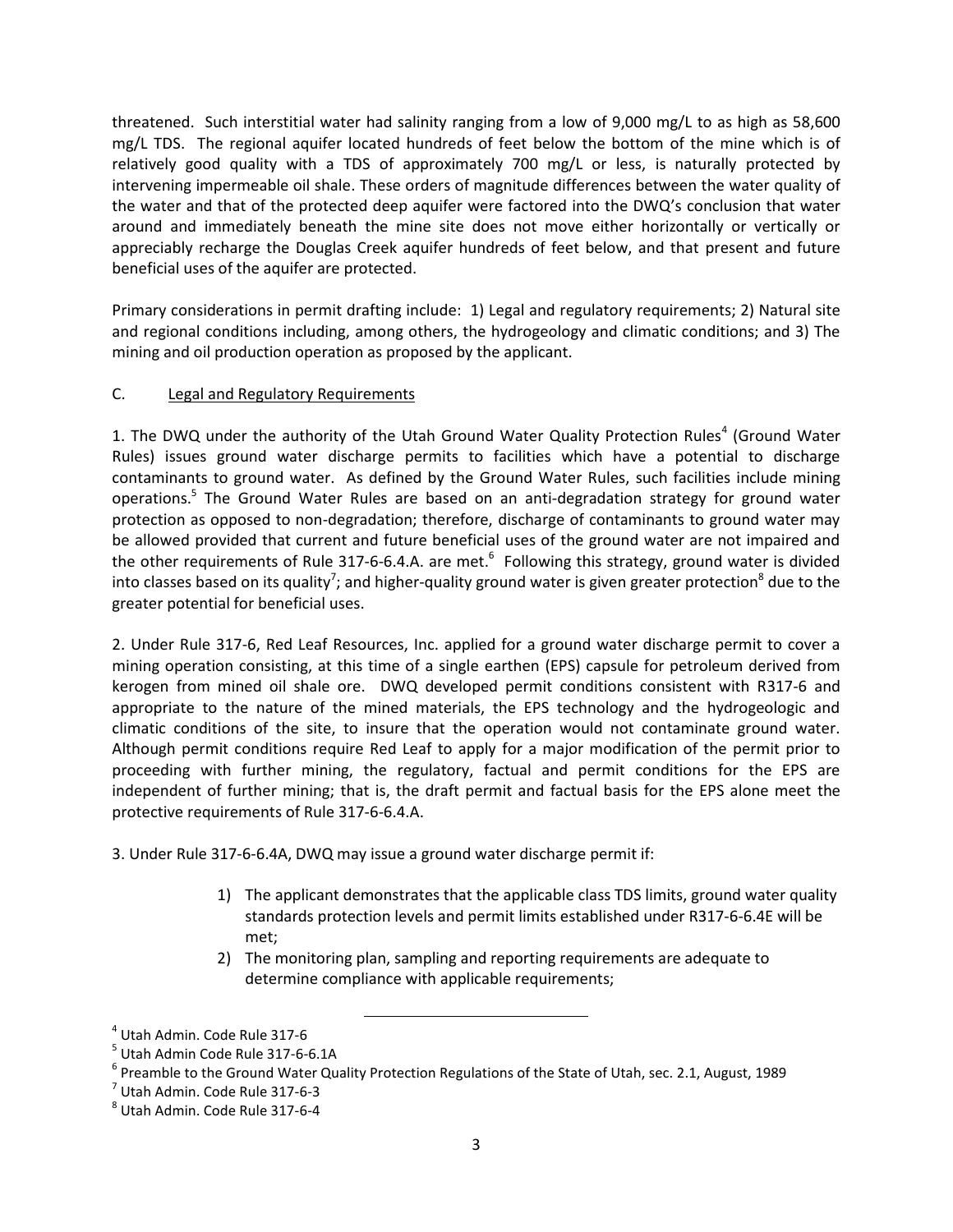- 3) The applicant is using best available technology to minimize the discharge of any pollutant; and
- 4) There is no impairment of present and future beneficial uses of ground water.

4. In summary, Subpart 1 is satisfied because Red Leaf has demonstrated that the water<sup>9</sup> beneath and around the mine is class IV and does not circulate therefore DWQ has determined that the standard for protection under R317-6-4(4.7)<sup>10</sup> is met since there will be no effect on human health or the environment. The class II Douglas Creek aquifer is several hundred feet beneath the mine and isolated from any potential discharges by several zones of low permeability oil shale.

5. Subpart 2's monitoring plan, sampling and reporting requirements are satisfied because Red Leaf has evaluated which contaminants may be leached from spent shale in contact with rainwater or snowmelt. Results of this analysis showed some metals and organic compounds may leach from spent shale, and the leachate will likely have a high pH. These tests showed low levels of total dissolved solids and nondetectable results for most metals and organic compounds. To more fully evaluate which contaminants may be present in leachate, additional analyses are required in the permit, as described in the SOB Part VI. The permit requires that sampling should be representative of the capsule contents and that samples will be analyzed for a specified suite of organic and inorganic parameters. The sampling methods will be determined following Red Leaf's assessment of capsule conditions following cooling.

6. Subpart 3 is satisfied because Red Leaf is using best available technology to minimize the discharge of any pollutant based on the design of three feet of Bentonite Amended Shale (BAS) in the test capsule. Site conditions and what is known about the nature of the potential discharge justify accepting the proposed design for the EPS capsule to be Best Available Technology. DWQ's approval of Red Leaf's design is conservative for these conditions. The permeability of the underlying bedrock is so low that discharge from an unlined, uncapped pile of spent shale would not seep through and impair underlying aquifers of higher quality than the leachate, even if some seepage occurred. Nor does available information suggest that the leachate would threaten beneficial uses, if there were any, of the limited quantities of class IV ground water.

7. Subpart 4 is satisfied because there is no impairment of present and future beneficial uses based on the complete unlikelihood of a discharge ever reaching the Douglas Creek Aquifer and on the lack of any present or future beneficial use of the limited quantity class IV shallow ground water at the mine site.

8. Therefore, DWQ has concluded that the proposed facility meets these conditions so the DWQ may issue the permit. In addition, issuance of the permit is consistent with the purpose of the Ground Water Rules and Utah Water Quality Act to protect ground water quality because Red Leaf's operation is not in a recharge zone and discharges, if any, will not enter the hydrologic cycle. See Utah Code Ann. § 19-5-  $117(1)(a)$ .

9. The DWQ does not have the discretion to deny a permit for matters not related to protecting waters of the state. Accordingly, only comments related to protection of ground water quality or quality of

l  $^{9}$  Not all subsurface water in the mine area meets the definition of ground water.

<sup>&</sup>lt;sup>10</sup> Utah Admin. Code R317-6-4(4.7) Class Protection Levels provides "Protection levels for Class IV ground water will be established to protect human health and the environment."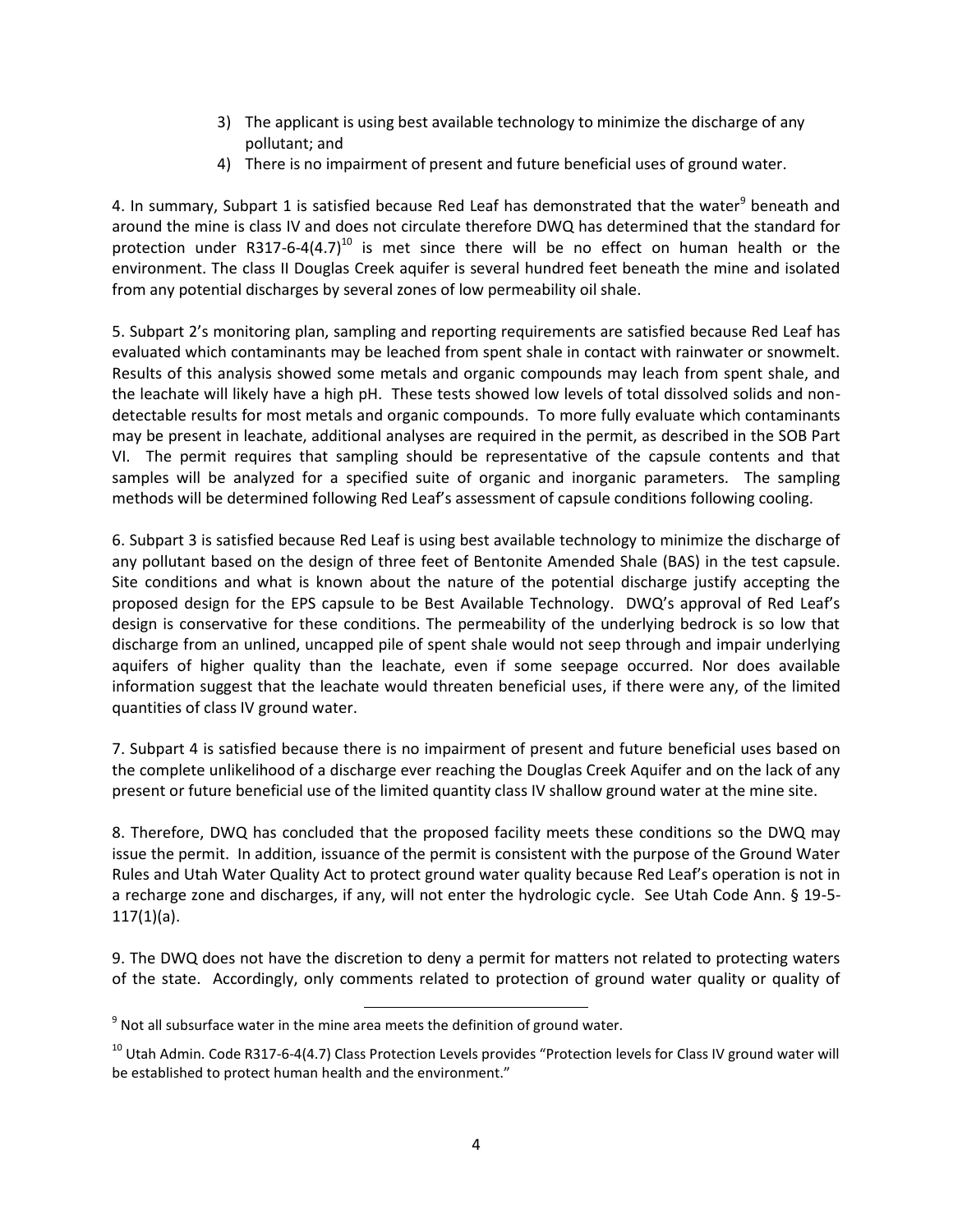other waters of the state are relevant to whether the DWQ shall: 1) issue the permit; 2) issue with modifications to the draft version, or; 3) deny issuance.

10. Rule 317-6 applies to a wide variety of facilities with varying degrees of potential to discharge contaminants to ground water. Operational and natural site characteristics are relevant to a Rule 317-6 inquiry. The ground water application provisions in Rule 317-6-6.3 provide discretion to DWQ in determining the particular information that must submitted in an application as evidenced by the introductory sentence that provides: "*Unless otherwise determined by the Director [DWQ]*, the application for a permit to discharge wastes or pollutants to ground water shall include the following complete information . . ." (emphasis added).

11. In particular, DWQ issues ground water discharge permits to many facilities that contain water under hydraulic head, i.e. the pressure exerted by water that is proportional to the depth of the water body or the thickness of granular material containing water under saturated conditions. Hydraulic head is the potential driving force of liquids through a liner or other materials that underlie the water body or saturated materials. Many of the monitoring requirements in ground water discharge permits are related to verifying the containment of wastewater under hydraulic head. An important feature of Red Leaf's case is that the Eco-Shale capsule technology does not involve containing water under hydraulic head. While in the long term, a closed capsule may accumulate enough leachate that minor zones of saturation may develop on top of the lower capsule liner, the capsule design provides for drainage of the capsule interior, and significant hydraulic head will not be imposed on the lower liner.

12. Rule 317-6-6.3 lists all informational categories that may be used within the universe of permitted facilities to provide substantial evidence in the administrative record to support a finding that Rule 317- 6-6.4.A has been satisfied. In other words, Rule 317-6-6.3 makes the DWQ the gatekeeper in determining what is required to be submitted to meet the requirement of Rule 31—6-6.4.A on a case by case basis, therefore not requiring applicants for a ground water discharge permit to submit information that is not relevant. To be clear, the DWQ's discretion is not without limitation, rather the discretion is exercised based upon appropriate review of the *relevant* scientific, technical, engineering or other facts related to the permit, its processes and site characteristics.

## D. Site Conditions

The Ground Water Rules take into account varying climatic and hydrogeologic conditions related to the potential for ground water contamination as well as varying natural ground water quality. In developing permit conditions the Ground Water Rules allow these factors to be taken into account so as not to impose unnecessary conditions on permittees.

#### 1. Climate Conditions at the Red Leaf Site

The Red Leaf site climatic conditions from this site can be summarized as:

l

a) Arid with less than 10 inches of annual precipitation on average, see page 10 and plate one of Price and Miller.<sup>11</sup> This is a true desert which begins when average precipitation is less than 10 inches.

<sup>&</sup>lt;sup>11</sup> Department of Natural Resources Technical Publication No. 49, *Hydrologic Reconnaissance of the Uinta Basin, Utah and Colorado*, 1975 by Price and Miller.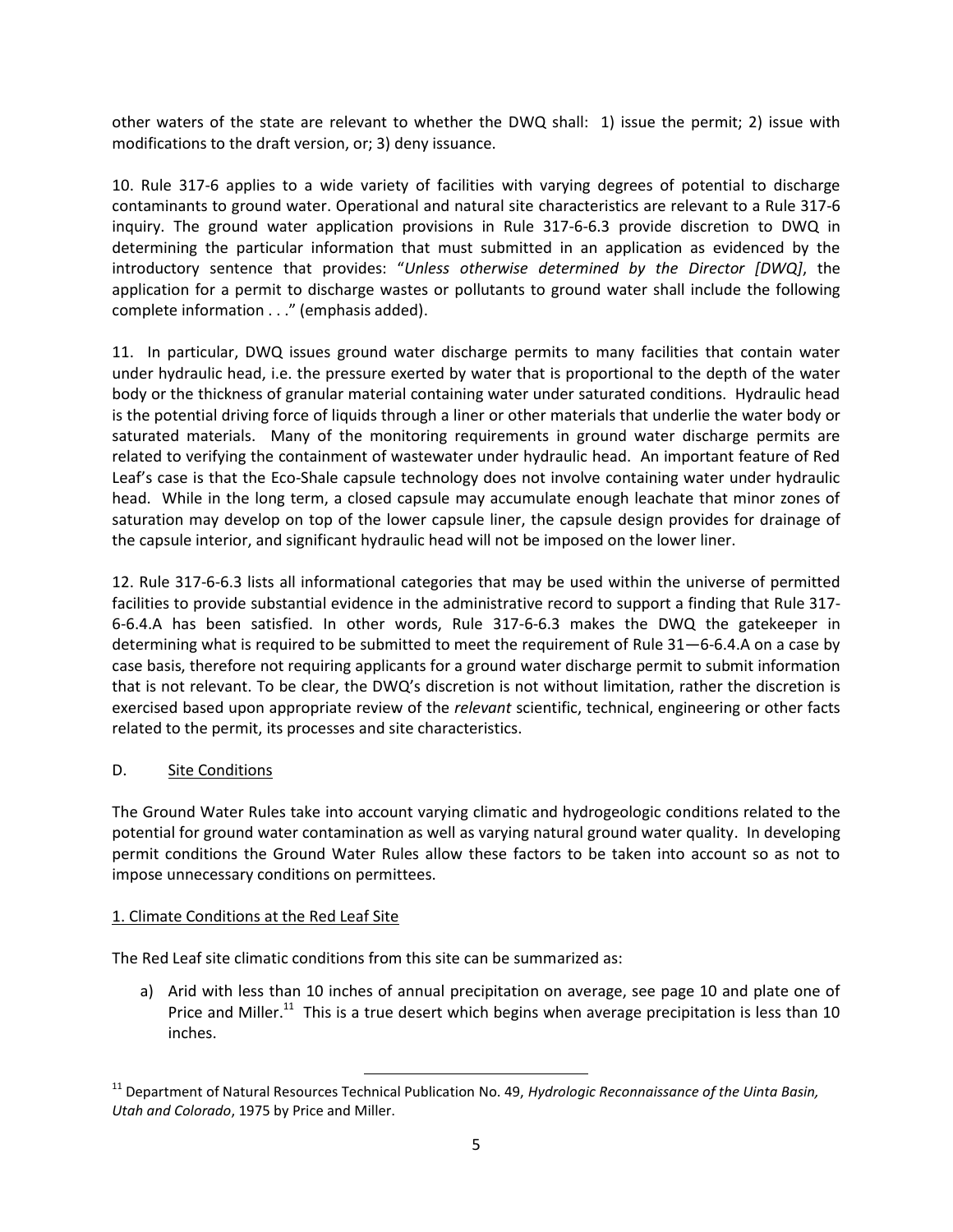- b) Infiltration rates are very low. On page 28 of Price and Miller<sup>12</sup> the basin wide estimate is 3% of the average annual precipitation. At the Red Leaf site infiltration is no more than 0.3 inches per year. And, since the estimate is basin wide and refers to the potential for infiltration at high elevations at the southern rim of the basin, the actual infiltration rate at the Red Leaf site is likely even lower than 3%.
- c) Evaporation (arid climate) and evapotranspiration rates are high, page  $12.^{13}$

The climatic conditions are an important factor to consider since the operation does not use water in its oil shale retorting (heating) and extraction process, the only available source of water for concern relative to potential contamination is from precipitation falling on the mine site after operations cease.

#### 2. Hydrogeology and Ground Water Occurrence at the Red Leaf Site

a. There are three main, relevant site conditions related to potential ground water contamination in this permit. First, the rocks immediately underlying the capsule construction site are lower-grade oil shale with extremely low permeability. In other words, the shale provides a protective barrier that would prevent discharges, if any, from Red Leaf's operations from impairing ground water. Second, the limited quantities of water encountered in Red Leaf's monitor wells in this geologic unit do not constitute an aquifer as defined under R317-6-1(1.1).<sup>14</sup> In other words, the water flow is small and the water is unusable. Third, the water in the monitoring wells is extremely saline (Class 4, low quality), so discharges, if any, from Red Leaf's operations are unlikely to cause impairment even if there were sufficient quantities of water to be usable.

b. Information on the hydrogeologic characteristics of the site is presented in the SOB Part VII.2. The geologic formation that includes Red Leaf's ore horizons and the rocks overlying and underlying them, the Parachute Creek Member of the Green River Formation (Fig. 4) is described in the geologic literature as having low<sup>15</sup> or minimal permeability.<sup>16</sup> Thus the oil shale of the Parachute Creek<sup>17</sup> member of the Green River formation act as a barrier to ground water flow and is confirmed from information collected by site investigations.<sup>18</sup>

c. As part of the site specific characterization, Red Leaf drilled eleven monitor wells around and beneath the mine site.<sup>19</sup> Water encountered in these wells is highly saline and has a stable isotope composition that is different from precipitation at the site. The most likely source of the salts and saline water, beneath the mine site and within the Parachute Creek Member, and is consistent with all of the data gathered from the Red Leaf site including the much lower salinity and different overall chemical quality of the springs found near the Red Leaf property is described by Holmes and Kimball<sup>20</sup>:

 $\overline{\phantom{a}}$ 

<sup>&</sup>lt;sup>12</sup> Department of Natural Resources Technical Publication No. 49, *Hydrologic Reconnaissance of the Uinta Basin, Utah and Colorado*, 1975 by Price and Miller.

<sup>13</sup> Department of Natural Resources Technical Publication No. 49, *Hydrologic Reconnaissance of the Uinta Basin, Utah and Colorado*, 1975 by Price and Miller.

<sup>&</sup>lt;sup>14</sup> R317-6-1(1.1) states: "Aquifer" means a geologic formation, group of geologic formations or part of a geologic formation that contains sufficiently saturated permeable material to yield usable quantities of water to wells and springs.

<sup>&</sup>lt;sup>15</sup> Price and Miller, pg. 10 table 1

<sup>&</sup>lt;sup>16</sup> Holmes and Kimball, pg. 5 table 1

<sup>&</sup>lt;sup>17</sup> Holmes and Kimball, pg. 6

<sup>&</sup>lt;sup>18</sup> Attachment A, Norwest Core Review

<sup>&</sup>lt;sup>19</sup> See Application Fig. 7 & 8, sections 9.5.2 and 9.5.3

 $20$  Holmes and Kimball, pg. 5-6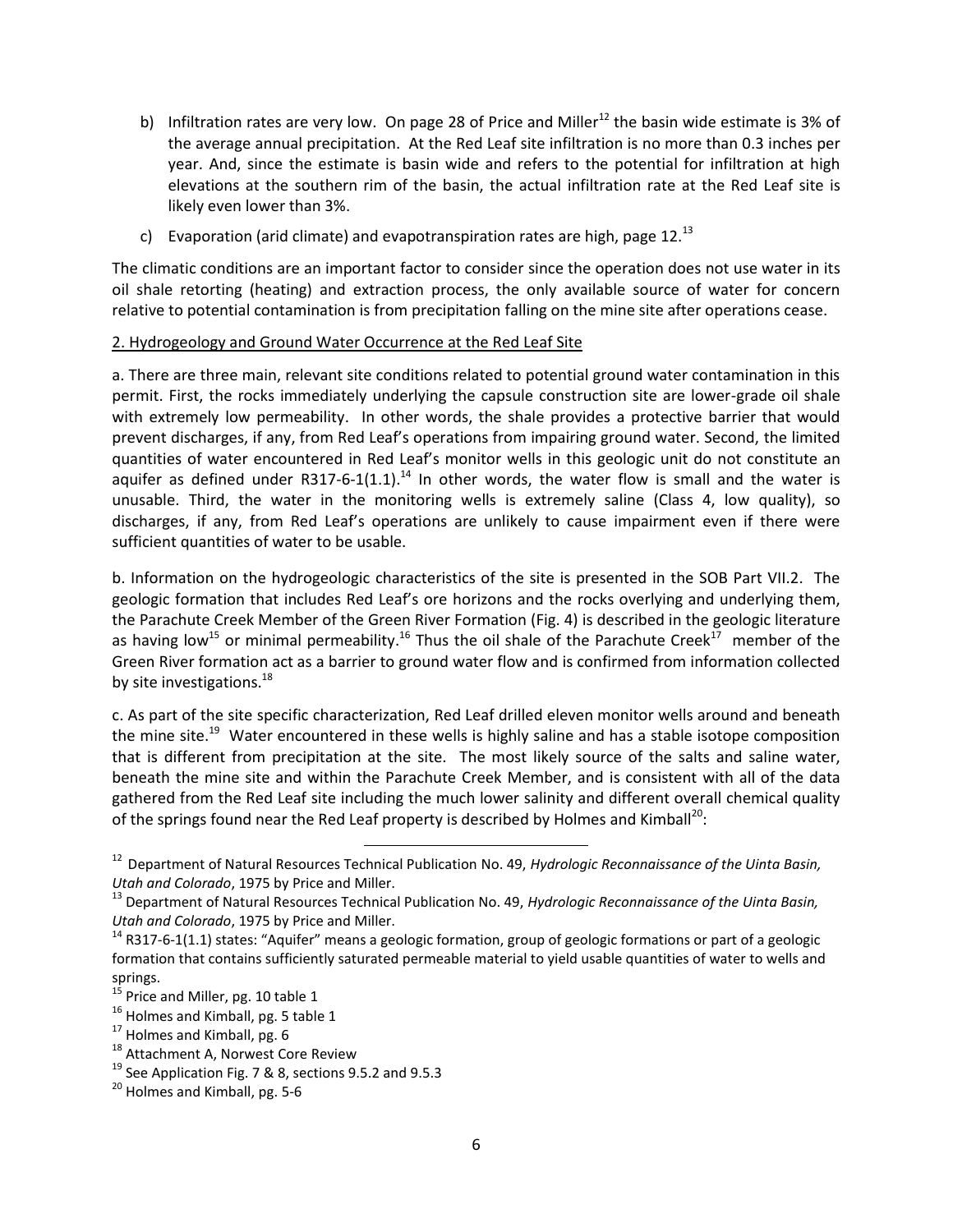The lacustrine deep-water environment is represented mostly by the Parachute Creek Member, whose beds are marlstone, sandstone, and muddy limestone. The marlstone, which has a large organic content, comprises the "oil shale" of the Green River Formation.

After deposition of the organic-rich marlstone, Lake Uinta began to recede. The water became saline and local deposition of evaporate minerals occurred.

(A current day analog of the scenario described by Holmes and Kimball above occurs if one replaces Lake Uinta with Lake Bonneville and the salts now observed in the Great Salt Lake and the strata beneath it replace those in the Parachute Creek Member.)

d. Discharges, if any, to the formation beneath the mine site are highly unlikely to impair ground water for several reasons. First, recovery tests performed on some of the wells drilled by Red Leaf (Fig. 5) revealed that the surrounding rocks have very low hydraulic conductivities, comparable to an engineered clay liner so any discharge would likely be confined. Second, the few springs and seeps in the area (none of them on Red Leaf's property) have significantly lower salinity than the water encountered in Red Leaf's monitor wells. There is no evidence of springs discharging highly saline water chemically comparable to that encountered beneath the mine site. Taken together, these facts indicate that the water around and beneath the mine sit does not circulate Most importantly, these facts indicate that water discharged, if any, to this formation, if any, will not circulate into other aquifers or saturated zones, even if it is under hydraulic head. Furthermore, Appendix J of Red Leaf's permit application indicates that any potential leachate generated by the closed capsule would be of lower salinity than the water contained within the strata beneath the EPS capsule, meaning that the risk of impairment to that water is low.

e. WRA appears to suggest that the Douglas Creek Aquifer may be impaired by a discharge from the EPS capsule. The evidence suggests otherwise because the Douglas Creek Aquifer $^{21}$  is contained within the part of the section of the Douglas Creek Member that is predominantly sandstone and hundreds of feet below the bottom of the mine site (Fig. 4). This aquifer is tapped by Red Leaf's water supply well (max est. pump rate 20 gpm, drillers log), which encountered ground water at 630 and 830 feet below ground surface. (SOB Part VII.2) WRA's comments appear to refer to the whole Douglas Creek Member as an aquifer, rather than just the predominantly sandy part of it below the gradational contact with the overlying Parachute Creek Member.

f. At the Red Leaf EPS site, the first sandy bed below the Mahogany oil shale, and beneath the bottom of the mine, was selected as the marker horizon for establishing the bottom depth of the deeper monitor wells in Red Leaf's monitor well drilling program. It was known to be non-water bearing prior to drilling the wells. The wells were intended to assess the B Groove lithologic horizon, which is known to have the characteristics of an aquifer to the east in Colorado. There is no evidence for this bed yielding useful quantities of water to wells or springs, therefore it does not meet the definition of an aquifer in Rule 317-6-1. DWQ personnel, along with the Utah Geological Survey's expert on Uinta Basin stratigraphy, visited the Red Leaf site in July, 2012 and examined the strata between the Mahogany Bed and this uppermost sandy unit.<sup>22</sup> This sandy bed is described in Red Leaf's permit application as "carbonatecemented sandstone" and in the DWQ report as "silty, sandy carbonate". The carbonate cement

l

 $21$  Holmes and Kimball, pg. 5 Table 1

 $22$  Novak, 2012, Attachment B, and referenced in the SOB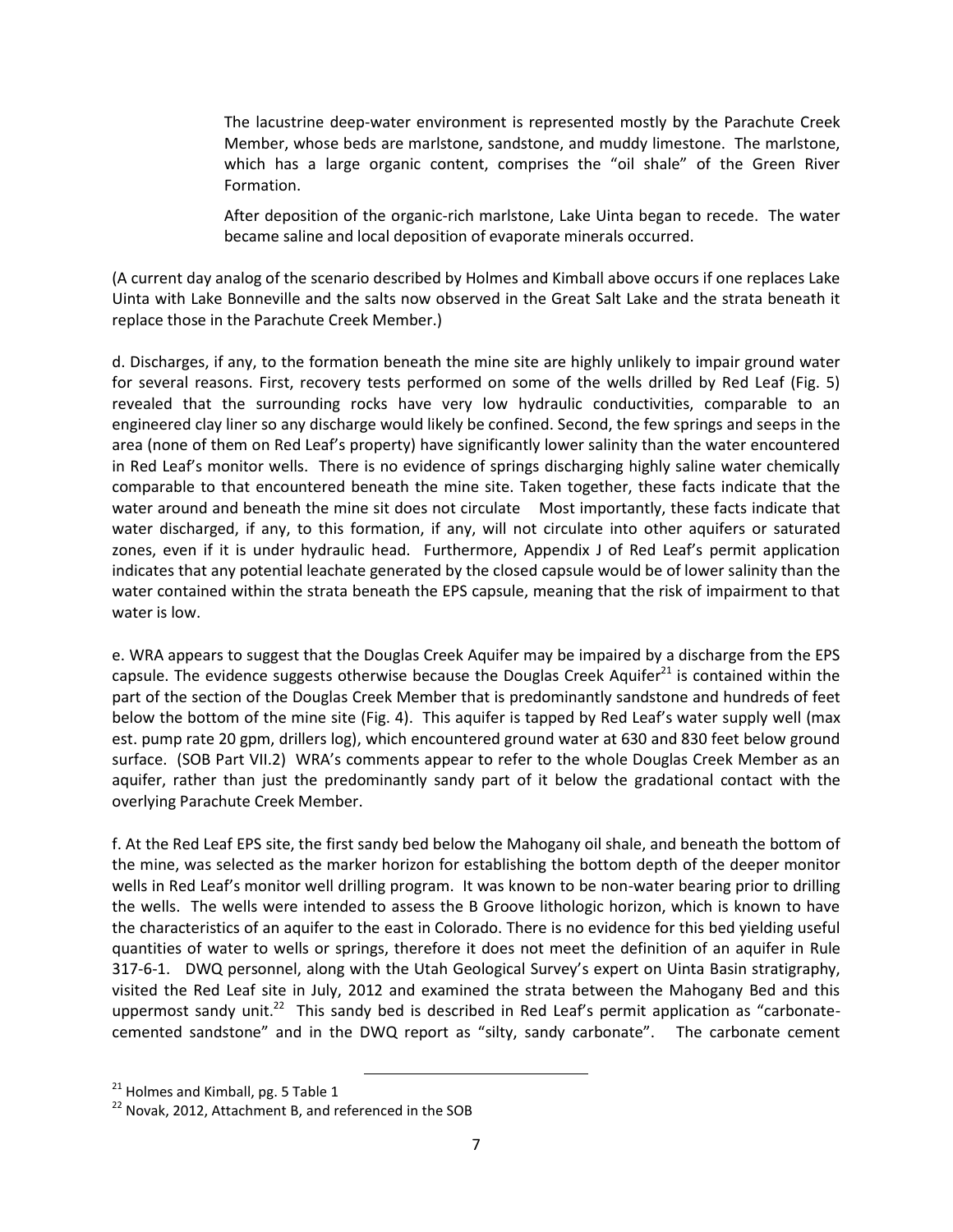between the sand grains results in a low primary porosity for this bed. Drill cores taken from this bed in the subsurface indicate that it is partially saturated with bitumen, further reducing its porosity.<sup>23</sup> The bed has fine-grained rocks above and below it, which limit potential recharge to it. As the recovery tests show<sup>24</sup> its hydrogeologic properties, and quality of any water it may contain, are likely to be similar to the surrounding oil shales.

## E. Nature of the Facility

1. The type of facility being proposed is described in the permit's Statement of Basis (SOB) at III and IV, and in greater detail in Red Leaf's permit application. Crushed oil shale ore will be stacked in a "capsule" that will be surrounded on top, sides and bottom by liners designed for product containment during production. Only one capsule is permitted under this permit, unless modified, and Red Leaf has designated this capsule as the "Early Production System" or EPS capsule. A significant factor limiting the potential for the proposed EPS capsule to cause a discharge of contaminants is the method to be used for retorting the oil shale ore. No water or chemicals will be used in the retorting (heating) process. The contents of the capsule will be heated to approximately 725° F through piping that conducts hot air (Application p. 4). Gases that evolve from the ore during retorting, including water vapor, will be conducted out of the capsule, and liquid hydrocarbons that are liberated from the ore will be collected on a metal pan beneath the ore and likewise conducted out of the capsule. After retorting, the capsule contents will be extremely dry, and because of the insulating properties of rock materials, the capsule will remain hot for a long time. There will be no significant water present in the spent shale after retorting, and any significant liquid hydrocarbons will be removed from the capsule by drainage onto the metal pan. As the capsule cools, any remaining liquid hydrocarbons should solidify.

2. Because the spent shale is dry and does not contain water under saturated conditions that would lead to hydraulic head on the liner, it resembles a landfill much more than a structure designed for containment of wastewater, not a leach pad which is constructed to contain fluids under hydraulic head. The main potential for the capsule to cause a discharge of contaminants will be from precipitation infiltrating into the spent shale and dissolving contaminants out of it. In facilities like this, resembling a landfill, the primary strategy to minimize discharge of contaminants is to install a cap over the waste material to exclude precipitation from infiltrating into the waste, to the greatest extent feasible. Although the permit allows some flexibility in liner design for this prototype capsule, Red Leaf has committed to a liner that is the functional equivalent of three feet of bentonite-amended shale (BAS) having saturated hydraulic conductivity of 1 x 10<sup>-7</sup> cm/sec. This exceeds the standards required in many cases where bodies of wastewater several feet deep are impounded on an earthen liner, resulting in a hydraulic head on the liner proportional to the depth of the water. The upper liner will not be subject to a significant hydraulic head. It will be shaped to promote drainage, and vegetation will be established on the reclaimed land surface above the liner, which will promote the removal of soil water by evapotranspiration and minimize the buildup of hydraulic head on the underlying upper BAS liner.

3. Despite these efforts to prevent infiltration of precipitation through the reclaimed surface cover layers and the underlying BAS liner, some small flux of water will likely penetrate these layers and enter the spent shale underneath them. As explained in the SOB Part VIII:

l

<sup>&</sup>lt;sup>23</sup>Attachment A, Norwest Core Review

<sup>&</sup>lt;sup>24</sup> Fig. 5, Monitoring Well Recovery Tests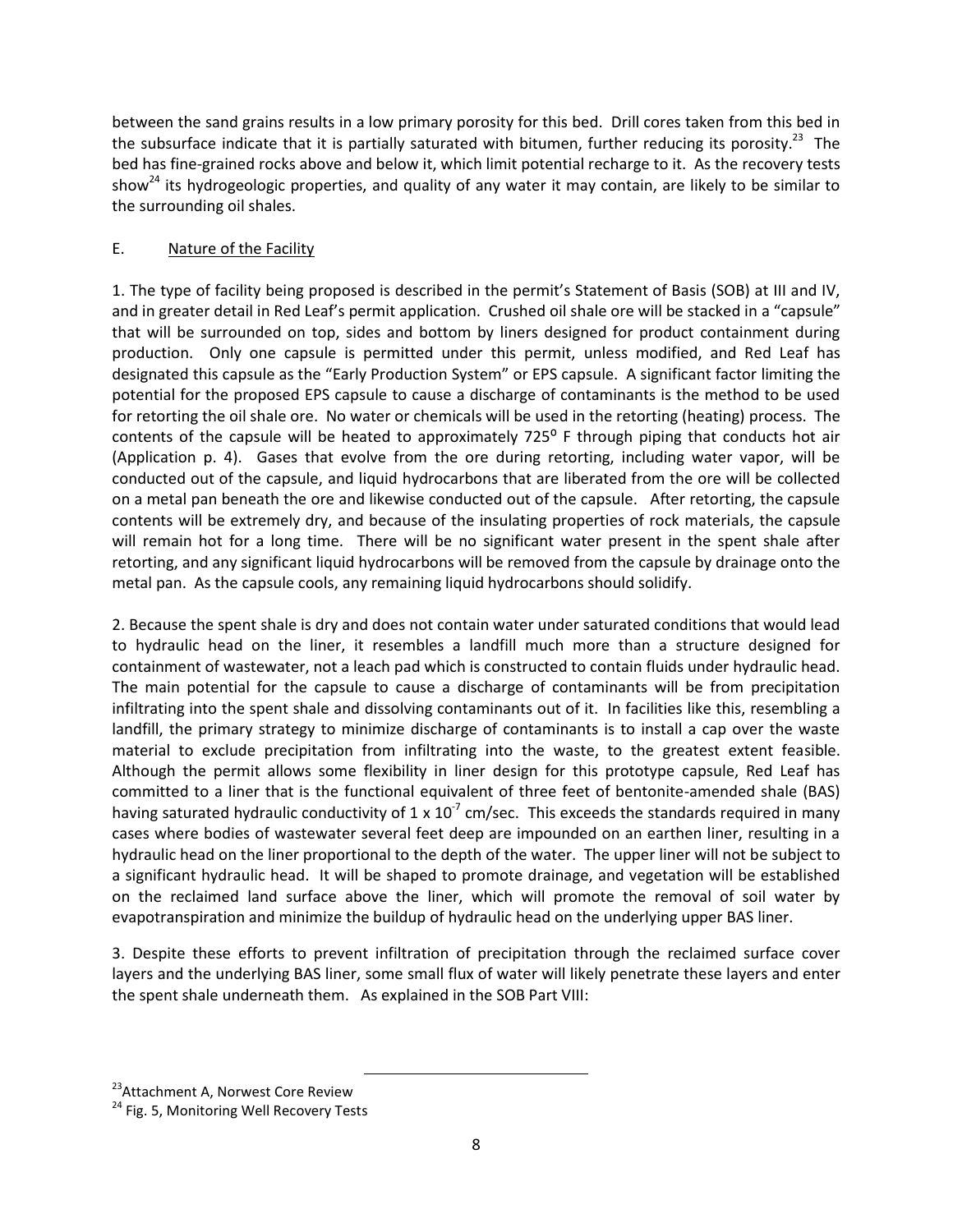Formation of leachate and its discharge to the subsurface would only occur when precipitation infiltrates the vegetative cover and upper BAS liner in sufficient quantities to bring the water content of the near 100-foot thick layer of dry spent shale and the "rind" of insulating waste rock *to field capacity<sup>25</sup>* , and then this water breaks through the metal oil collection pan and builds up on the lower BAS liner and breaks through it.

4. Only a small percentage of the precipitation at the site will seep through the cap layers and upper BAS liner. This small flux of water would then have to build up in the spent shale until it reaches field capacity. As described in Appendix L of the permit application<sup>26</sup> a conservative estimate of the time required for the entire EPS capsule to reach field capacity is on the order of hundreds of years. This is not surprising given the dry, post-retorting state of the shale, the low precipitation at the site, the high evaporation rate and the 3 foot cap of 1 x 10<sup>-7</sup> cm/sec Bentonite Amended Shale (BAS) in addition to the re-grading, contouring and re-vegetation of the mine site.

5. As permit conditions, Red Leaf will monitor any liquids that drain from the metal pan used to collect liquid hydrocarbons during capsule operation, and also any liquids that collect on the upper surface of the lower BAS liner. Liquids will be conducted out of the capsule to monitor points that will allow these observations. Construction of these monitoring points will allow liquids that may collect on the metal pan and upper surface of the lower BAS liner to be observed, sampled and analyzed from the capsule.

6. Permit conditions must also take into account the nature of the contaminants that may be discharged to ground water. Red Leaf has evaluated which contaminants may be leached from spent shale in contact with rain water or snowmelt using the Synthetic Precipitation Leaching Procedure, as described in the SOB Part V, on samples taken from bench-scale test reactors. Results of this analysis showed some metals and organic compounds may leach from spent shale, and the leachate will likely have a high pH. These tests showed low levels of total dissolved solids and non-detectable results for most metals and organic compounds.

7. To more fully evaluate which contaminants may be present in leachate, additional analyses are required in the permit, as described in the SOB Part VI. The permit requires that sampling should be representative of the capsule contents and that samples will be analyzed for a specified suite of organic and inorganic parameters. The sampling methods will be determined following Red Leaf's assessment of capsule conditions following cooling.

<sup>25</sup> Field capacity refers to the point where the water content of unsaturated materials is high enough to allow gravity drainage from the base of the materials.

26 Also, Attachment C (Technical Memorandum from R.J. Bayer to Jay Vance *Assessment of the Capacity of the EPS Capsule for Absorption and Retention of HELP-predicted infiltration, May 30, 2013)*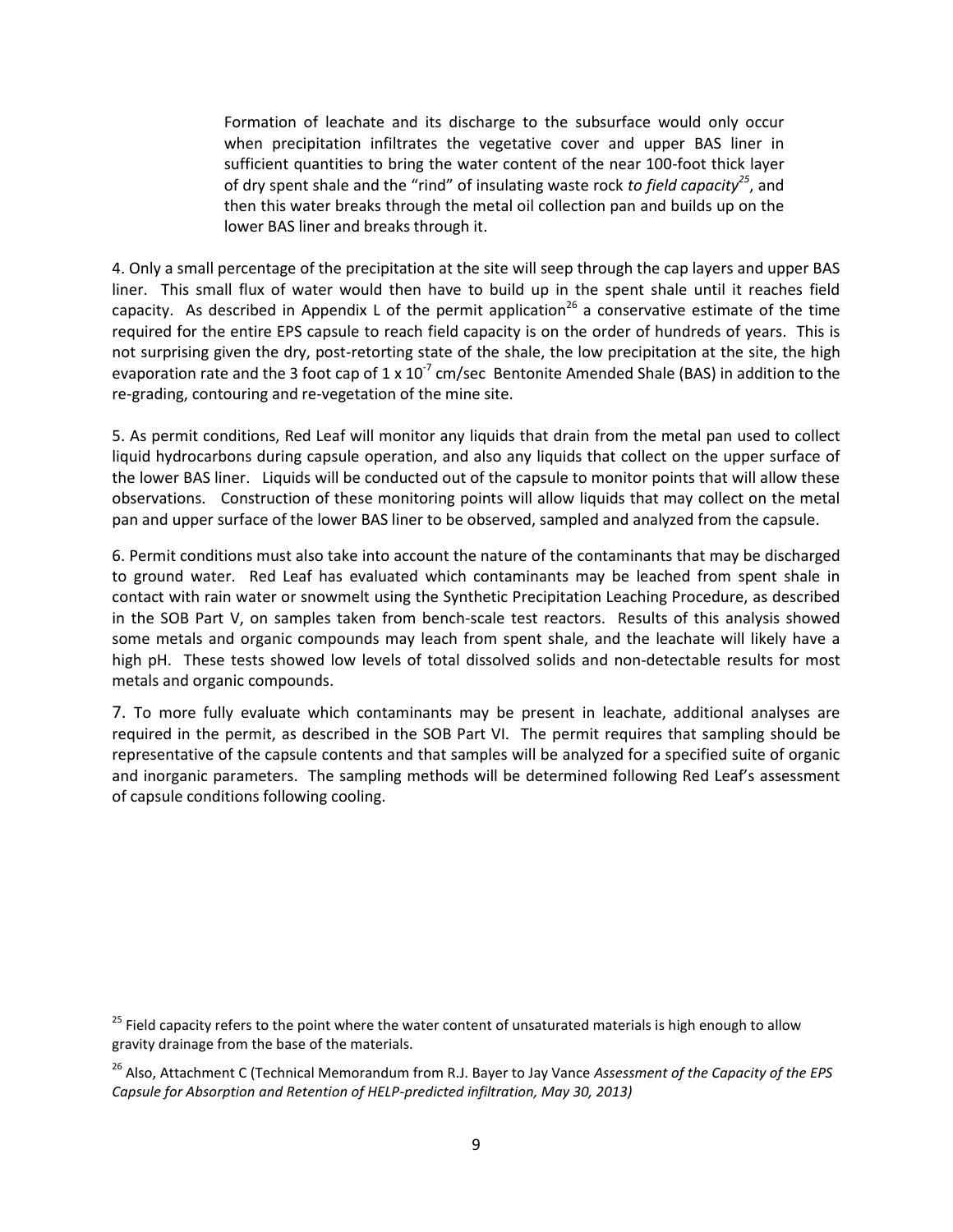## **II. DWQ Response to WRA'S Comments**

## **The text of the comments are restated verbatim in italics. Some of the comments are broken into subparts for purposes of the DWQ's response.**

## *Comment 1 (1.1)*

## *The Permit Must Contain a Detailed Sampling and Analysis Monitoring Plan for the Testing of Spent Shale.*

*In its Statement of Basis, DWQ admits that some hydrocarbon product will remain in the capsule after heating and that this product will likely adhere to rock fragments and the metal collection plan. SOB at 3. Pursuant to R317-6-6.3(F), Red Leaf is required to identify the characteristics of its effluent or leachate. In order to accomplish this, the company has briefly outlined a plan for the sampling and analysis of spent shale taken from within the EPS following cooling of the capsule. Application at 6. Rather than requiring the company to finalize the sampling and analysis plan as part of its permit application, DWQ has chosen to defer this regulatory requirement until some indefinite point in the future. SOB at 3; Permit at 6. By taking this approach, DWQ has chosen to ignore the plain language intent of R317-6-6.3(F) and R317-6-6.4, under which it is necessary to determine whether the spent shale has the potential to cause contamination to local ground water. Instead, DWQ has tied the requirement to report the testing of this material to Red Leaf's theoretical modification of the permit at some indefinite future date. This approach by DWQ violates the requirements outlined in R317-6-6.3 and R317- 6-6.4, deprives the public of the opportunity under R317-6-6.5 to meaningfully comment on how the company intends to meet this regulatory obligation, and completely sidesteps the agency's legal duty to treat this as a single and stand-alone project with potential to impact ground water.*

#### **1.1 DWQ Response**

The entire Southern Uinta Basin has large amounts of hydrocarbons in the rocks naturally. That some oil may be left after Red Leaf's retorting operations is not so much an admission as an acknowledgement of the facts, and is not of particular concern from a ground water protection standpoint. Residual, naturally occurring hydrocarbons at the site will be substantively no different than other oil and gas operations. No recovery process removes all of the oil. It is of greater significance in the review process that the Red Leaf operation will not use any water or other extractive agents whatsoever, beyond heat. Still, out of an abundance of caution, on the remote possibility that something may not be as the data show currently, Red Leaf will analyze the spent shale as described in the SOB and permit. The sampling and analysis contained in the permit is adequate to determine permit compliance.

The purpose of a Sampling and Analysis Plan (SAP) is to insure that data collected during the time that monitoring is required is consistent over time. An SAP contains methods of sample collection, preservation and transport and analytical methods to be used at the laboratory. An SAP is intended to be used to insure continuity of sampling methods even if different personnel conduct the sampling over time. It can only be changed with approval of the DWQ.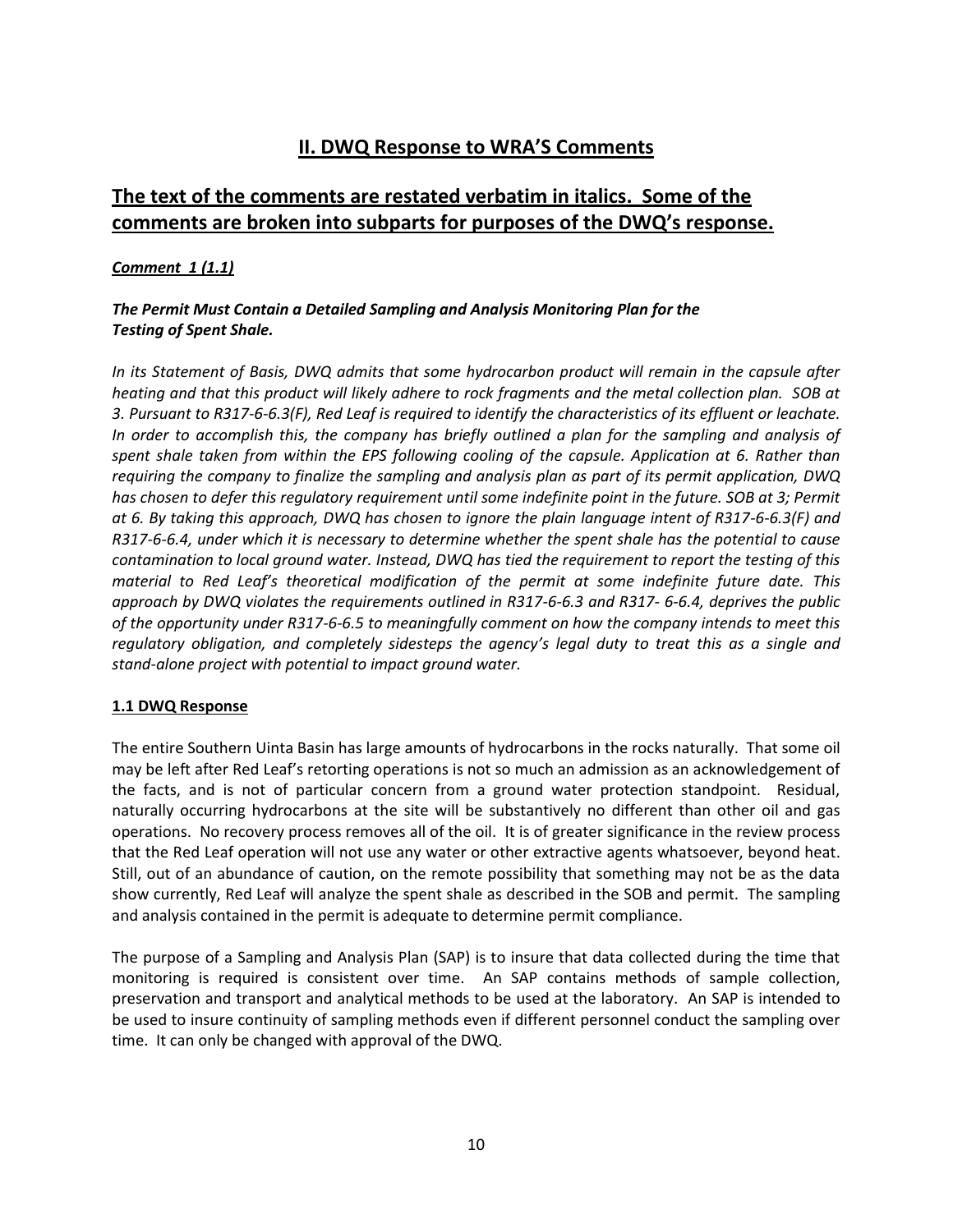Red Leaf has not yet designed and installed the sample ports to be used for collecting any potential leachate from the EPS capsule's metal collection pan and the top of the lower BAS liner. Since the SAP must include detailed instructions on how to obtain a scientifically valid sample from these ports, that part of the SAP cannot be designated at this time. Also, the full suite of analytical parameters will not be known until Red Leaf completes the spent shale analyses required in the permit. Because of these factors, inherent protection of ground water due to site characteristics, and the very low likelihood of leachate discharge during this permit term, DWQ is satisfied that it is not necessary that a SAP be entirely completed before permit issuance.

DWQ's evaluation of the application and issuance of the permit is compliant with R317-6 because it was based on factual, scientific and technical data. Justification for increasing monitoring or sampling in this case would have to be directly related to the likelihood of a discharge and that the discharge would harm the current and future beneficial uses of ground water at the site as defined under Rule 317-6.

DWQ has used the available operational and site conditions as provided in the ground water discharge application and as described in II and III above, as well as described in the SOB, to determine that the risk to ground water at the site is minimal due to natural conditions and that, given the arid nature of the site location, the time for any infiltration into the capped, graded, re-claimed and re-vegetated EPS is on the order of hundreds of years. Therefore, DWQ has concluded that the sampling and monitoring plan is adequate to determine compliance with permit requirements.

As has been established, site conditions are already naturally highly protective. Water immediately beneath the mine site is not hydraulically connected in a regional flow system and is of very poor quality and chemically very different than water found in the Douglas Creek aquifer hundreds of feet below the mine site and isolated springs found throughout the region, see also response to Lips (8).

## *Comment 1 cont.(1.2)*

*In approaching matters in this fashion, the agency has failed to account for the distinct possibility that Red Leaf – for any number of reasons – may choose to forego modification of the permit. Under the current permit provisions, the company would only be obligated to submit a plan for testing the spent shale 90 days before it intends to conduct the testing and would not be obligated to report the results of that testing unless the company decides to move forward with commercial production. Permit at 6. The same is true of the company's evaluation of the upper Bentonite Amended Shale (BAS) liner performance and the hydrologic properties of the spent shale as discussed in detail below. None of these results is required to be reported to DWQ unless and until the company seeks modification of its permit. However, this information is critical to determining to what extent the EPS could contaminate ground water. There is no justification for DWQ to waive these requirements until some uncertain future date. The Ground Water Quality Protection regulations require this information to be included as part of the application and incorporated into the current – rather than for some possible future – permit.* 

## **1.2 DWQ Response**

Permit Action: Sections I.G.2 and 3 of the permit have been amended to require Red Leaf to submit the results of the testing to DWQ whether or not Red Leaf requests modification.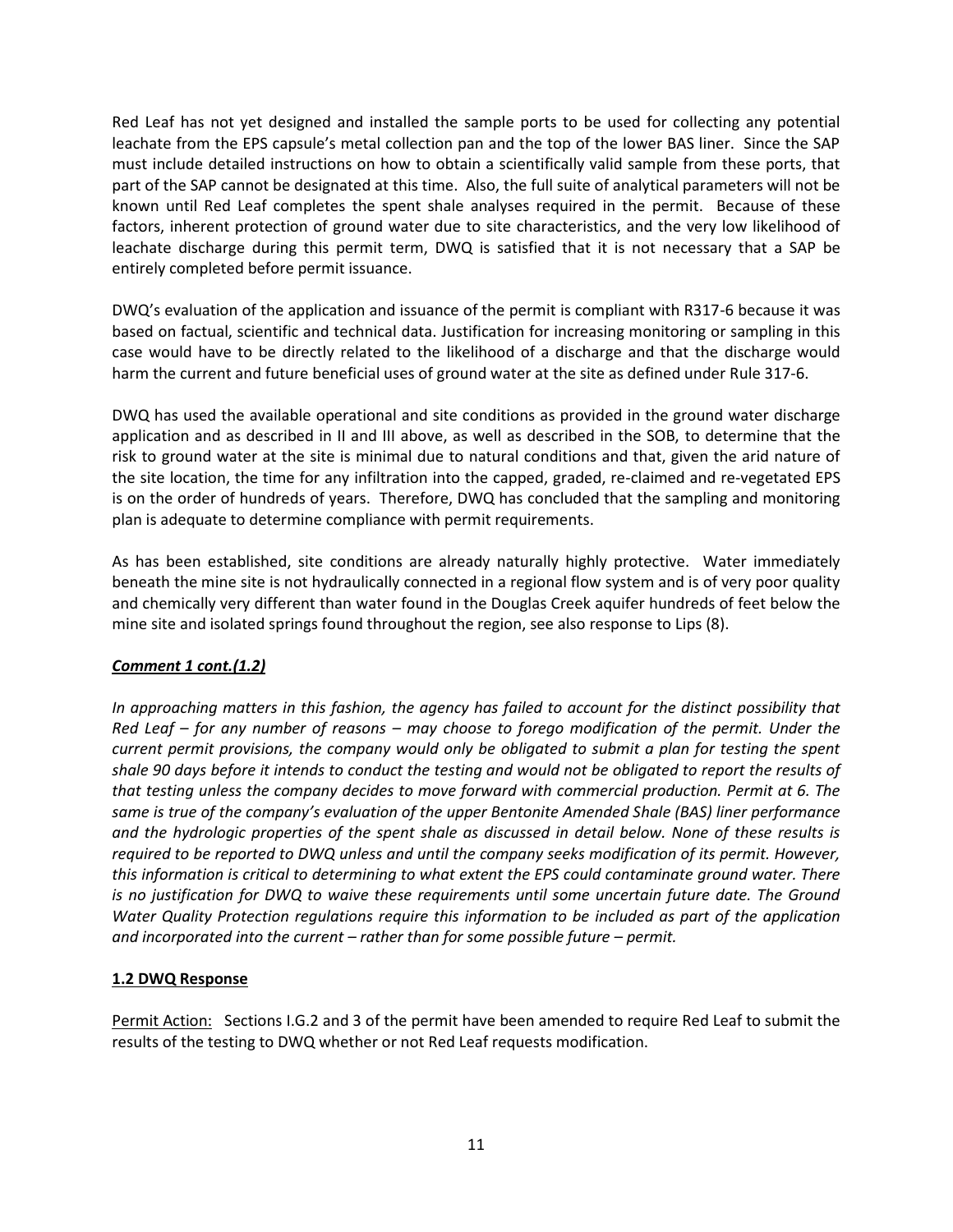#### **Comment 1 cont. (1.3)**

*Further, DWQ is only requiring that the company conduct Synthetic Precipitation Leaching Procedure (SPLP) testing of these materials. Permit at 6. Because the SPLP uses a 20:1 liquid to solid ratio, the results of the test are a highly dilute leachate. Kuipers at 6, attached as Exhibit A.<sup>1</sup> ( 1 The Kuipers Report references the Red Leaf Notice of Intent to Commence Large Mining Operation, attached as Exhibit B.) Therefore, the appropriate test is the Meteoric Water Mobility Procedure (MWMP) which provides for the column percolation extraction of mine rock in order to determine the potential for dissolution and mobility of constituents by meteoric water. Id. The extract is then used to determine the final pH and release of certain constituents of the test sample under laboratory conditions. Id. In addition, the Toxic Characteristic Leaching Procedure (TCLP) method may also be appropriate for testing the spent shale. Id. Because the TCLP is designed to determine the mobility of both organic and inorganic analytes, this test may provide essential information in a setting where the identification of gasoline and diesel organics is critical. Id; see also Permit at 6. Ultimately, a full suite of tests including the SPLP, the MWMP and the TCLP should be performed on the spent shale.* 

*Because there is no valid reason for DWQ's decision to waive the requirement that the company submit a sampling and analysis plan as required by R317-6-6.3(F) as part of its application and to defer such a submission until some uncertain future date, and because DWQ is not requiring Red Leaf to conduct an appropriate suite of testing on the spent shale, the agency's action is arbitrary and capricious and a violation of the law.* 

#### **1.3 DWQ Response**

Both the SPLP and the MWMP are water extraction procedures. Neither test mimics the actual generation of leachate that will occur in the closed capsule, where water derived from precipitation will be in contact with spent shale under unsaturated and aerobic conditions for a long time before moisture content of the capsule builds up to field capacity. Neither test will accurately predict the chemistry of future leachate. SPLP extraction and analysis of the extract fluid was intended to identify soluble constituents in the spent shale to insure permit conditions are appropriate for its long-term management. DWQ does not consider additional extraction methods and analyses necessary to meet this goal. However, Red Leaf has agreed to perform both SPLP and MWMP extractions on representative samples of spent shale and mine waste rock, and analyze the extract fluids for the suite of parameters specified in the permit.

TCLP uses an acetic acid extraction that mimics conditions in a municipal landfill, and is used to determine if a particular waste is hazardous under RCRA. Because all available information suggests that the spent shale will be highly alkaline, and because it is not the purpose of Rule 317-6 to define or regulate hazardous waste, it is inappropriate to require TCLP analysis for this permit.

As shown in section I.D.2 above as well as in the SOB, the lack of an aquifer immediately beneath the mine site as well as the low potential for contaminants to reach the much deeper Douglas Creek aquifer (Fig. 4) satisfies DWQ that the monitoring plan and sampling requirements are adequate to determine compliance with applicable requirements.

Permit language has been changed to require Red Leaf to conduct both of the spent shale tests (SPLP and MWMP) and develop a closure and reclamation plan as specified in Part I.G whether or not they intend to go into commercial production. Because samples of the spent shale from the EPS capsule will not be available until after the capsule is heated, it is not possible to conduct the tests or develop a closure and reclamation plan (beyond that required by the Division of Oil, Gas and Mining) before then.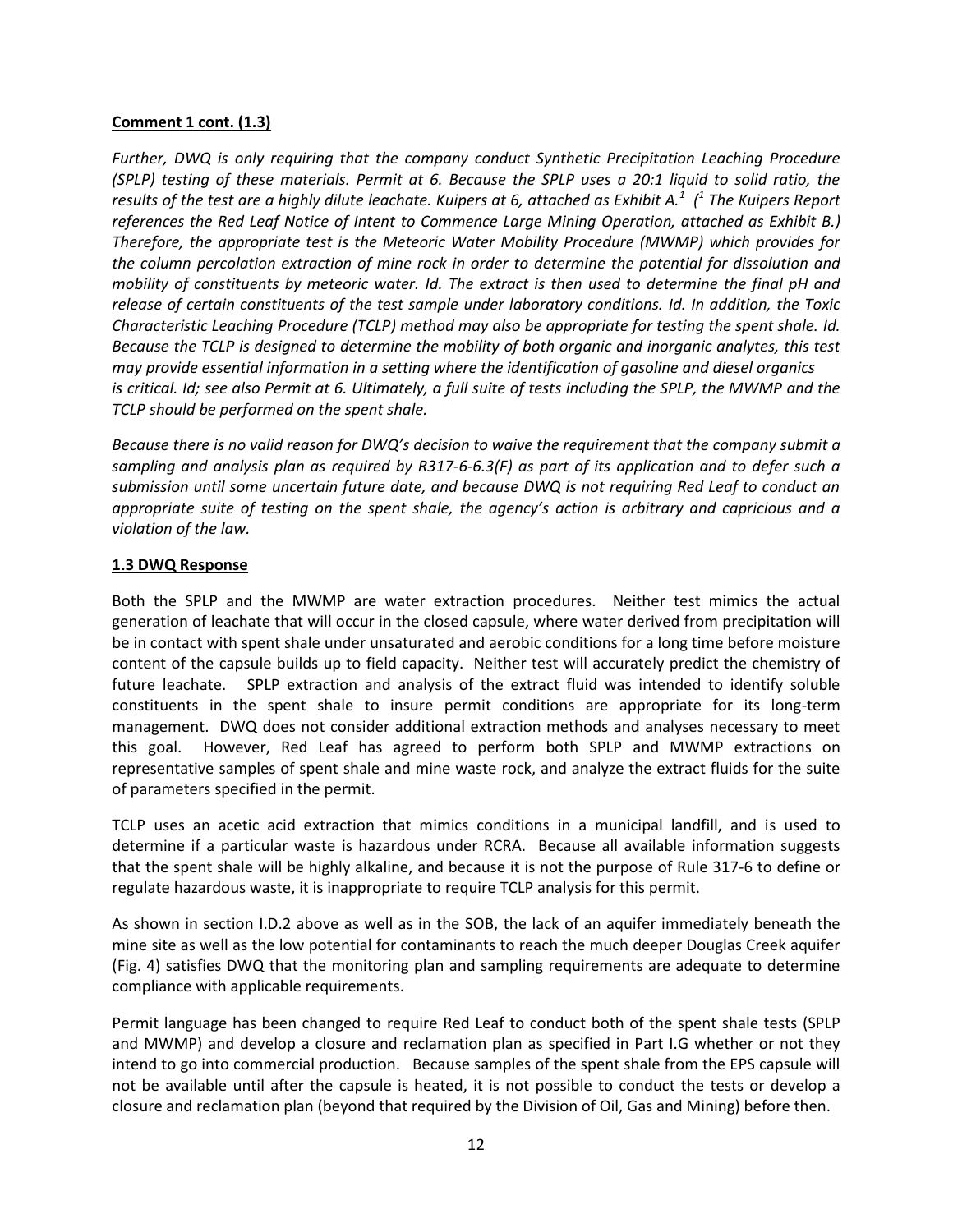Permit Action: The permit has been modified at Part I.G.2 to require the MWMP extraction and analysis for the same parameters as the SPLP extraction. Other sections of the permit that mention SPLP analysis have been modified to include MWMP.

Permit language has been modified in Parts I.G.2, I.G.3 and I.G.4 to clarify that Red Leaf must complete investigations on spent shale analysis and liner performance after capsule closure, and develop an appropriate reclamation plan whether or not they intend to modify the permit to allow construction of capsules for commercial production.

## **Comment 2 (2.1)**

## *The Permit Must Contain Provisions Requiring Rigorous Sampling and Analysis Monitoring of Liquid Buildup Within the Capsule.*

*It is also a violation of the law for DWQ to brush aside Red Leaf's offer to conduct more extensive monitoring of liquid build-up on the top of the BAS near the collection drain trough on the steel floor. Application at 6. This monitoring would involve the collection of liquids in both the monitoring pipes and trench sumps on a weekly basis for a period of up to 2 months following their installation and thereafter on a monthly basis. Id. at 6-7. When liquids are detected in the monitoring pipes or trench sump, that detection would trigger resumption of weekly monitoring until four consecutive weeks have passed without liquid accumulation. Id.* 

*The company then goes on to suggest that semi-annual sampling would replace monthly monitoring when six months have passed without additional liquid accumulation. Id. Rather than requiring this level of monitoring of the discharge, DWQ is content to have the company monitor the drains leading from these points on a semi-annual basis beginning six months after shutdown. SOB at 8.* 

#### **2.1 DWQ Response**

WRA does not distinguish liquid hydrocarbons from liquid water in this comment. The primary purpose of constructing the capsule is to collect liquid hydrocarbons from heated oil shale. It is not DWQ's intention to regulate this production phase, under the assumption that Red Leaf intends to collect all of this product. DWQ does have an interest in understanding the potential for long-term discharge of liquid hydrocarbons from the capsule, to develop appropriate permit conditions for commercial production using the capsule technology. Because of the insulating properties of rock materials, it is expected that the capsule contents will remain hot enough to yield liquid hydrocarbons for a significant period of time following shutdown of the capsule's heating system, during which time hydrocarbon recovery will continue by Red Leaf. For this reason, Red Leaf will not have to report quantities of liquid hydrocarbons discharged from the capsule until six months after shutdown of heating. After six months, semi-annual reporting of quantities of liquid hydrocarbons discharging from the capsule is adequate for DWQ's purpose of evaluating long-term performance of the EPS capsule and to determine with permit requirements.

After retorting of the shale is completed, the EPS capsule will contain a stack of spent shale approximately 100 feet in thickness that will be extremely dry after being heated to over 700° F; it will be capped by a liner that is the functional equivalent of three feet of material with hydraulic conductivity of 1 x  $10^{-7}$  cm/sec (and re-capped after heating operations have concluded with an additional 3 feet if significant cracking is determined to have occurred-see Fig. 6), and significant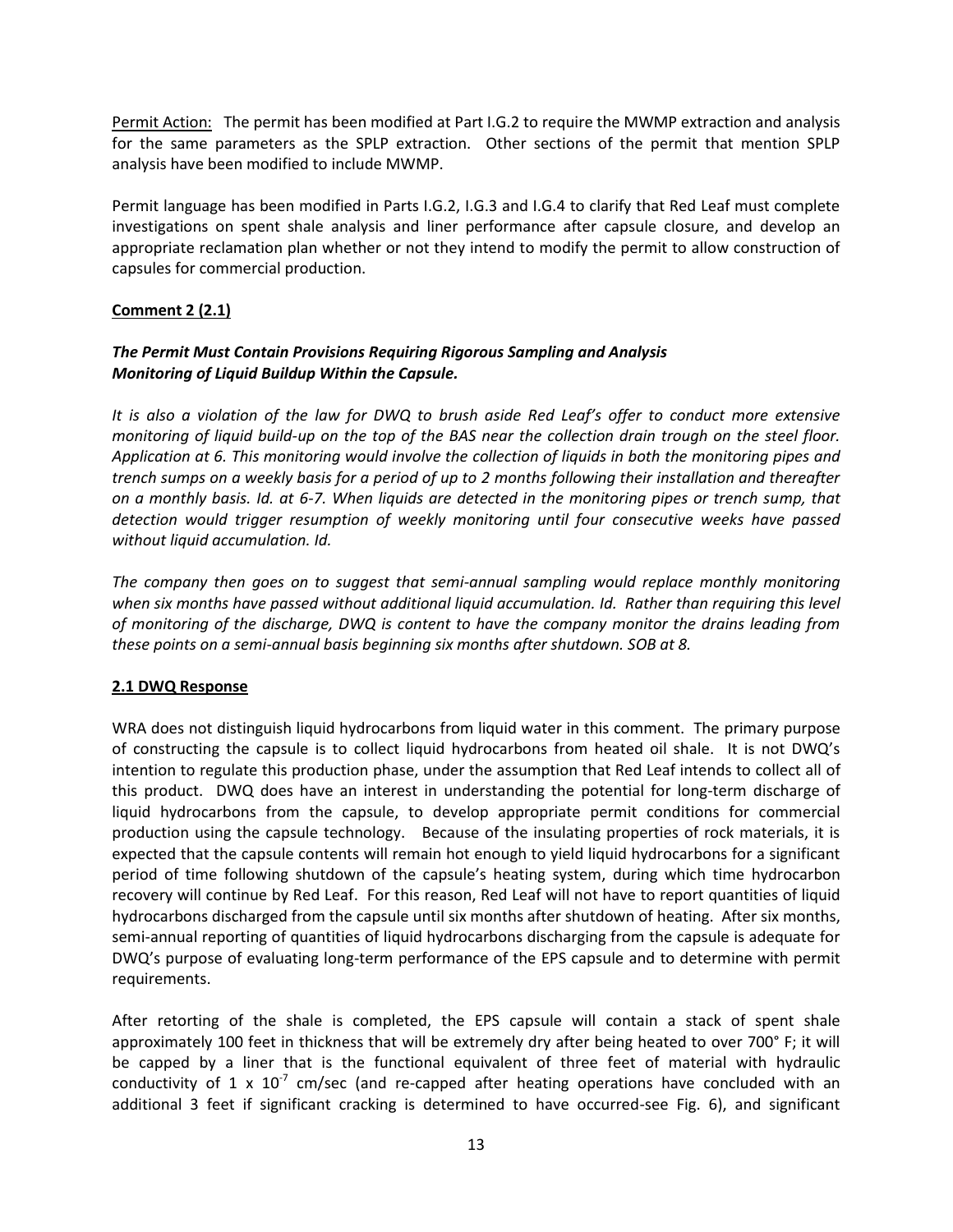hydraulic head will not be imposed on the cap. Leachate is unlikely to form before shut down of the capsule heating system, and very likely not for a significant time thereafter, or during the five year term of this permit. There is no necessity for a more frequent monitoring schedule immediately after capsule closure.

## *Comment 2 cont. (2.2)*

*Further, instead of having Red Leaf submit a complete monitoring plan of this discharge as required in R317-6-6.3(I), and evaluating that plan as part of the draft permit as required by R317-6-6.4, DWQ intends to allow the company to forego this requirement until some unnamed date in the future. In addition to illegally sidestepping the requirement to outline a thorough monitoring plan as part of this permit, DWQ is also depriving the public of an opportunity to meaningfully comment on this plan as provided for in R317-6-5. Because there is no valid reason for DWQ's decision to waive this requirement until some uncertain future date, the agency's action is arbitrary and capricious and a violation of the law*.

## **2.2 DWQ Response**

The purpose of a Sampling and Analysis Plan is to insure that data collected during the time that monitoring is required is consistent over time. The Sampling and Analysis Plan contains methods of sample collection, preservation and transport and analytical methods to be used at the laboratory. The Sampling and Analysis Plan is intended to be used to insure continuity of sampling methods even if different personnel conduct the sampling over time. It can only be changed with approval of the DWQ.

Red Leaf has not yet designed and installed the sample ports to be used for collecting any potential leachate from the EPS capsule's metal collection pan and the top of the lower BAS liner. Since the Sampling and Analysis Plan must include detailed instructions on how to obtain a scientifically valid sample from these ports, that part of the Sampling and Analysis Plan cannot be designated at this time. Also, the full suite of analytical parameters will not be known until Red Leaf completes the spent shale analyses required in the permit. Because of these factors, inherent protection of ground water due to site characteristics, and the very low likelihood of leachate discharge during this permit term, DWQ is satisfied that it is not necessary that a Sampling and Analysis Plan be developed before permit issuance.

DWQ's evaluation of the application and issuance of the permit is compliant with Rule 317-6 because it was based factual, scientific and technical data. Justification for increasing monitoring or sampling in this case would have to be directly related to the likelihood of a discharge and that the discharge would harm the current and future beneficial uses of ground water at the site as defined under Rule 317-6.

DWQ has used the available operational and site conditions as provided in the ground water discharge application and as described in I.D. and I.E. above, as well as described in the SOB, to determine that the risk to ground water at the site is minimal due to natural conditions and that, given the arid nature of the site location, the time for any infiltration into the capped, graded, re-claimed and re-vegetated EPS is on the order of hundreds of years. Therefore, DWQ has concluded that the sampling and monitoring plan is adequate to determine compliance with permit requirements.

Permit Action: Permit language in Part I.E has been clarified to require Red Leaf to remove all liquid hydrocarbons discharged from the capsule's drainage points for as long as the discharge occurs.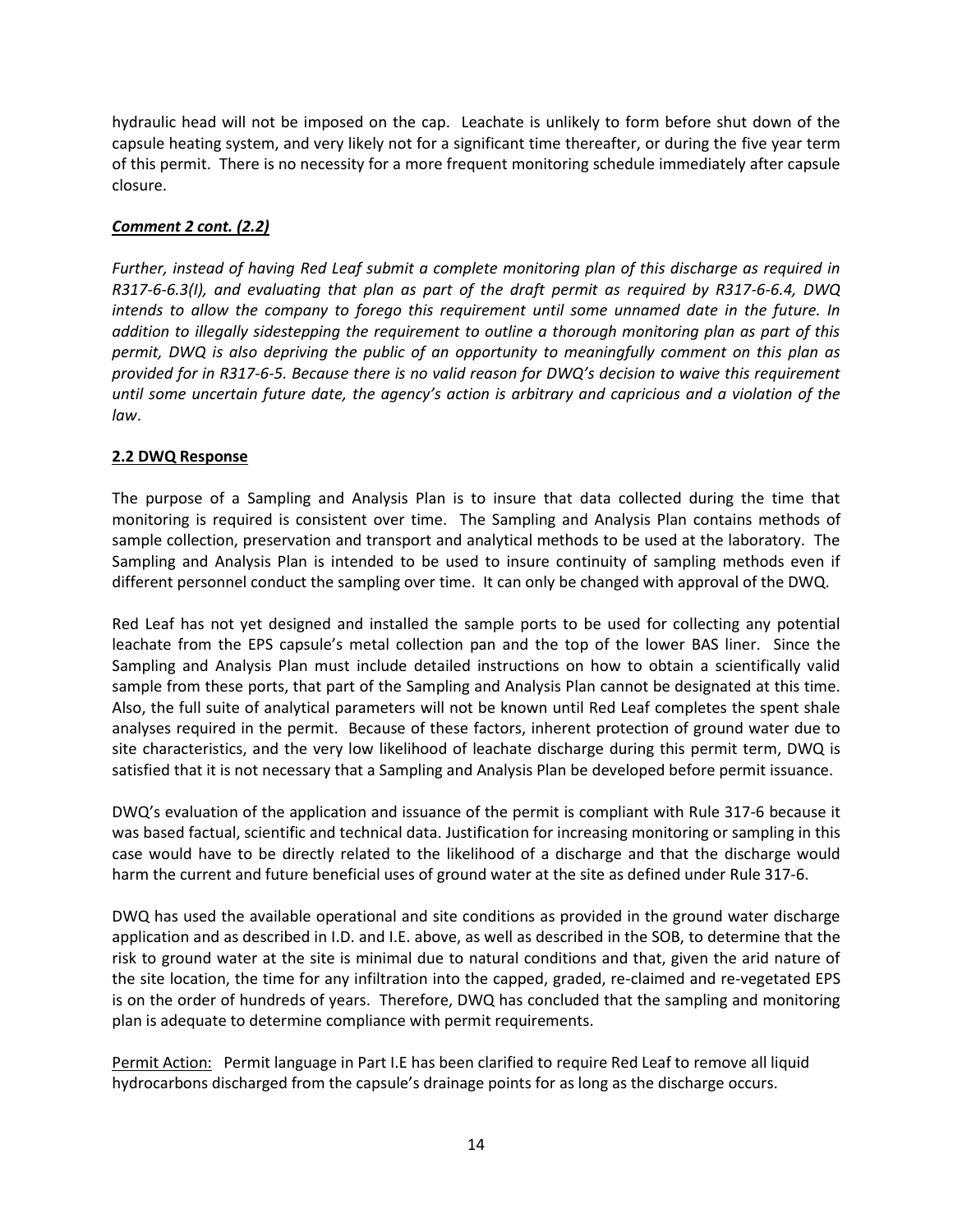## *Comment 3 (3.1)*

#### *The Permit Must Contain Provisions for Monitoring for Liquids Beneath the EPS Capsule.*

*The permit does not require complete and accurate information that shows that the discharge can be controlled as required by R317-6-6.3(G) and R317-6-6.4. While the company proposed to conduct additional monitoring in the trenches for product and heating pipes beneath the capsule, Application at 43, DWQ is of the opinion that such monitoring is of no value in this situation. As noted by the company, the analysis of water samples from these locations would provide an indication of any possible discharge of petrochemicals from the capsules. Id.*

*There are several reasons why monitoring beneath the capsule is critical. First, in spite of the fact that no information is presented to the public on the viability of the metal sheet design or any quality assurance/quality control measures which would be used to ensure the proper installation of this equipment, DWQ assumes that the metal sheet designed to collect the fluids and prevent seepage below the sheet will work as advertised. However, the metal sheet pan collection system is novel to this process and it is highly likely that the metal sheet will be affected by the heating and pressurization process, as well as by the weight and settling of the material. Kuipers at 4. These forces will cause warping and weld failures that will result in the sheet allowing solution to pass through the sheet and result in increased reliance on the BAS liner to capture and prevent solution discharge. Id.*

#### **3. 1 DWQ Response**

Discharge is controlled by site conditions that include the presence of rocks with very low permeability below the capsule and no aquifers for hundreds of feet below the land surface, by the fact that capsule contents are under unsaturated conditions and will not impose significant hydraulic head on the lower liner and bedrock, and by the upper capsule cap that must be the functional equivalent of three feet of material with hydraulic conductivity of 1 x 10<sup>-7</sup> cm/sec under permit conditions and which will minimize infiltration of precipitation into the capsule.

Monitoring beneath the capsule is not critical to insure control of discharge, as WRA represents. In the very unlikely event that leachate builds up within the closed capsule, the permit requires monitoring of drainage from the metal pan and the top of the lower BAS liner.

#### **Comment 3 cont. (3.2)**

*Second, the stability of the backing walls and the integrity of the BAS liner are likely to be adversely affected by the heat and pressure generated within the capsules during the retorting process. Id. Other cover systems such as geomembrane liners and composite liners have been shown to be highly susceptible to conditions such as heating, which has resulted in significant degradation of liner integrity over time. Id. Liner integrity could also be affected by conditions such as the pressure and associated solution contact in the form of retort steam and liquid products. Id. Further wetting and drying of BAS liners can result in material shrinkage and desiccation. Id. Potential chemical alteration by mechanisms such as ion exchange can degrade the liner and compromise the integrity of the BAS. Id. If any of these conditions compromise the BAS liner, both the stability of the EPS and the ability of the liner system to prevent discharge would be adversely affected and it is highly likely that the result would be the release of contaminants from the capsule. Id. While the company claims that the BAS liner will have a uniform hydraulic conductivity of 1x10-7 cm/sec across the entire surface of the capsule, if the permeability is not*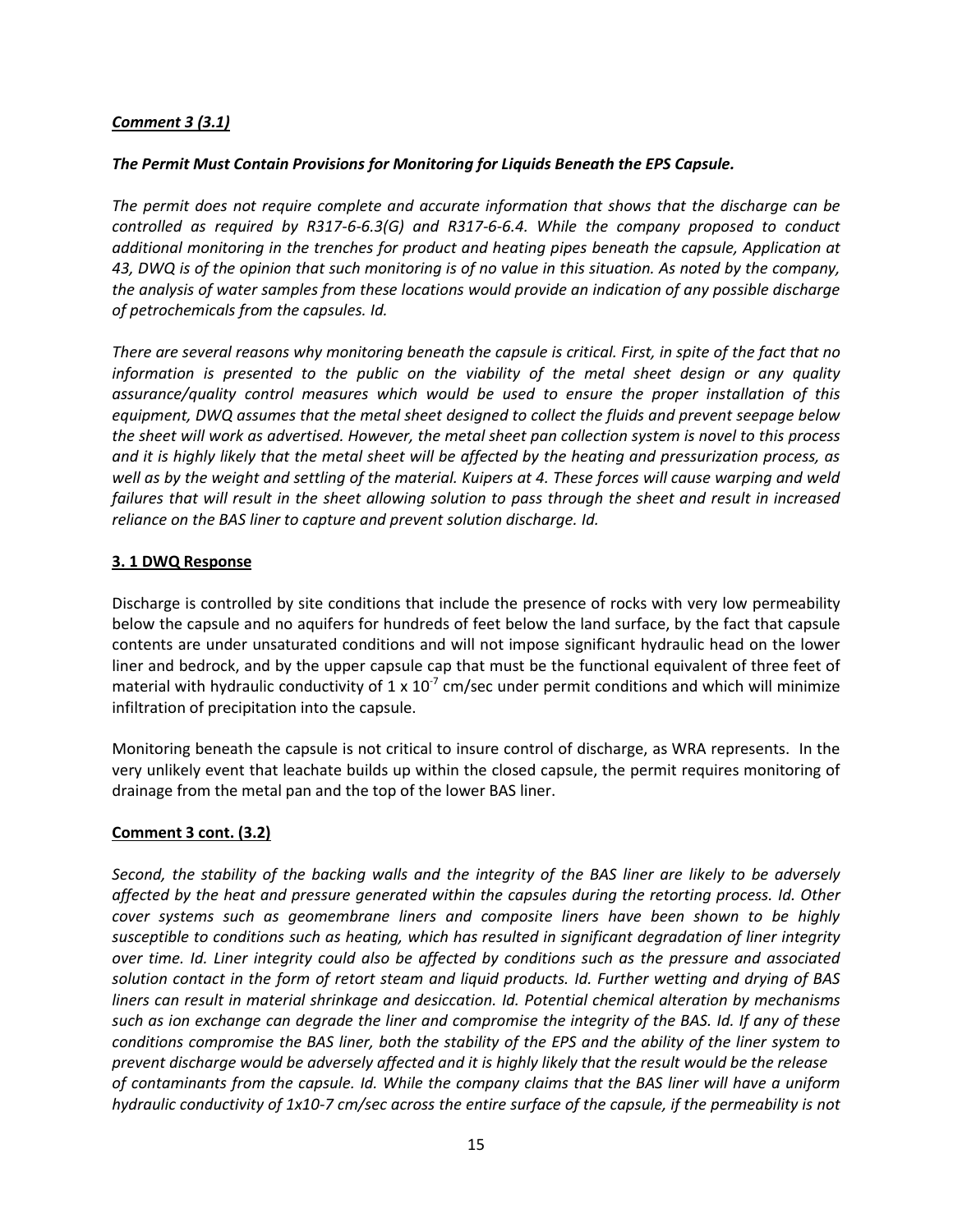*uniform because there are defects or cracks in the BAS layer, the seepage of water into the processed ore zone and from within the capsule to the exterior would be several orders of magnitude higher than modeled. Lips at 7, attached as Exhibit C.*

## **3.2 DWQ Response**

Stability of the capsule is important from a safety and operational perspective but not from a ground water quality permitting perspective. Overall stability issues are addressed in more detail in DWQ Response to Kuipers 2 below. As described above, the time frame for any liquid to discharge from the capsule is on the order of hundreds of years. Natural site conditions are already highly protective of the Douglas Creek Aquifer hundreds of feet beneath the mine site. DWQ is generally interested in how the BAS liner performs relative to the conditions noted in the comment but these issues are not relevant to protection of the aquifer at the site or the permitting conditions required under R317-6-6.4A.

## **Comment 3 cont. (3.3)**

*Third, while the EPS is being proposed as a zero-discharge operation that will contain primary and secondary containment, Application at 10, only the primary BAS system offers containment and no secondary systems, such as a drainage and capture network below the BAS, have been proposed. Kuipers at 5; Lips at 10-11. Given the likelihood of failure of the BAS, DWQ should only issue a permit for the EPS if it is constructed on a liner system that incorporates a leak detection system, such as a geomembrane liner overlain by a geogrid draining to a collection point. Id.*

## **3.3 DWQ Response**

Red Leaf's ground water discharge permit application represented the capsule design as a "zero discharge" facility<sup>27</sup>, but from DWQ's perspective, a zero discharge is not necessary for permit issuance because of the site conditions described above. Liners that are mainly intended for product containment provide added protection, but the permit is not based on a zero-discharge design for the EPS capsule which would be an excessive standard in this case. Site conditions and what is known about the nature of the potential discharge justify accepting the proposed design for the EPS capsule to be Best Available Technology. DWQ's approval of Red Leaf's design is conservative for these conditions. The permeability of the underlying bedrock is so low that discharge from an unlined, uncapped pile of spent shale would not seep through and impair underlying aquifers of higher quality than the leachate, even if some seepage occurred. Nor does available information suggest that the leachate would threaten beneficial uses of the limited quantities of highly saline water in those rocks.

#### **Comment 3 cont. (3.4)**

*Fourth, while the Application states that this is a zero-discharge operation, as noted in detail below the seepage analysis conducted by Red Leaf shows that a significant amount of water from precipitation will infiltrate through the upper BAS layer and, in all probability, through the bottom EPS layer. Lips at 7-9.*

<sup>&</sup>lt;sup>27</sup> This representation may be based on Red Leaf's economic interest in collecting as much of the oil as possible.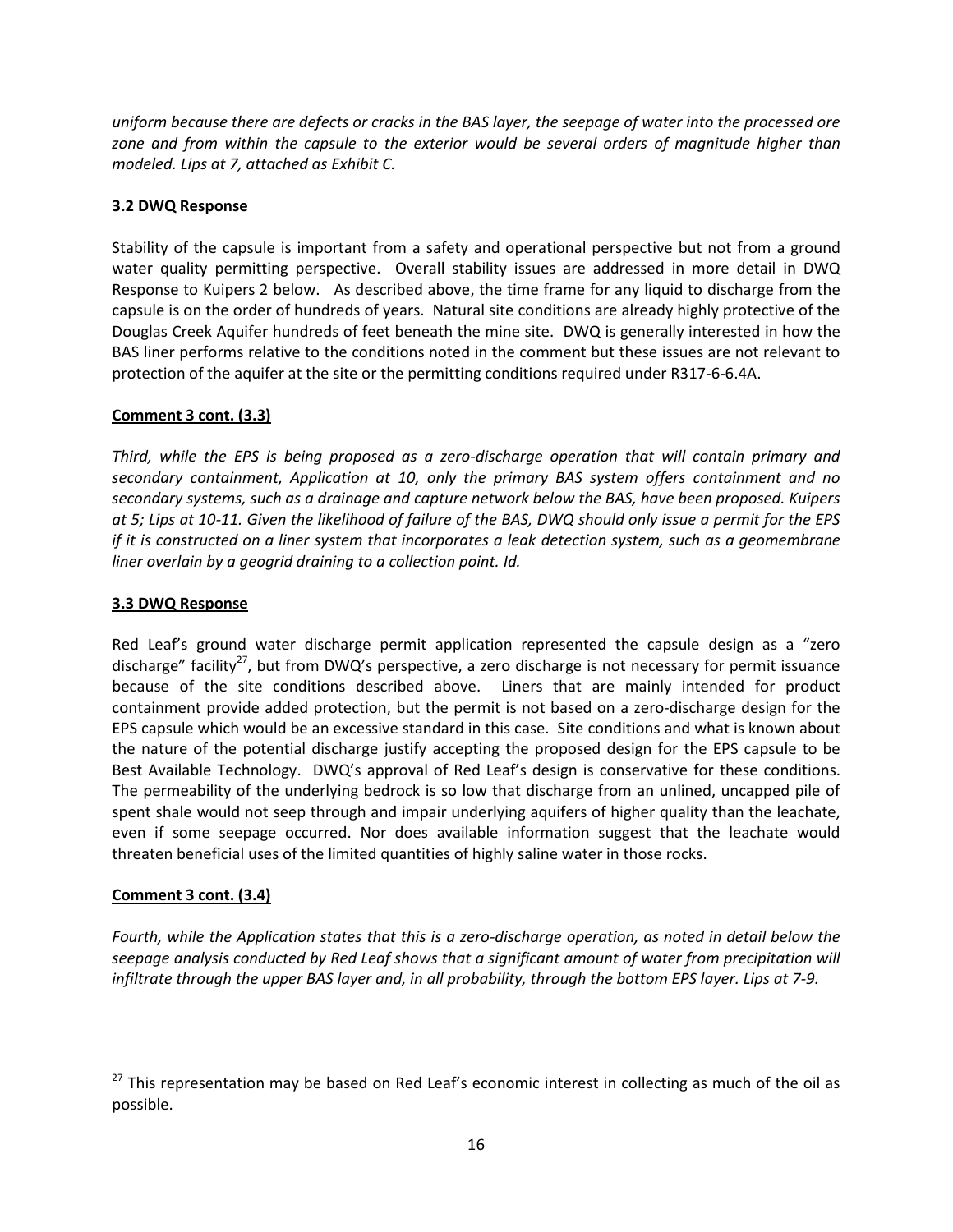#### **3.4 DWQ Response:**

This is not a zero-discharge operation from a ground water discharge permit perspective. Nevertheless, Red Leaf is required by the permit to have 3 feet of BAS, or the functional equivalent as a cap. Some water will infiltrate, however it has been conservatively estimated to take hundreds of years to reach a point where the resultant shale will even produce any free draining liquid. The likelihood of any discharge is minimal and the aquifer is hundreds of feet below the bottom of the mine.

#### **Comment 3 cont. (3.5)**

*Fifth, there is the potential for differential settling over a longer period of time – years versus months – than is predicted. Kuipers at 5. This differential settling would mean that some areas of the capsule would settle more than others, id., and that this settling would likely result in significant gaps in the upper BAS layer that would allow moisture from precipitation to enter the capsule relatively unimpeded. Lips at 7. Because the settling may occur over an extended period of time – in excess of five years and possibly as many as 25 years, id. – DWQ must account for the possibility that the resulting settling of the pile will make long-term effectiveness of the containment questionable and short-term reclamation of the surface difficult. Id. at 7.*

*Because there is a strong possibility that the BAS liner will fail due to heat and pressure, that the metal sheet could fail to perform as expected, and that differential settling will make the long-term effectiveness of the containment questionable thus allowing a significant amount of precipitation to infiltrate through the upper – and ultimately lower – BAS layers, and because DWQ is not requiring the company to construct the EPS on a liner system that incorporates a leak detection system, the agency's action is arbitrary, capricious and a violation of the law.*

#### **3.6 DWQ Response**

Red Leaf is required to monitor the settling and overall condition of the initial 3 feet of BAS placed on the EPS capsule. If sufficient cracks or other issues are determined to have potentially compromised the initial cap and the cap cannot be restored to its original condition Red Leaf will place an *additional* BAS or similar to reach a functional 3 foot BAS cap of 1 x  $10^{-7}$  cm/sec material after heating and settling issues have been resolved.

Permit Action: See permit I.D.2(h) for final top layer requirement.

#### **Comment 4 (4.1)**

*The Permit Must Require Red Leaf to Excavate the Decommissioned Capsule to Verify Performance of the BAS Layer and Other Critical Components and Must Require the Company to Report the Results of its BAS Testing on a Timely Basis.*

*In its Application, the company has stated that it is considering alternative design and construction methods for the bottom, side and cover BAS layers. Application at 32. However, the total lack of monitoring on the capsule exterior required in the DWQ permit will not allow the agency to determine whether the BAS layer remains intact across the majority of the capsule surface. As the company admits, "[n]o direct post operational evaluation or monitoring of the basal BAS layer will be performed." Application at 34. This is a fatal flaw in the company's plan and the resulting permit. While the company*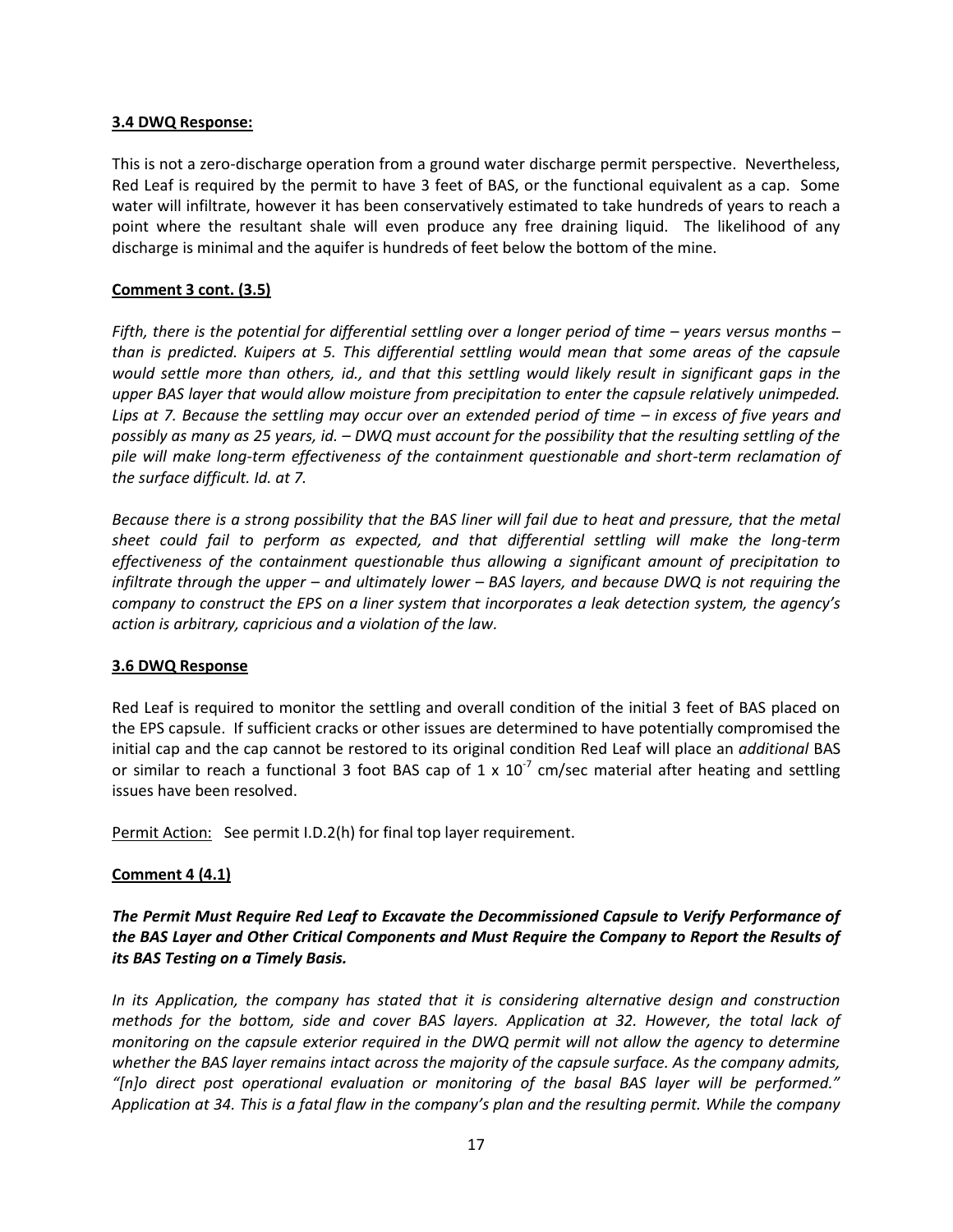*is appropriately proposing to construct a prototype of sufficient scale, in order to examine the impacts that the retort process has on the BAS layer and other critical components such as the metal sheet, the company must excavate into the decommissioned capsule. Kuipers at 4. Without such excavation, there is no way for the company or DWQ to properly evaluate the results of the testing process. Id. Because DWQ is not requiring Red Leaf to excavate into the capsule in order to account for the performance of both alternative designs on the bottom and sides of the EPS and critical capsule components, there is no way for DWQ to verify whether the EPS will perform as expected as required by R317-6-6.3(G) and R317- 6-6.4. Therefore DWQ's action is arbitrary, capricious and a violation of the law.*

## **4.1 DWQ Response**

Excavation of the decommissioned capsule is not necessary. Ground water is protected by site conditions, not the lower BAS liner, and re-contouring and re-vegetation of the final capsule surface. As explained in Part I.E. (Nature of the Facility) of the introduction to these comment responses, significant hydraulic head will not build up on the lower BAS liner, and there will be no significant force driving fluids through it. The closed capsule will resemble a landfill, and leachate generation will be minimized by the upper BAS liner. The lower BAS liner is not a critical component to insure the conditions for issuing a ground water discharge permit are met. Red Leaf is required to evaluate the condition of the upper BAS cap after capsule compaction, at the most likely places where its integrity may be compromised. If this investigation reveals damage to the BAS cap, Red Leaf is required to maintain a cap with the functional equivalent of three feet of material with hydraulic conductivity of 1 x  $10^{-7}$ cm/sec. To achieve this requirement a new BAS cap will be added if the integrity of the upper BAS layer cannot be demonstrated by post-closure evaluations (see Fig. 6 and Permit I.D.2(h)).

## **Comment 5 (5.1)**

## *The Application Fails to Accurately Characterize the Geology and Hydrology in the Area of the Mine.*

*First, while Red Leaf's Application documents the presence of ground water in the wells drilled at the mine site and emanating from nearby springs, the company does not provide, and DWQ does not require, complete and accurate descriptions of these systems as required by the Ground Water Quality Protection regulations. See R317-6-6.3(E) & (K) and R317-6-6.4. For instance, while the Application indicates that there are layers containing ground water immediately below the mine site, the Application fails to properly document those aquifers. Lips at 4. Specifically, the Application notes the presence of an aquifer as close as 20 feet below the proposed mining operation, but fails to contain an adequately document such things as the quality of the water, the thickness of the aquifer, the direction of flow, porosity, hydraulic conductivity and flow systems characteristics. Id. at 5.*

#### **5.1 DWQ Response**

The DWQ is satisfied that the characterization of the geology and hydrology in the area sufficiently support the issuance of the permit<sup>28</sup>. This comment cites to Lips at 5, an exhibit in WRA's comments. Lips assumes there are "aquifers" underlying the EPS capsule site at shallow depths.

<sup>28</sup>See discussion in I. Introduction C. Site Conditions, above.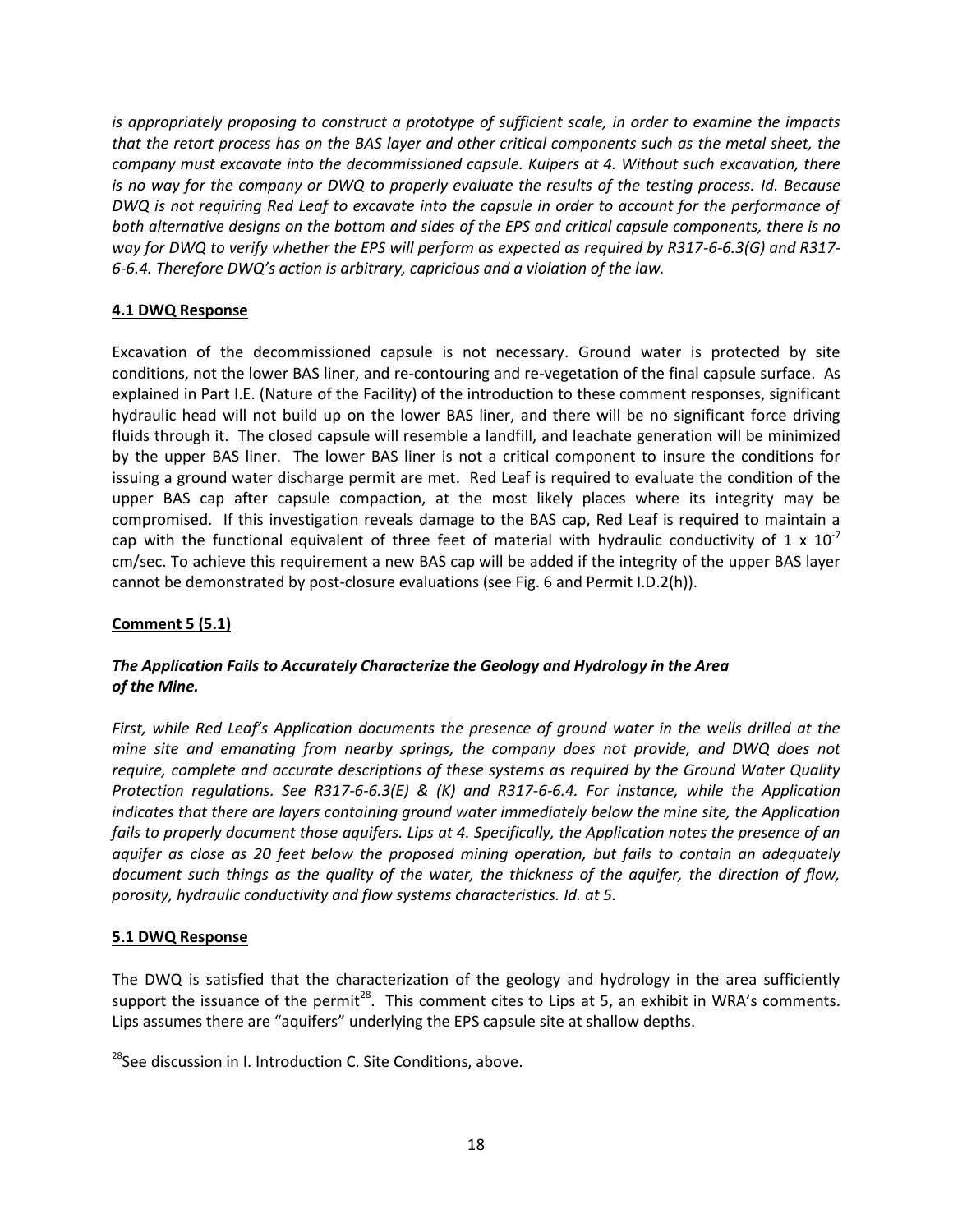The Application does not "note" the presence of aquifer and there is no support for Lips' statement that there is or may be an aquifer as close as 20 feet below the base of the mine operations. Such statements show a misunderstanding of the nature of the geologic contact between the Parachute Creek Member and the underlying Douglas Creek Member, and confusion of the Douglas Creek Member with the aquifer contained within that member and again as R317-6-1(1.1) states an aquifer may be "….part of a geologic formation that contains sufficiently saturated permeable material to yield usable quantities of water to wells and springs."

In reality, the contact between these two members is gradational, alternations of fine-grained rock deposited in a deeper water environment with coarser-grained rocks deposited in a more shallow water environment. Sandstones deposited in a shallow water environment, subject to waves and currents, may have relatively high permeability and may contain aquifers if they have sufficient pore space between the sand grains, and if there is source for water to recharge into the sandstone. This "primary porosity" may be enhanced by fractures in the rock, termed "secondary porosity". The stratigraphic relationship between the Parachute Creek and Douglas Creek Members is illustrated in detailed measured sections taken at an outcrop of the two members along Evacuation Creek, approximately 19 miles northeast of the Red Leaf site<sup>29</sup>. Details of the stratigraphy will be different between the Evacuation Creek sections and the Red Leaf site, but the larger-scale stratigraphic relationships will be similar. In a gradational sequence such as this, picking a contact between the two members is arbitrary, and there is often no consistent agreement of the contact among geologic workers in the region. The U. S. Geological Survey picks the contact at the first sandy bed below the Mahogany oil shale bed, and this contact was used for the USGS geologic map in Figure 5 of Red Leaf's ground water discharge permit application. The Utah Geological Survey places the contact at the base of the R2 oil shale zone, as shown on Figure 4 of this response. The Douglas Creek Aquifer is contained within the part of the section that is predominantly sandstone. This aquifer is tapped by Red Leaf's water supply well, which encountered ground water at 630 and 830 feet below ground surface. (SOB Part VII.2) WRA's comments appear to refer to the whole Douglas Creek Member (USGS interpretation) as an aquifer, rather than just the predominantly sandy part of it below the gradational contact.

Areas mapped as the upper Douglas Creek Member in Figure 4 of the permit application are in the lower part of the Parachute Creek Member where the depositional environment is beginning to change to one that includes occasional sandstone interbeds, and do not represent the outcrop of the sandstones that form the Douglas Creek aquifer and are not exposed at the project site. The Douglas Creek aquifer is several hundred feet deeper in the section and isolated from these upper sandy beds by several zones of oil shale. Red Leaf's water supply well taps the Douglas Creek aquifer and is over 600 feet below ground surface, much deeper than the upper sandy beds. There is no evidence that the sandy bed below the Mahogany Zone is an aquifer, and significant evidence that it is not. In outcrop (Attachment B, Novak 2012, Photo 5), these upper sandy beds have significant carbonate content and the thinly-bedded

(fissile) appearance indicates a significant content of fine-grained material as well. It is overlain and underlain by oil shales with low permeability that prevents water from recharging into it. Examination of drill cores through this interval show that it is partly saturated with bitumen, further decreasing its porosity and permeability (Attachment A, Memo from Steven Kerr to Jay Vance, November 7, 2013).

<sup>&</sup>lt;sup>29</sup> (Fig. 4 of this response)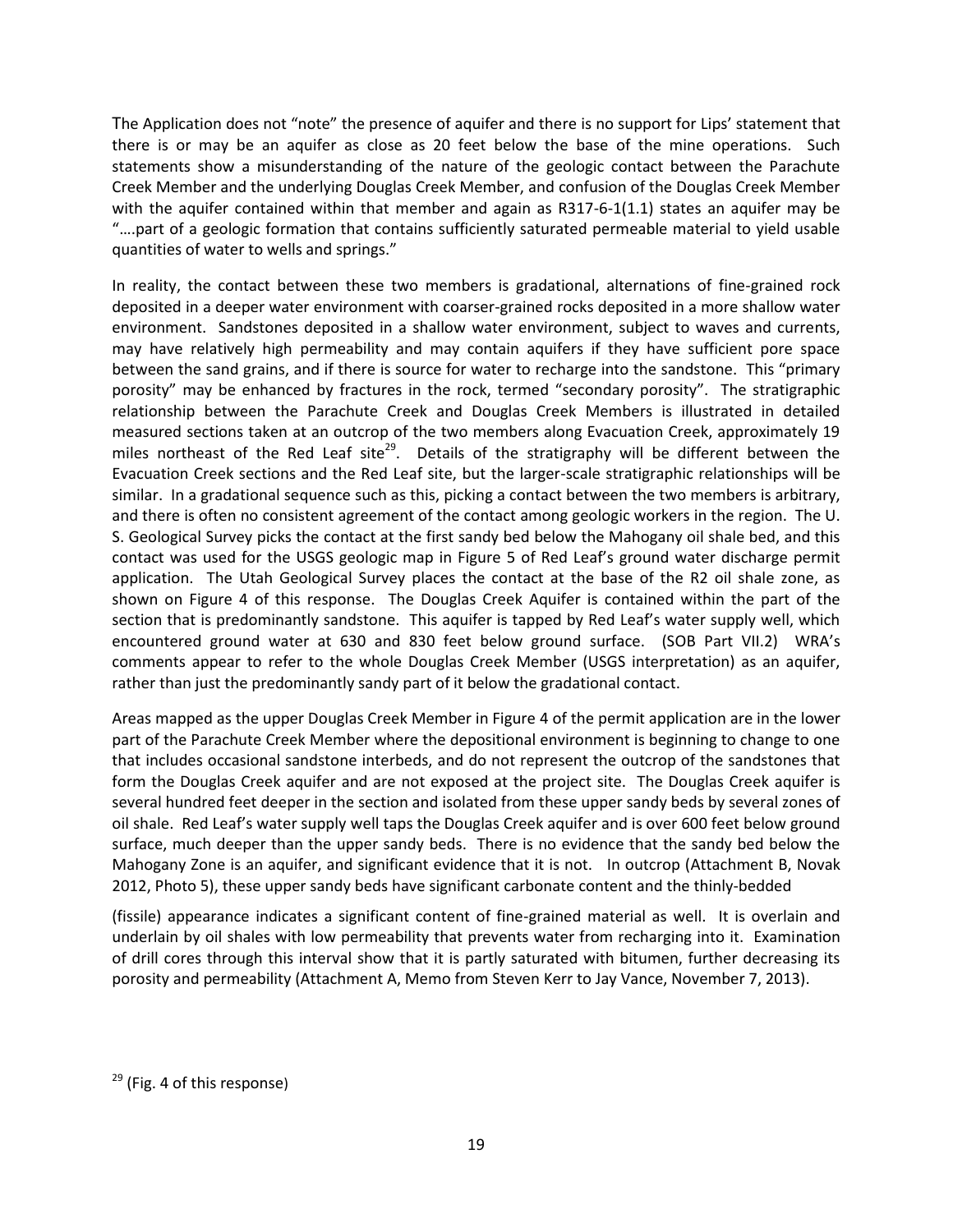Because the stratigraphic interval below the B Groove is composed primarily of oil shales, which were deposited in an environment similar to the Mahogany Zone and which have similar hydrogeologic properties, there is no reason to suspect any ground water that may occur in these rocks would have significantly better water quality than that observed in the Mahogany Zone.

The site specific data Red Leaf has collected and presented in the ground water discharge permit application is consistent with the geologic literature describing geology and hydrology the Southern and Southeastern Uinta Basin. DWQ has determined that more than adequate information is known about the geology and hydrology of the area such that the EPS operation will have no effect on the class TDS limits or ground water quality standards and that there will be no impairment of present or future beneficial uses of the Douglas Creek Aquifer.

#### Permit Action: None

## **Comment 5 cont. (5.2)**

*Second, while the Application contains a brief description of the October 2012 seep and spring survey, it completely fails to incorporate any of the information contained in the Supplemental Inventory conducted in May 2013. This omission is significant because the 2013 inventory corrected many of the conclusions drawn from the 2012 inventory, noting that "several areas marked as potential seeps were verified to be springs[,]…that seeps inventoried in October 2012 should now be classified as springs in May 2013[, and that] some of the smaller, previously identified individual springs were, in fact, larger springs that were part of gaining/losing systems." 2013 Inventory at 6. Rather than seriously considering the information contained in the 2013 Inventory, DWQ dismissed this information out of hand concluding that "no distinctly new seeps and springs were found in the May 2013 survey" and that the discharge of one of the springs identified in 2012 "appeared slightly higher in May 2013." SOB at 5.* 

*The fact is that the 2013 Inventory documented two springs that showed appreciable amounts of water – .42 gallons per minute permit in one case, and .52 gallons per minute in another – and showed that all of the springs have less than 3,000 mg/l of total dissolved solids and therefore qualify for protection as Class II Drinking Water Quality Ground Water under the regulations. Lips at 5; see also R317-6-3.5 The 2013 Inventory also documented surface flow of up to 3,900 feet which supports vegetation and wildlife. Lips at 5; see also 2013 Inventory at 9-12.*

*The question left unanswered by both the Application and the SOB is what constitutes the source of the water that feeds these springs and what is the significance of the finding that eight individual springs exist down gradient of the mine site. Specifically, the question of whether those springs could be impacted by the mine must be answered. In spite of that, the Application does not contain any geologic and hydrologic descriptions of the aquifers from which these springs emanate, or the ground water flow direction and aquifer materials. Lips at 5; R317-6- 6.3(E). Rather than require Red Leaf to resubmit the Application in order to properly account for the new information regarding ground water that could be impacted by the mining operation, DWQ merely includes the information in its public notice and makes passing reference to it in the SOB. SOB at 5.*

#### **5.2 DWQ Response**

The source of the ground water feeding the springs is not the water found in the monitor wells beneath the proposed mining site. For instance, the sandstones that form the Douglas Creek aquifer are not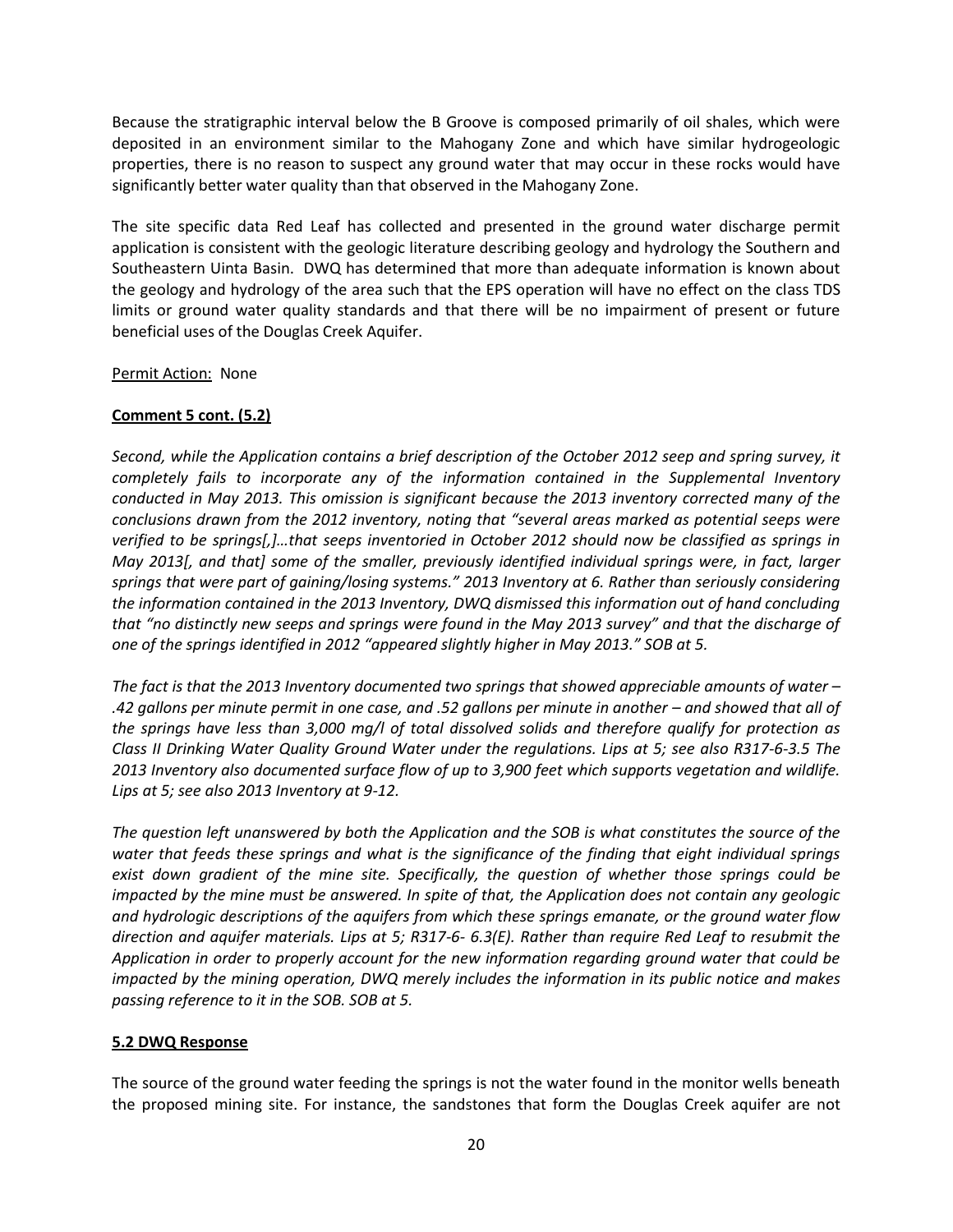exposed in the area surveyed for springs and seeps, and the personnel from JBR Consultants who conducted the survey followed the Utah Geological Survey interpretation of the Parachute Creek-Douglas Creek contact, thereby designating the bedrock in the area of the springs and seeps to be the Parachute Creek Member.

The permit application, p. 23 states:

The observed geological occurrence of the single spring and most seeps was discharging or potentially discharging stream bed material, which was comprised of alluvium, residuum or both.

In addition, Red Leaf has demonstrated that such ground water that exists in the Parachute Creek Member (the bedrock in most of the survey area) is highly saline and contained in rocks with very low hydraulic conductivity. The relatively low levels of dissolved solids contained in springs in the survey area are best explained by these springs representing ground water flow from the surficial deposits (Attachment D). Although these deposits have weathered from the Parachute Creek Member, salts have been removed from them by weathering. The levels of dissolved solids in these springs, approximately 3000 mg/l, are a result of this weathering process in action. Seeps found near the mine site and flowing from shale partings in bedrock represent places where ground water from the surficial deposits has penetrated to shallow levels in the upper, weathered portion of the bedrock. As cited above, the low hydraulic conductivity and highly saline water contained deeper in the bedrock are evidence against a ground water flow system that penetrates deep into the bedrock.

Red Leaf's EPS capsule will be built directly on top of un-weathered bedrock at the bottom of a mine pit. Any discharges at the site of the capsule would not affect ground water in the surficial deposits. Monitoring of springs and seeps that issue from the surficial deposits or from weathered bedrock immediately underlying them is not necessary to meet the requirements for permit issuance listed in Rule 317-6-6.4A for the EPS capsule. Similar capsules built at other sites, however, may be in locations where discharges from them could affect ground water in the surficial deposits, and monitoring springs that issue from those deposits may be appropriate in such cases.

#### Permit Action: None

#### **Comment 5 cont. (5.3)**

*Third, there is no basis for the statement in the Application and the inventories that "[a]lluvial deposits are minimal in the RLR parcels and are insufficient to meet the state definition of an aquifer." Application at 17. Alluvium is not a condition necessary for the occurrence of ground water, as seen in the fact that there are many productive bedrock aquifers.*

#### **5.3 DWQ Response:**

Any alluvial aquifers in the project area, if they exist, are not hydraulically connected the waters immediately beneath the mine site. Evidence that the bedrock at the Red Leaf site has very low permeability and not hydraulically connected is the extremely saline water contained in it and the low permeability that was actually measured by Red Leaf's recovery tests in its monitor wells (see Attachment B, Fig. 5 well Recovery Curve and Application Part 9.5.2).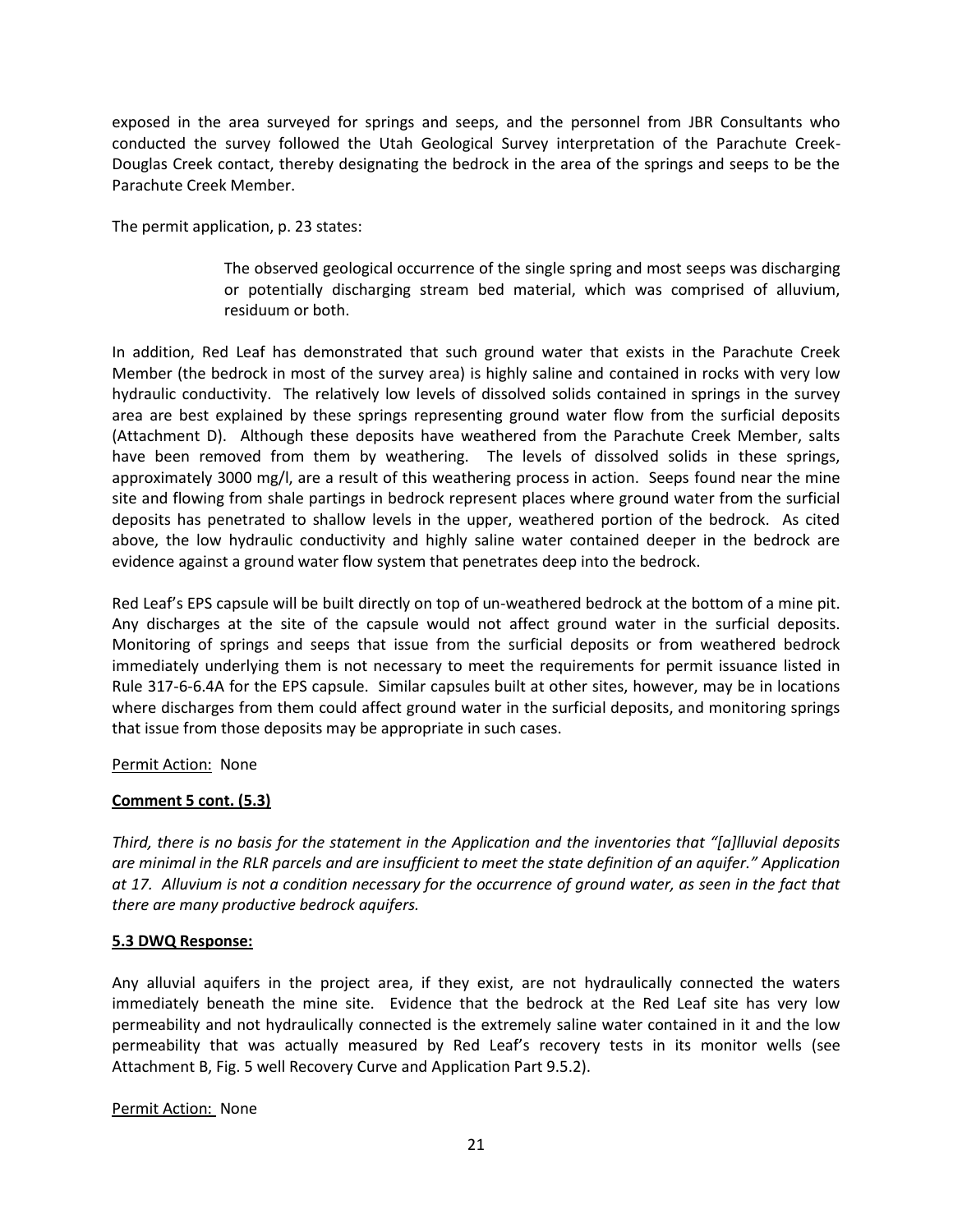#### **Comment 5 cont. (5.4)**

*Additionally, the importance of recharge to bedrock is emphasized in other sections of the Application, where the Douglas Creek outcrop is identified as an important zone of recharge.* 

#### **5.4 DWQ Response**

Bedrock recharge is important both in the exact manner that it occurs and the magnitude. A good discussion of both of these is provided on page 28 of Price and Miller. This description is consistent with the site specific data Red Leaf has collected and gives the likely location of the recharge of the part of the Douglas Creek Members that constitutes the Douglas Creek Aquifer at the mine site, the Price and Miller study states:

> Because of the predominantly fine-grained nature and low permeability in the recharge area, percolation rates are very slow……Therefore, it is estimated that only about 100,000 acre-feet (123hm<sup>3</sup>) or about 3% of the estimated average annual precipitation becomes ground water recharge.

The high quality water in the Douglas Creek Aquifer must come from somewhere and it must be consistent with the other observed data at the mine site and information of the overall flow regime. Simply put, recharge of the Douglas Creek Aquifer (a deeply confined aquifer) does not occur through the bedrock beneath the mine site. None of the evidence supports such a conclusion, rather (Price and Miller, pg. 28):

> Ground water in the Southern Uinta Basin is in a complex system of shallow unconfined, perched, and deep confined aquifers. Shallow unconfined aquifers exist in the principal recharge area, along the southern rim of the Uinta Basin, where they support the flow of many perennial springs such as PR and Marble Springs…….Perched aquifers exist beneath the tablelands between the major streams where they support the flow of small widely scattered intermittent springs such as (D-10-17)12baa-S1 and (D-11- 15)15dbb-S1 (table 12).

> Deep artesian aquifers in bedrock underlie a major part of the southern Uinta Basin. Such aquifers have been penetrated by a number of oil and gas wells (D-11-24)6dbc-1, which have been converted to stock water wells (table 10).

The foregoing statement from Price and Miller is important because it describes the likely location of the primary recharge area for the deep confined aquifer at the mine site, the Douglas Creek aquifer within the Douglas Creek Member, and that it is along the southern rim of the Uinta Basin. Even along the southern rim of the Uinta Basin, where the elevation and consequently the precipitation is highest and evaporation lowest, the rate of recharge is still low. The small springs observed in the Red Leaf area are as described by Price and Miller, small (flow rates), widely scattered, perched and intermittent. These springs are not part of the regional flow regime and not connected to the much higher salinity water beneath the mine site.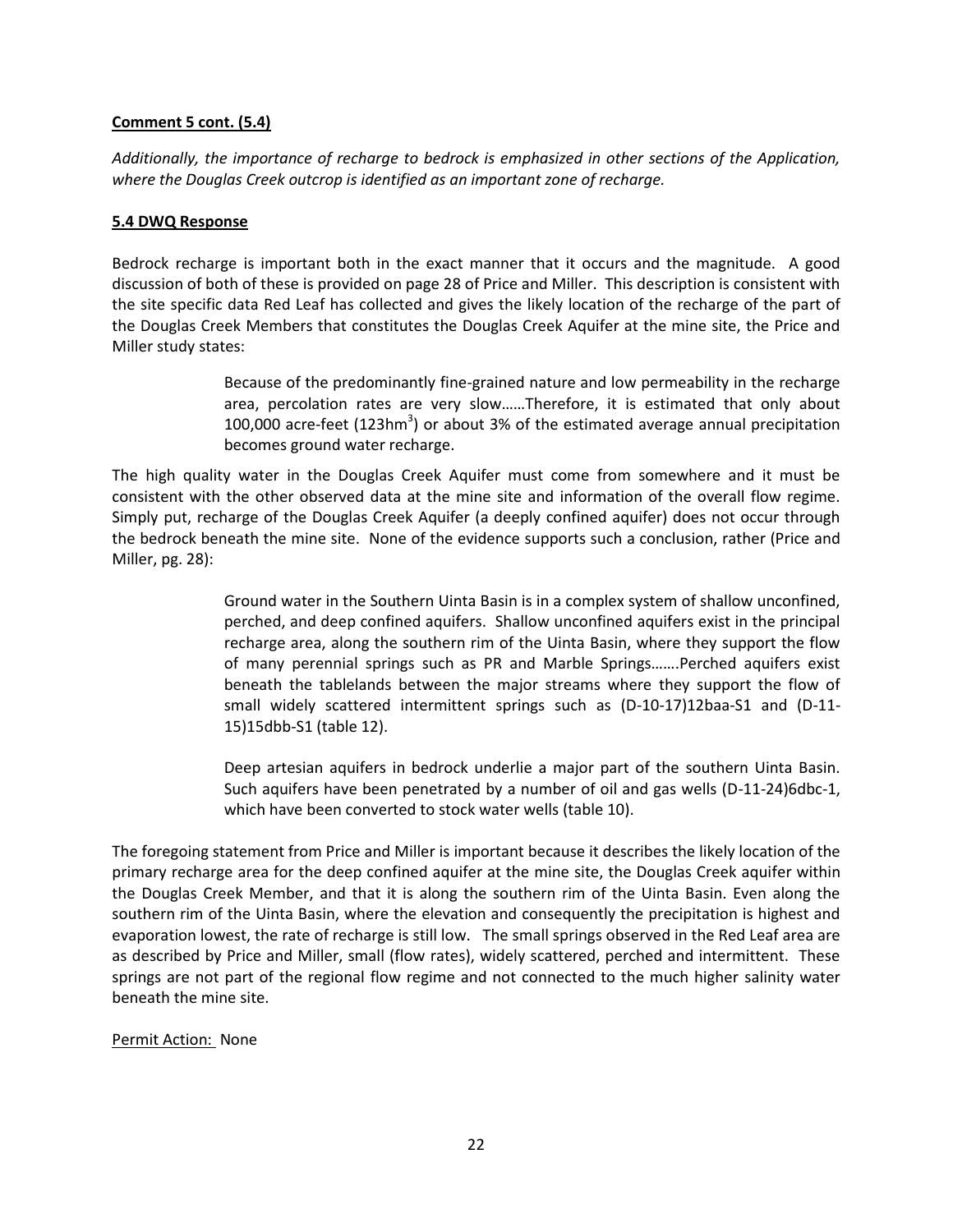#### **Comment 5 cont. (5.5)**

*Finally, the assertion that alluvial deposits are insufficient and the assertion that marlstone is too impermeable to conduct significant ground water is contradicted by evidence in the record that notes that the B Groove, which is described in the Application as marlstone, is described as a productive aquifer in certain locations.*

*Fourth, DWQ's assumptions regarding possible impacts of the mine are based on an inaccurate characterization of ground water quality beneath the mine. In the SOB, DWQ makes the statement that ground water in the area of the mine is of such poor quality that it would not be impacted by contaminants from the mine. SOB at 7. However, DWQ has no basis for such an assumption. Lips at 6-7. Specifically, the manner in which Red Leaf conducted the monitoring of its wells does not make it possible to determine whether the water that has been analyzed derives from the aquifer in the Mahogany Zone, or from the aquifer in the sandstone layer a few tens of feet beneath the Mahogany. Id. Because the Application does not contain data related to water quality of the aquifer in the zone immediately beneath the proposed mine site, DWQ is not justified in its conclusion that ground water quality in the area of the mine will not be impacted. In any case, there is nothing in the record to suggest that the ground water beneath the mine contains petrochemicals or other contaminants that would be discharged from the mine and therefore that would not be adversely impacted by the operation of the mine.*

*Because the permit fails to require Red Leaf to accurately describe the geology and hydrology of the mine site as required in R317-6-6.3(E) & (K) and R317-6-6.4, and to incorporate and explain the results of the 2013 seep and spring inventory, and because DWQ's assumptions regarding possible impacts of the mine area based on an inaccurate characterization of ground water beneath the mine, the agency's action is arbitrary and capricious and a violation of the law.*

## **5.5 DWQ Response:**

As described in DWQ's responses above, there is no evidence of such aquifer(s), as defined in Rule 317- 6-1, anywhere in the geologic section below the EPS capsule site and above the strata tapped by Red Leaf's water supply well, over 600 feet below ground surface. Rocks of the B Groove and the strata underlying it have low permeability at this site (Novak 2012 and Memo from Steven Kerr to Jay Vance, November 7, 2013). Also, because the B Groove may be an aquifer in another location does not mean it must be one here. Red Leaf conducted substantial investigation to determine the occurrence of water around and beneath the mine site and the evidence clearly shows that at the Red Leaf mine site an aquifer does not exist immediately beneath it including in the B Groove. The core data as shown in attachment B and the recharge of wells beneath around and beneath the mine site prove this. See also I.D.2(a-f) of this response.

DWQ is satisfied that both substantial and adequate site specific investigations have occurred at the Red Leaf mine site to determine proper permit issuance under Rule 317-6-6.4A. This data is consistent with the generally known conditions and the geologic and hydrologic literature. Any claim of insufficiency must show, at a minimum, a clear discrepancy between the site data and the literature that is supported by factual information and evidence as required under Rule 305-7-202(1)(b), not by mere supposition or inference from the small surface expressions of ground water, i.e. springs, that have been objectively and factually proven to be of wholly different quality (TDS, chemical constituents and isotopically) than the water found immediately beneath the mine site. Anything less would allow an unnecessary and undue burden of serial suppositions and subsequent investigations such that no final determination could be made.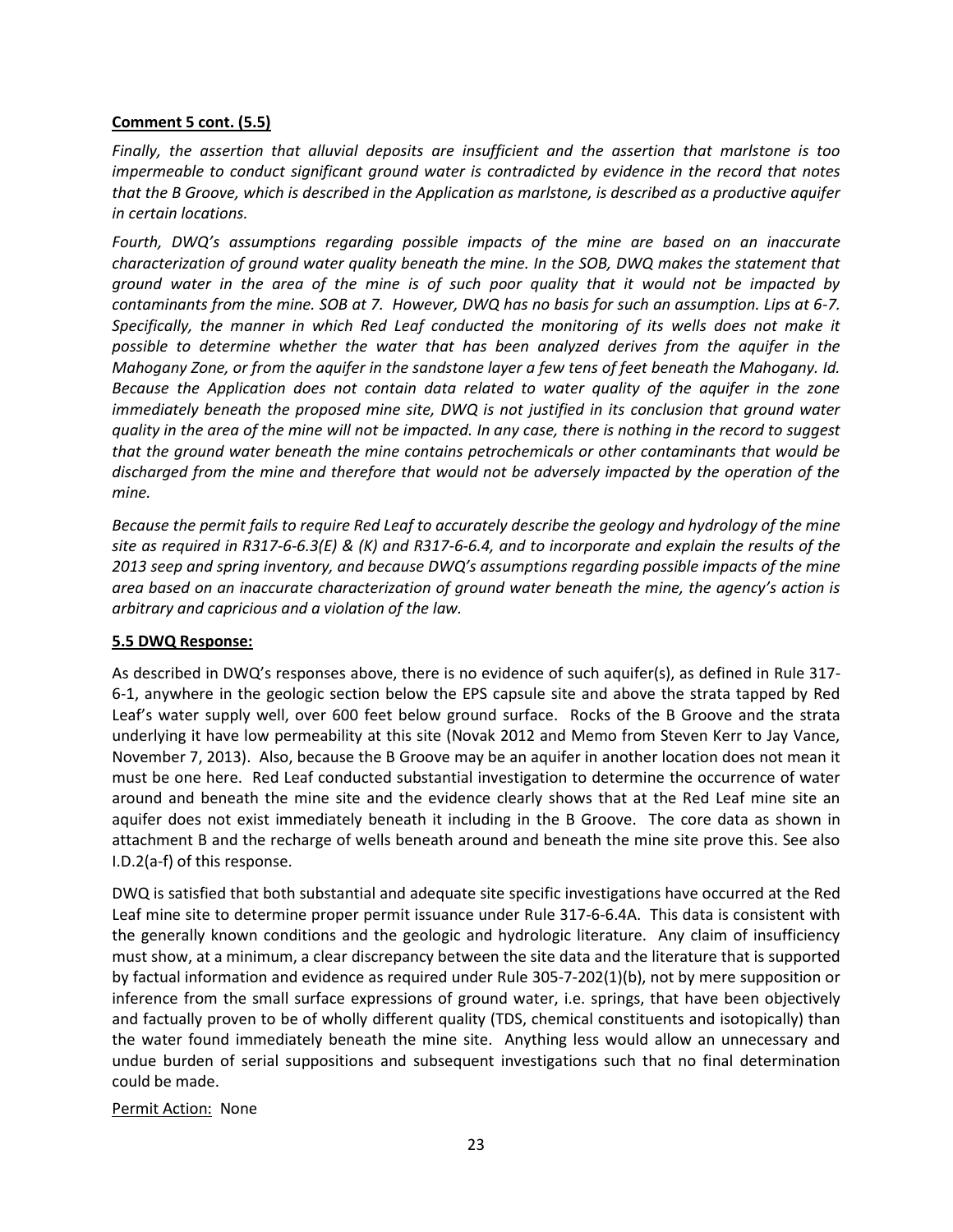#### **Comment 6**

#### **The Permit Fails to Demonstrate that the Discharge Can be Properly Controlled.**

*The permit does not require complete and accurate information to show that the discharge can be controlled as required by R317-6-6.3(G) and R317-6-6.4. While the company claims that the mine operation will be a zero-discharge operation, Application at 11, that claim is based on the assumption that the EPS will be constructed with an "impermeable liner," id. at 4, and that water will not enter the hydrocarbon recovery zone of the capsules." Id. at 8. However, the company's own analysis shows that there will be a rate of seepage through the BAS layer of 1,683 gallons per year for a reclaimed capsule, and 73,772 gallons per year for a non-vegetated one. Lips at 7. Of critical importance is that the company performed this analysis assuming that there would be a uniform conductivity of lxlO"7 cm/sec across the entire surface of the capsule. However, if there are defects or cracks in the BAS layer, as discussed above, the seepage of water into the capsule will be several orders of magnitude higher than modeled. Id. Further, seepage through the BAS is likely to be greater than the 1,683 gallons per year figure derived by the 30-year modeling conducted by the company for three reasons. First, the modeling*  failed to take into account the amount of time that it will take to completely saturate the overlying *material. Id. This could take up to 10-15 years, and because the 30-year model failed to factor in this significant element, any results derived from that model are skewed. Id. Second, the model does not take into account the company's plans to regrade the top surface of the EPS. See Application at 8. As noted above, the long-term differential settling that is likely to occur will necessarily increase the amount of water that will penetrate the capsule. Id; see also Kuipers at 7. Third, the modeling also does not factor in the amount of time that will be necessary to establish vegetation at the mine site.*

*DWQ previously recognized the deficiencies of the modeling, and on February 12, 2012, requested that the company conduct modeling that would: 1) consider long-term performance of the capsule; 2) evaluate the time it would take to reach field capacity; and, 3) evaluate performance of the upper layer where the covering had been removed by erosion. Completeness Review, attached as Exhibit D. Rather than comply with DWQ's request, Red Leaf submitted a technical memorandum that completely fails to address the long-term management of the spent shale, the performance of the bottom BAS, the potential discharge from the EPS, and the point at which the lower portion of the EPS will reach field capacity. See Bayer Technical Memorandum; see also Lips at 8. Further, rather than requiring the company to submit this modeling as part of its Application, DWQ allows Red Leaf to submit a plan on how it intends to conduct such a study 90 days before beginning its testing and permits the company to wait until the theoretical application for a revised permit before requiring Red Leaf to submit this data. Because DWQ is improperly allowing the company to perform the evaluation after the EPS is constructed rather than requiring the company to provide complete and accurate information that shows that the discharge can be controlled, as required by R317-6-6.3(G) and R317-6-6.4, and because it is improperly denying the public a meaningful opportunity to comment on the company's plan to obtain such information, as required by R317-6-5, DWQ's action is arbitrary, capricious and a violation of the law.* 

#### **6. DWQ Response**

Red Leaf's ground water discharge permit application may have represented the capsule design as a "zero discharge" facility but the permit is not based on a zero-discharge design for the EPS capsule. Rather, site conditions and what is known about the nature of the potential discharge justify considering the proposed design for the EPS capsule to be Best Available Technology in this particular case. The permeability of the underlying bedrock is so low that discharge from an unlined, uncapped pile of spent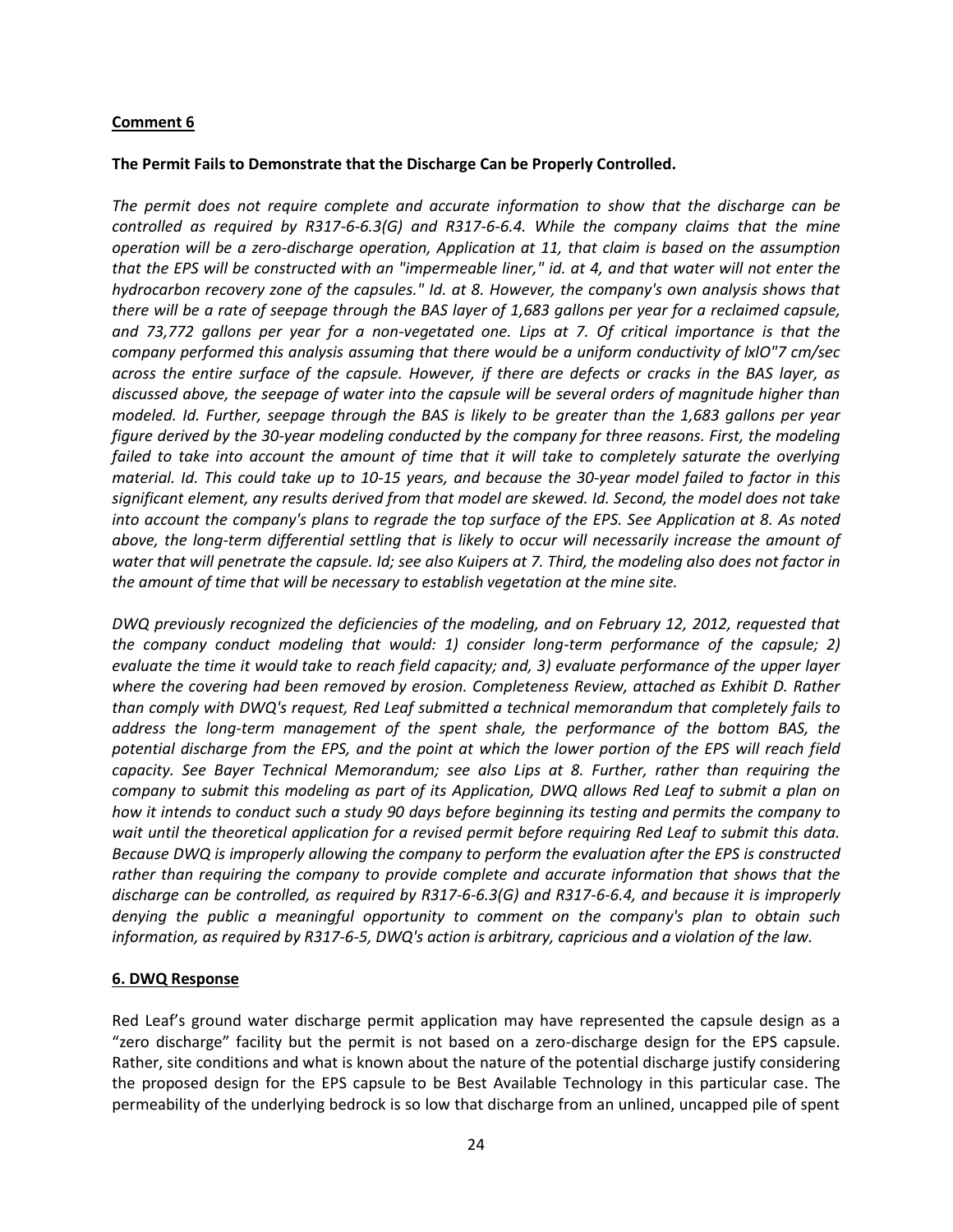shale would not seep through them and affect underlying aquifers. Liners that are mainly intended for product containment provide even more protection, even if they allow some seepage through them. Nor does available information suggest that the leachate would threaten beneficial uses of the limited quantities of highly saline water in those rocks. Modeling required by the permit is mainly intended to confirm capsule performance and estimate the time it will take for the capsule contents to reach field capacity.

Requirements for studies on the EPS capsule are listed in Part I.G of the ground water discharge permit. Part I.G.3 requires Red Leaf to evaluate the hydraulic conductivity of the upper BAS liner, including sections that were constructed differently or which underwent mechanical strain due to compaction of the underlying oil shale ore during retorting. Red Leaf shall also evaluate hydrologic properties of the spent shale and other components of the EPS capsule in order to model water flow through the capsule using actual measured values for the parameters used by the model and not estimated values. The goal of this modeling will be to estimate the volume of water needed to bring the capsule contents (and contents of future production capsules) to field capacity, and the time needed for this volume of water to infiltrate the capsules in the site's climate.

Taking into account the unknown factors of the new technology and the design of the system, given the conditions of the site, DWQ is satisfied that this permit approval is very conservative. The most important factors regarding protection of ground water in this case are the nature of the facility and the site conditions. The capsule contents will always be under unsaturated conditions and significant hydraulic head will not build up on the lower BAS liner. If some small flux of leachate does bypass the metal collection pan and migrate through the lower BAS liner, rocks underlying the capsule have very low permeability. The first aquifer underlying the site is hundreds of feet below ground surface and is under confined conditions with an upward hydraulic gradient.

The justification for allowing Red Leaf to model liner and capsule performance is that such modeling is not as important as WRA represents because of the site conditions and also that modeling based on hydrologic parameters that are actually measured in a constructed capsule will be superior to using estimated values. It is DWQ's intent to potentially apply the results of this modeling to develop permit conditions when the capsule technology is used further by Red Leaf. In the unlikely event that the modeling and other studies required by this permit reveal that leachate discharge may be a significant threat from capsules of this design, the modeling results will allow DWQ and Red leaf to consider other ways in which it may be managed such as by requiring a more impermeable design for the upper liner cap.

#### Permit Action: None

#### **Comment 7**

#### **The Permit Fails to Require Red Leaf to Monitor Ground Water in the Area of the Mine.**

*Given that Red Leaf has never constructed its proposed capsules, there is no basis in the record for DWQ to conclude "that construction of the EPS capsule as presented in Red Leafs ground water discharge application will not degrade beneficial uses of ground water." SOB at 7. This is especially true given the admission in the previous sentence that "[t]he issuance of this permit is part of an evaluation phase that will be used to test assumptions and factors related to ground water protection, capsule performance and site conditions that are still not completely known." Id. DWQ assumes that the BAS liner will remain intact after being subjected to extreme heat over an extended period of time. As outlined in detail above, there is no justification for this assumption. Further, DWQ is also unjustified in its assumption that there*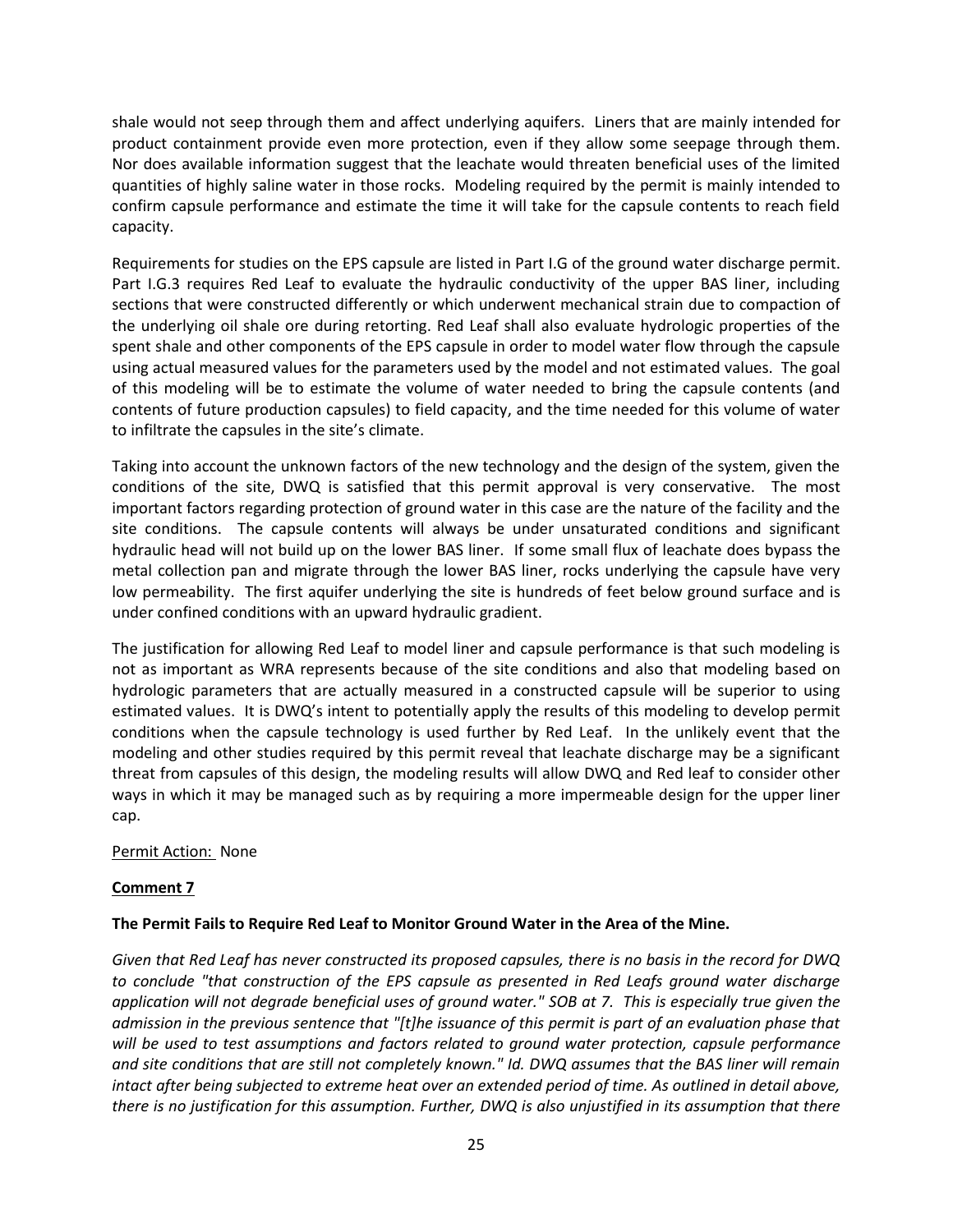*is an "unlikely possibility that the capsule would cause a discharge of contaminants to the subsurface," as a basis for concluding that monitoring ground water "would not provide useful information to evaluate Red Leafs compliance with the Ground Water Quality Protection Regulations." SOB at 7.* 

*Because the Application does not contain complete and accurate information showing that the discharge can be controlled and will not migrate into or adversely affect the quality of waters of the state, as required by R317-6-6.3(G) and R317-6-6.4, the company must conduct monitoring to determine the impact of the mine on ground water resources. Additionally, the ground water permit makes the incorrect statement that "[g]round water monitoring is not feasible at the site due to the impermeability of the shales that underlie it." Permit at 2.* 

*While Red Leaf recognized that a continuous sandstone layer exists under the project area a few tens of feet below the mine, the company did not complete monitor wells that would allow for the sampling and analysis of the water quality in this aquifer. Lips at 9. Because of that, the company must be required to install new monitor wells that will adequately establish baseline conditions of the ground water in this aquifer as required by R317-6-6.3(1) and R317-6- 6.4. Id. Further, DWQ must require that these wells continue to function as monitoring wells once mining operations begin. Lips at 2, 9-11.*

*Because the company identified eight springs down gradient from the well, DWQ must require the company to explain the significance of these springs, where the water is coming from and whether these waters can be impacted by Red Leafs operation. Id. Further, once mining operations begin, the company must be required to monitor these springs to determine whether they will be impacted from the mine as required by R317-6-6.3(1) and R317-6-6.4. Id. While DWQ recognizes the uncertainties associated with the EPS, SOB at 7, DWQ fails to require the company to submit a sampling and monitoring plan as required by the Ground Water Quality Protection regulations and instead allows the company to submit a sampling and analysis plan at some point in the future. Permit at 6. This action both violates the requirements of R317-6-6.3(G) & (I) and R317-6-6.4, and deprives the public of the opportunity to meaningfully comment on this plan as provided for in R317-6-5 and is therefore arbitrary and capricious and a violation of the law.*

## **7. DWQ Response**

The EPS capsule site is not underlain by "aquifers" at shallow depth. The DWQ is satisfied that springs in the vicinity of the EPS capsule site represent a ground water flow system contained in unconsolidated surficial deposits and weathered bedrock. Because the EPS capsule will be constructed on unweathered bedrock that is physically below these surficial deposits, this flow system could not be impacted by contaminant discharges at the capsule location.

The permit requires source monitoring of any leachate that may collect on the metal pan within the capsule and the upper surface of the lower BAS liner. This would detect any problems with leachate discharge long before there would be a discharge to the subsurface. The rocks underlying the capsule are of very low permeability. The highly saline nature and distinct isotopic composition of ground water observed in these rocks, as well as the very low permeability measured directly in these rocks by recovery testing at Red Leaf's monitor wells is evidence that it does not circulate, and potential discharge from the capsule would not necessarily report to a monitor well, even if the well was located directly down-gradient from the EPS capsule. In addition, it would be very difficult or impossible to detect the influence of leachate in highly saline ground water containing naturally occurring dissolved hydrocarbons such as that observed in Red Leaf's monitor wells.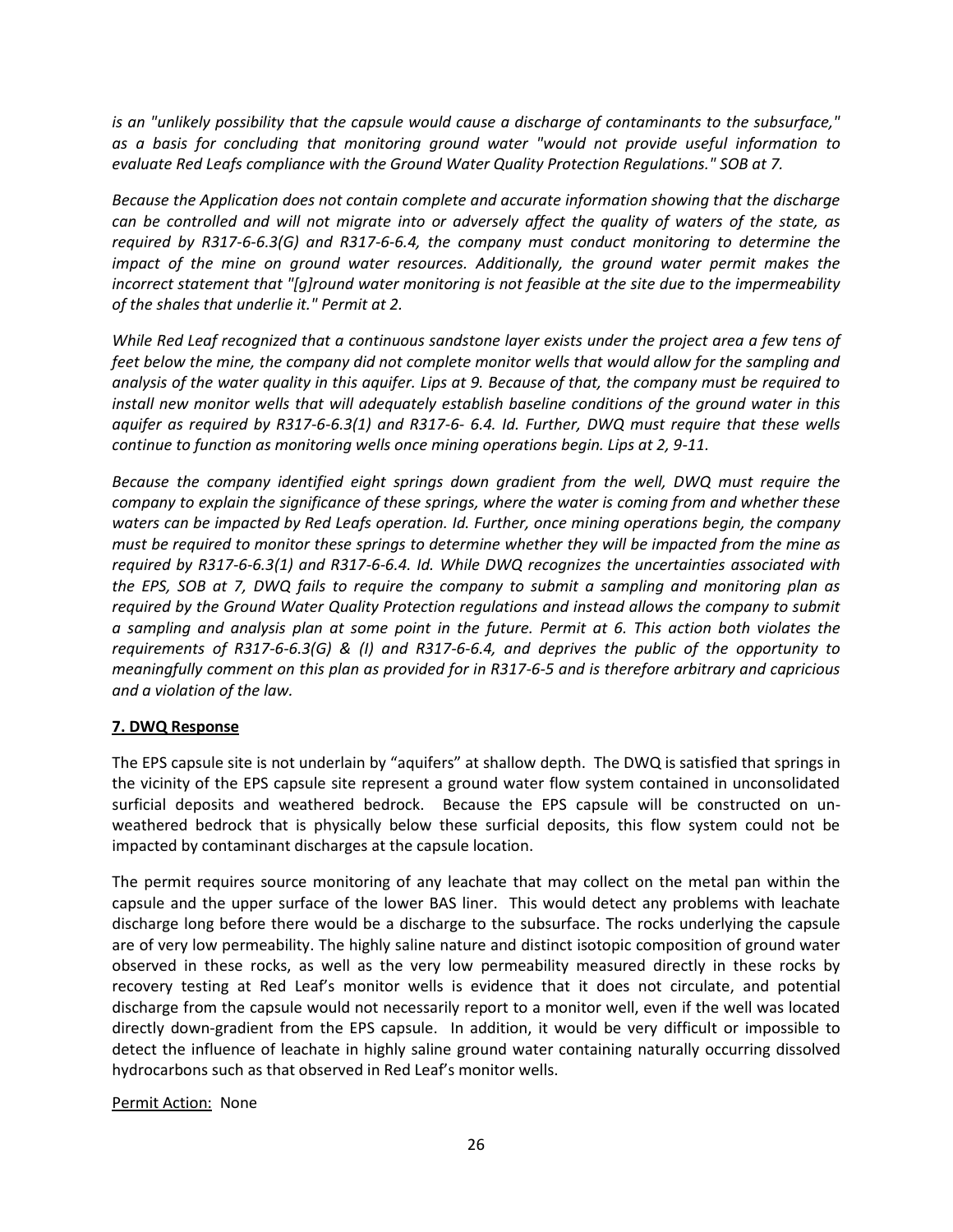## **Comment 8 (8.1)**

## **The Permit Does Not Contain a Closure and Post-Closure Management Plan as Required by R317-6-6.3(S).**

*DWQ fails to require the inclusion of a Closure and Post-Closure Management Plan in the permit as required by the Ground Water Quality Protection regulations. See R317-6-6.3(S) and R317-6-6.4. Therefore there are no provisions for operational shut-down and subsequent drain-down and handling of petroleum containing liquids. Such a management plan is especially important in the case of an unplanned mine closure. Kuipers at 6. Various state and federal agencies require that an interim or emergency fluid management plan be part of reclamation and closure plans at mines. Id. If Red Leaf were to abandon the site during operations, it is likely that the State of Utah would have to dispose of significant quantities of process solutions containing deleterious materials. Id.* 

*Because there is no mention of a closure or post-closure plan in either the Application or the Permit, DWQ's failure to address this deficiency was arbitrary and capricious and a violation of the law.*

#### **8.1 DWQ Response**

Red Leaf is required to complete site reclamation by the Division of Oil, Gas and Mining (DOGM), and a bond has been collected by that agency to insure site reclamation in case of an unplanned mine closure. The DWQ is satisfied given expected capsule performance, spent shale leachate characteristics and site characteristics, that the reclamation required by DOGM is adequate to prevent discharge of contaminants to ground water.

To insure adequate reclamation, as DWQ's knowledge of the Eco-Shale capsule technology grows with the experience of EPS capsule operation and closure, Part I.H.4 of the permit requires Red Leaf to develop reclamation and closure plans that are protective of ground water quality following the investigations into capsule performance and leachate chemistry required in Parts I.H.2 and I.H.3 of the permit.

It should be noted that operation of the EPS capsule will not involve process solutions. Permit conditions were developed under the assumption that Red Leaf would remove all liquid hydrocarbons that drain from the capsule from the site, for as long as they drain from the capsule. Permit language has been modified to require this.

Permit Action: Permit language in Part I.E has been clarified to require Red Leaf to remove all liquid hydrocarbons discharged from the capsule's drainage points for as long as the discharge occurs.

## **End of DWQ's Responses to WRA's Comments**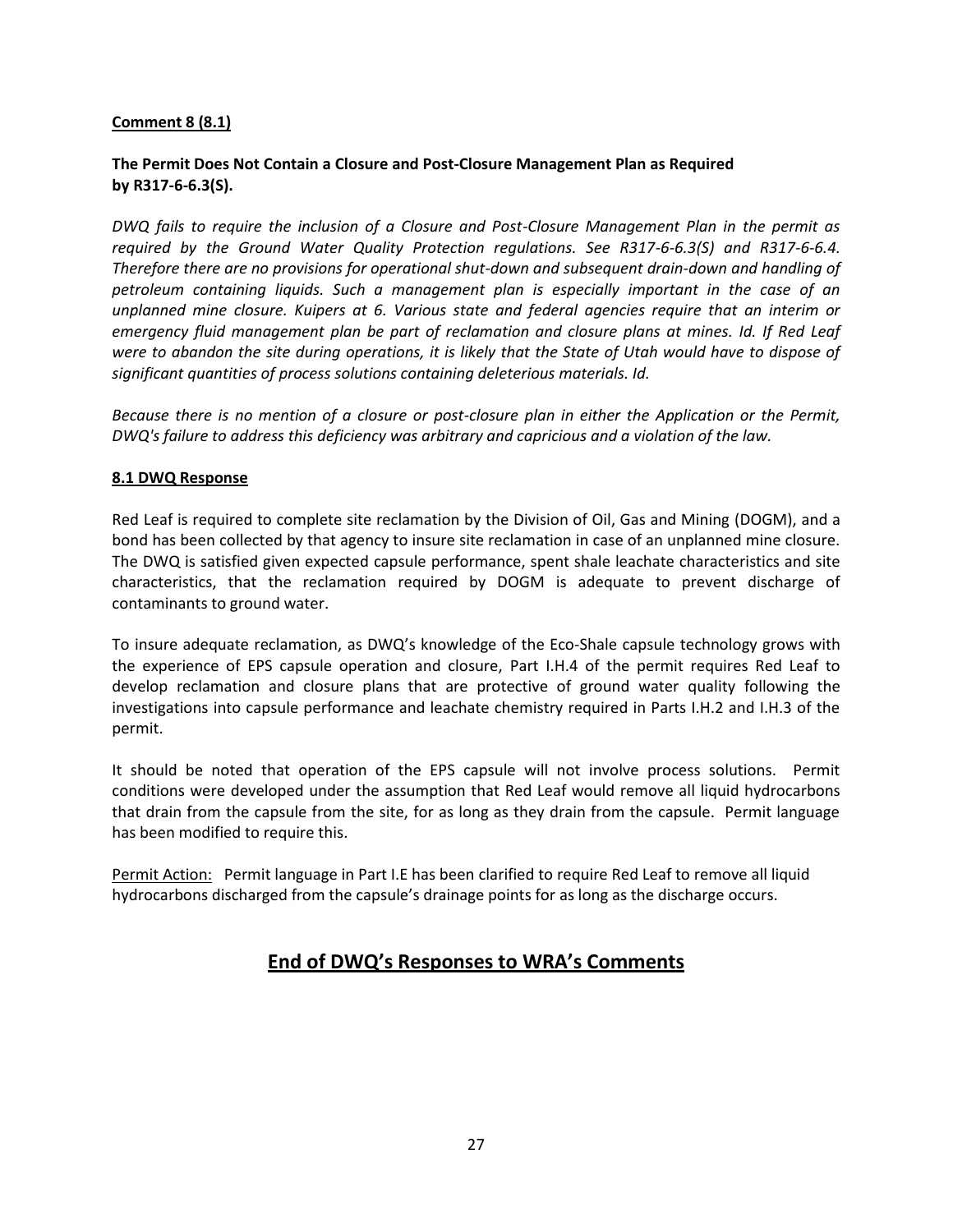## **DWQ RESPONSES TO REPORTS ATTACHED AS EXHIBITS TO WRA'S COMMENTS Excerpts from the reports are restated verbatim in italics.**

DWQ Responses to Excerpts from Kuipers Report, Exhibit A to WRA's Comments

#### *Kuipers 1 (Heap Leach)*

*The EcoshaleTM In-Capsule Technology (hereinafter referenced as "capsule") approach proposed for the project is a new method for the extraction of petroleum containing liquids from oil shale. The capsule method in some respects is comparable to heap leaching for gold or copper versus traditionally more energy intensive milling processes. Similarly, the capsule approach would utilize sized material placed in a Bentonite Amended Soil (BAS) lined facility (JBR, 2013 p. 4)1 rather than more intensive milling and retorting processes employed in the past and at present in oil shale producing regions such as Estonia. The oil shale capsule approach would then seal the pile and apply heat in order for the pile to act as a retort and mobilize the contained petroleum. Capsules would be located within mined areas and be stacked two high and would be reclaimed by standard techniques following cooling and settling of the capsules.* [Kuipers p.1-2, emphasis added.]

\* \* \*

*all of which have been shown to be highly important in heap leach and other similar designs.* [Kuipers at p.4, emphasis added.]

\* \* \*

*No provisions for operational shut-down and subsequent drain-down and handling of petroleum containing liquids are contained in reclamation and closure information provided in the Application. This is especially important in the case of an unplanned mine closure. The inclusion of interim fluid management, also referred to as emergency fluid management, is an integral reclamation and closure task common to mine sites recognized by the Office of Surface Mining, Bureau of Land Management, Forest Service and states such as Nevada and Montana. The typical tasks required include management of process solutions upon operator bankruptcy resulting in the abandonment of the site to prevent discharge of those solutions, and involves the cost of manpower, equipment and materials involved in the management of those materials for a minimum of six months and in some cases three years or more.* 

*In the event Red Leaf Resources were to abandon the site during operations it is likely that the State of Utah would have to manage significant quantities of in-process solutions as well as immediate draindown solutions from the capsules. It is also likely that the State would eventually have to dispose of significant quantities of process solutions containing deleterious materials. Both of these tasks could result in significant cost to Utah taxpayers if the interim water management and fluid draindown tasks are not addressed in the reclamation and closure plan and associated costs are not covered by a bond for these activities.* [Kuipers at p.6.]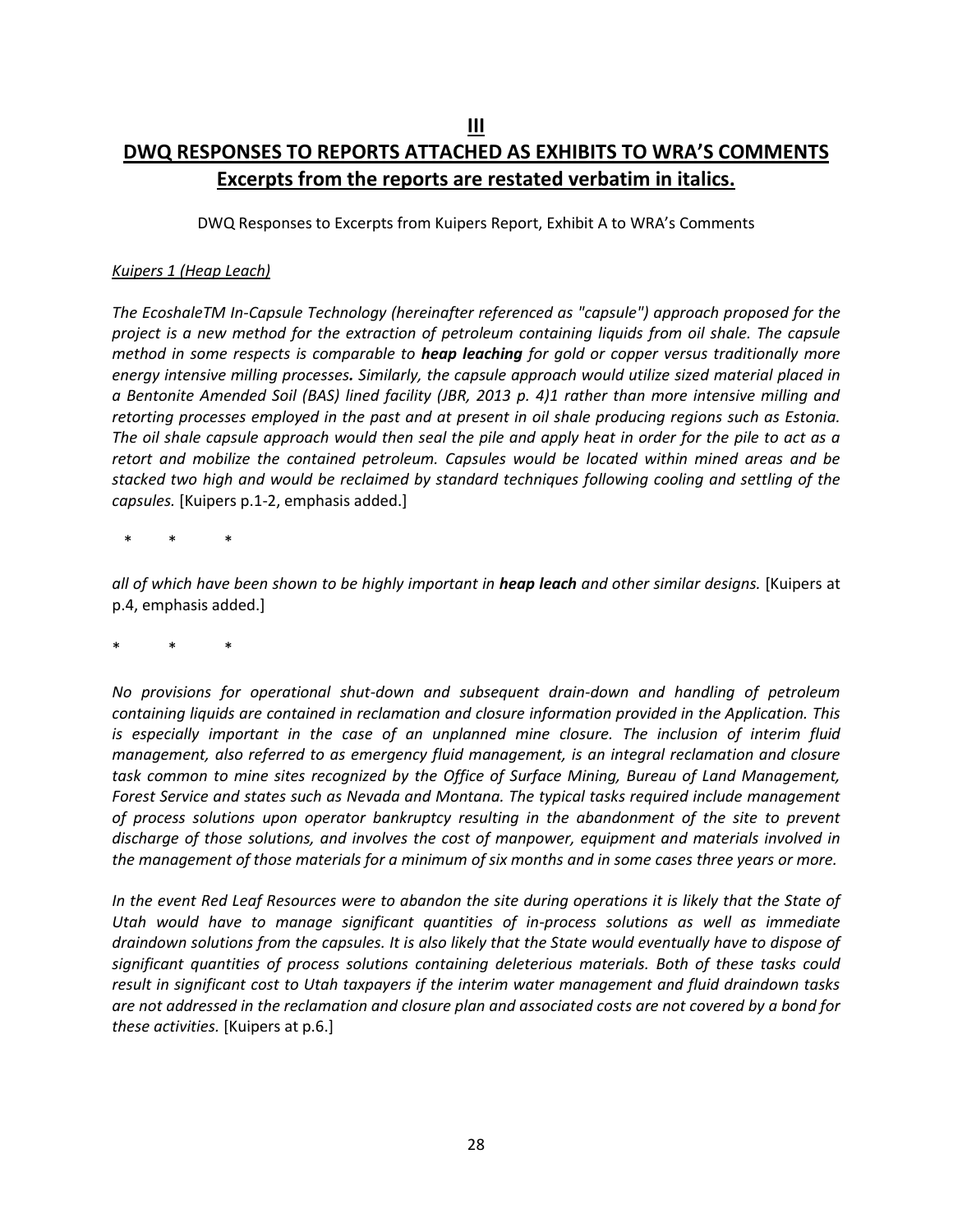#### DWQ Response to Kuipers 1 *(Heap Leach)*

If the Red Leaf operation were similar to a heap leach operation, DWQ would share Mr. Kuipers' concerns. DWQ is satisfied that the permit application and other documents in the record demonstrate that it is not, and that such concerns do not apply in this case (Table 1).

Table 1: Operational Comparison of The Red Leaf EcoShale<sup>tm</sup> EPS process versus Conventional Gold or Copper Heap Leach.

|                                   | <b>Red Leaf Operation</b> | Au or Cu Heap Leach Operation |
|-----------------------------------|---------------------------|-------------------------------|
| Water used in the extraction      | <b>NO</b>                 | <b>YES</b>                    |
| process, i.e. "process water"     |                           |                               |
| Process Water Ponds needed for    | <b>NO</b>                 | <b>YES</b>                    |
| Operation, e.g. solution ponds    |                           |                               |
| Any chemicals or additional       | <b>NO</b>                 | <b>YES</b>                    |
| extractive agents added (which    |                           |                               |
| of course themselves could        |                           |                               |
| contamination<br>present<br>a     |                           |                               |
| concern)                          |                           |                               |
| Pregnant Leach Solution (PLS)     | NO.                       | <b>YES</b>                    |
| collection ponds required         |                           |                               |
| Draindown of ore required after   | <b>NO</b>                 | <b>YES</b>                    |
| operation ceases due to water     |                           |                               |
| used in the process               |                           |                               |
| Enhancement<br>of<br>potential    | <b>NO</b>                 | <b>YES</b>                    |
| mobilization<br>contaminant<br>or |                           |                               |
| migration due to use of water or  |                           |                               |
| additional extractive agents      |                           |                               |
|                                   |                           |                               |
| Potential for hydraulic head      | <b>NO</b>                 | <b>YES</b>                    |
| (contaminant migration driving    |                           |                               |
| force) to develop while<br>in     |                           |                               |
| operation                         |                           |                               |
| Is the ore from which extraction  | NO and NO                 | NO and YES                    |
| takes place partially saturated   |                           |                               |
| before or after operation         |                           |                               |
| Need for double lined ponds       | <b>NO</b>                 | <b>YES</b>                    |
| with leak detection               |                           |                               |
| Need for any liner beneath or     | <b>NO</b>                 | <b>YES</b>                    |
| around the extraction ore         |                           |                               |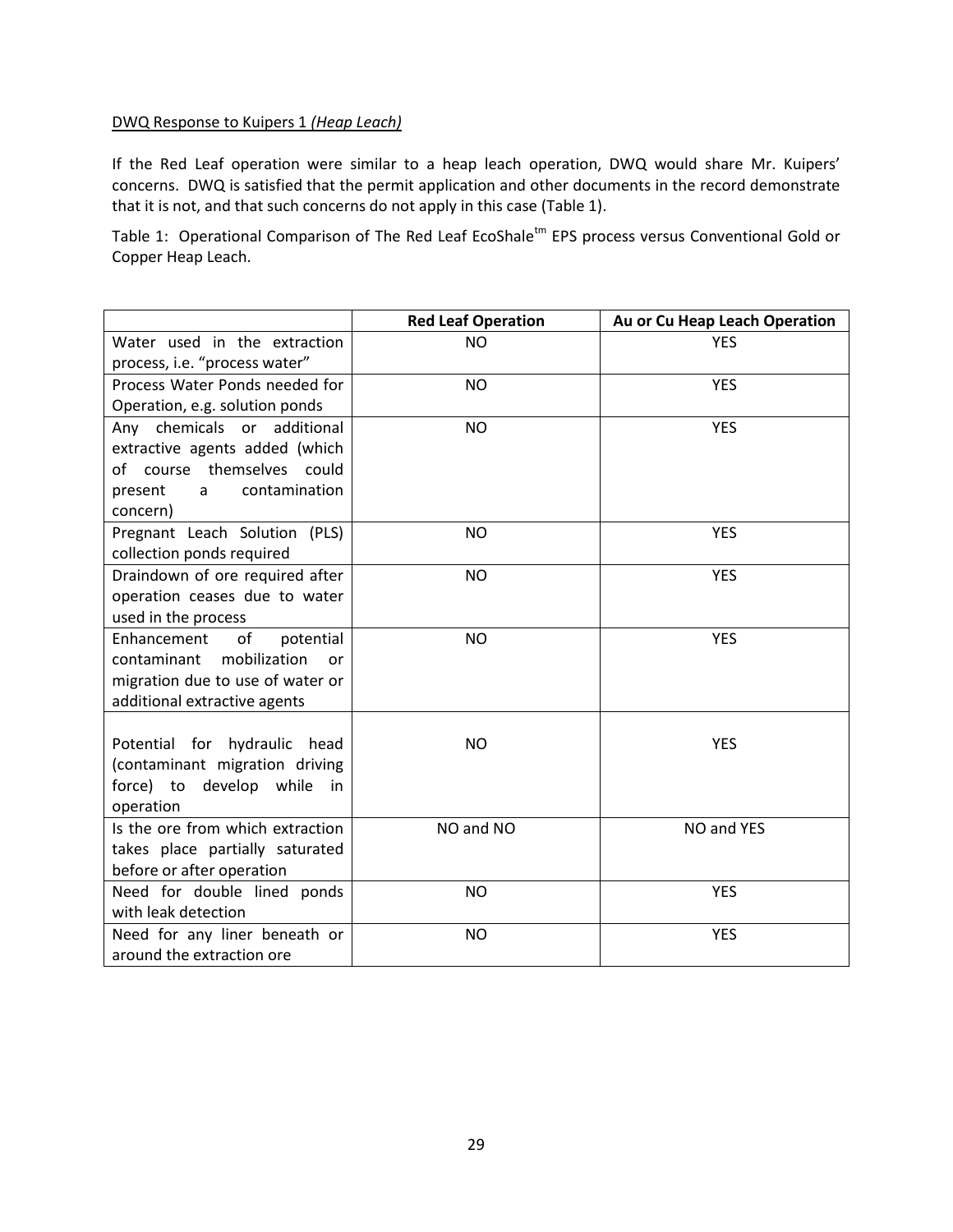#### *Kuipers 2 (Capsule Stability)*

*The stability analysis performed for Red Leaf was a "preliminary analysis" conducted by Norwest (Norwest, 2011b p. 1)2, and in general all materials that have been reviewed do not appear to contain the level of site-specific technical analysis which should be required of the project proponent in the Ground Water Application. A preliminary analysis uses professional judgment rather than site-specific data and generally relies upon the project proponent to conduct detailed final analysis using site-specific data to verify the results of preliminary analysis. Similarly, model parameters used were assumed and apparently based on experience with similar materials and literature review (Norwest, 2011a p. 2)3 rather than site-specific materials information which would provide much more reliable data. It is not uncommon for plans to require significant changes to the foundation and containment designs over successive design generations to account for site-specific conditions when they are based on preliminary analysis. In order to provide for confident data and analysis the Norwest analysis should have contained more detailed and final analysis based on borings and materials analysis from a variety of samples representative of the actual site conditions.*

*The BAS and insulating gravel units were not included in the preliminary backing wall stability analysis (Norwest, 2011a p. 2) and should be considered in a more detailed analysis using site specific data. The BAS and insulating gravel units represent potential weak layers in the design. According to the proponent's consultant, the intact strength of the bedrock foundation and risk of planar bedding failures through weak layers would affect the stability of the backing walls impact the integrity of the BAS liner and should be further investigated and include lab testing of actual site materials (Norwest, 2011a p. 4). Planar failures result when a discontinuity dips out of a slope surface such as that of the BAS and insulating gravel layer. For this reason, the information in the NOI should have contained additional investigations related to the site specific materials to be used in creating the BAS and insulating gravel units and their properties and the BAS and insulating gravel units should have been included in the stability analysis.*

*The stability of the backing walls and the integrity of the BAS liner will be adversely affected by the heat and pressure generated within the capsules during the retorting process and should be evaluated during the EPS testing (Norwest, 2011a p. 4). While no comparable design has been methodically tested for performance under similar conditions, other cover systems such as geomembrane liners and composite liners using soil and geomembrane systems have been shown to be highly susceptible to conditions such as heat resulting in significant degradation of liner integrity over time Liner integrity would similarly likely be affected by other conditions such as the pressure and associated solution contact in the form of retort steam and liquid products. Wetting and drying of BAS liners can result in material shrinkage and desiccation. Potential chemical alteration by mechanisms such as ion exchange could degrade the liner and compromise the integrity of the BAS. If the BAS materials are compromised by any of these processes, the stability of the capsules as well as the integrity of the liner system to prevent discharge would be adversely affected and it is highly likely that this would result in a release of deleterious materials.*

*While the company is appropriately proposing to construct a prototype EPS at a significant scale, it is not proposing to excavate into the decommissioned EPS capsule in order to examine the impacts that the heating process will have on the BAS materials and on such critical components as the metal sheet that the company plans to use to collect fluids. Without such excavation and examination of the potential degradation of the buffer and liner system and examination of its integrity relative to the EPS test conditions, there is no way for the company or regulatory agencies to properly evaluate the results of the testing process.*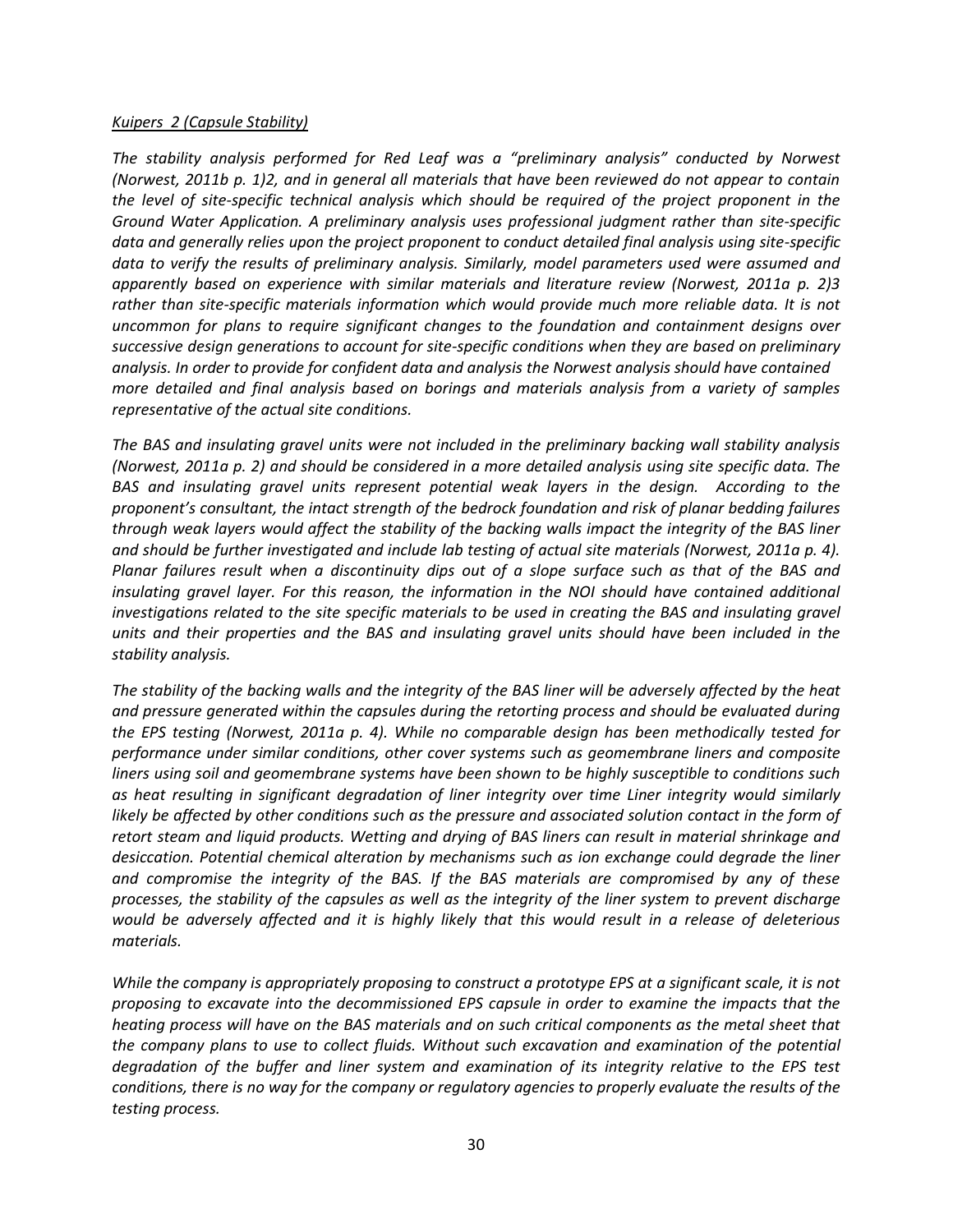#### DWQ Response to Kuipers 2 (Capsule Stability):

A thorough review of the stability analysis performed by Norwest (Norwest, 2011b) references an Appendix A provided by Intermountain GeoEnvironmental Servies Inc. (IGES). A review of the UGW Permit Application binders show that this Appendix A was inadvertently not provided. This was communicated to Red Leaf and on Nov. 22, 2013 the complete document was received by DWQ. This will replace Appendix B of the UGW Permit Application. The IGES Appendix is a "Summary Report" containing "Data Review and Development of Rockfill Strength Parameters". This included direct shear, unconfined compression and triaxial compression testing of site specific materials.

As described under II(4.1) excavation of the capsule is not necessary and ground water is protected by site conditions.

#### *Kuipers 3 (Process Solution and Post-Retort Draindown and Leachate Collection)*

*A metal sheet, referred to as the oil collection pan, is proposed above the BAS to collect fluids and prevent seepage together with collection pipes (JBR, 2013 p. 28), however no information is presented to the public as to the viability of the metal liner design and collection pipe system or quality assurance/quality control measures to ensure their proper installation, all of which have been shown to be highly important in heap leach and other similar designs. The metal sheet pan collection approach is novel to the proposed capsule process and has not been used elsewhere to my knowledge. It is highly likely that the metal sheet will be affected by the heating and pressurization process as well as the weight and settling of the material and will cause warping and weld failures in the metal sheet which will result in the sheet allowing solution to pass through the sheet and in turn result in increased reliance on the BAS liner to accomplish capture and to prevent solution discharge.*

*According to the Bureau of Land Management (FPEIS p. 4-31 to 4-32)5 common impacts from oil shale development include "Spent shale piles and mine tailings that might be sources of contamination for salts, metals, and hydrocarbons for both surface and groundwater" and (DPEIS p. 4-32) "Degradation of groundwater…from contributions of residual hydrocarbons or chemicals from retorted zones after recovery operations have ceased; and, from spent shales replaced in either surface or underground mines." Based on this information the proponent has not adequately identified the spent shale as a potential source of deleterious materials and as a result has not emphasized the proper management of these materials either during operations, in the event of unanticipated closure, during the solution draindown period, or post reclamation.*

*Given the high likelihood for capsule liner failure as previously described, there is an equally high risk that any solution which escapes from the capsule will contain deleterious constituents. The operation is proposed as a zero-discharge operation that will include primary and secondary containment (JBR, 2013 p. 10). However, other than the primary BAS system no additional secondary containment such as a drainage and capture network below the BAS has been proposed for the EPS. Given the potential*  likelihood of failure of the BAS, a true zero-discharge design would incorporate an additional redundant *liner and leak detection system, such as a geomembrane liner overlain by a geogrid draining to a collection point. In addition, at least one if not more downgradient groundwater monitoring wells should be included in the EPS proposal as an additional measure of BAS system containment.*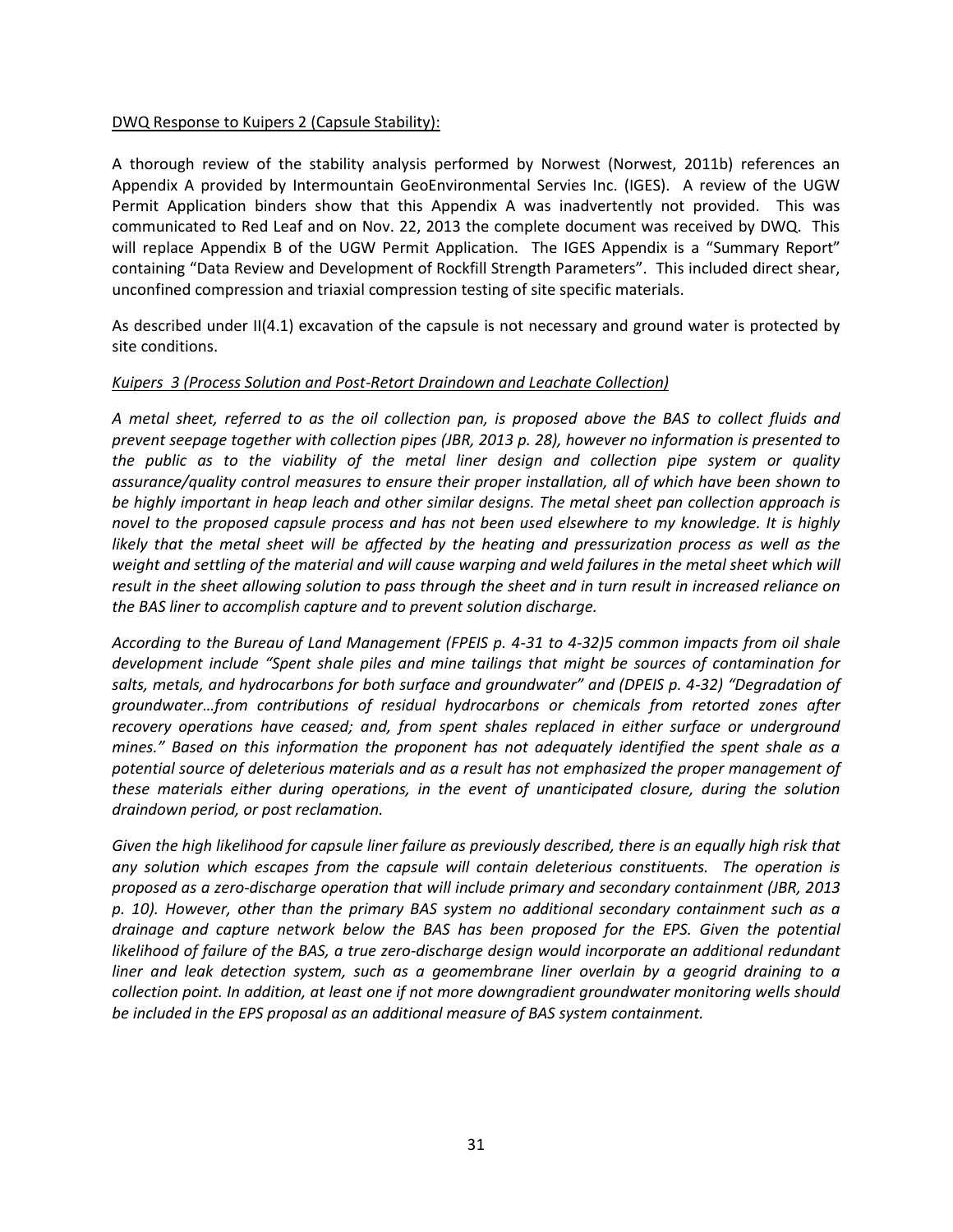*The proposal relies on "proprietary fabrications" to address BAS seal function (JBR, 2013 p. 30). In a heated and pressurized retort environment this is problematic given the high likelihood of failure that liner seals have exhibited in other similar designs under less onerous conditions. Considerable effort has been required to successfully design and construct liner seals in heap leach processing and other applications which are relatively mundane in comparison to the requirements which will be placed on liner seals in a heated and pressurized retort environment. The liner seals proposed for the capsule design which consists of a pressurized and heated retort application represent a specific design area in this novel approach where there is a high likelihood of failure which would be likely to result in discharge of retort solutions containing deleterious constituents.*

*Further, there is a significant potential for differential settling within the capsule which would occur over a longer term (e.g. years versus months) than is predicted. Differential settling would result in some areas of the pile settling more than others and is common in similar instances where large amounts of settling relative to the overall material height have been constructed. The EPS proposal will allow for evaluation of settling however the time period over which it may occur could be in excess of five years and take place for potentially 25 years or more.*

## DWQ Response to *Kuipers 3 (Process Solution and Post-Retort Draindown and Leachate Collection)*

The following is a summary of the EPS capsule system and the safety factors as evaluated by DWQ that have been engineered into that EPS system.

- ET Cover The ET cover system will be sloped so that any significant rain fall or snow melt will runoff the cover. The precipitation that does not runoff will be taken out of the system through evaporation and transpiration (evapotranspiration).
- Upper BAS Layer Water that could work its way through the ET cover would then encounter a minimum 3 foot layer of BAS with a permeability of  $1x10<sup>-7</sup>$  cm/sec. This layer is also sloped to carry water away from the EPS capsule. Post-cooling the EPS capsule will be evaluated for settlement, especially differential settlement and if necessary a new 3 foot layer of BAS will be installed as part of the cover system. The EPS capsule will also be drilled and cored to see how the heating may have impacted the BAS layer.
- Spent Shale Retort Material The heating of the oil shale will initially drive off all the water and then liberate the petroleum liquids drying the oil shale even further. After the capsule is completely cooled any moisture entering the capsule will be drawn into this very dry spent shale and leaching of this material would only take place when the moisture level is above the wilting point of the spent shale. The spent shale will also be analyzed to see if moisture in the system would actually leach any contaminants. Post-cooling the drilling and coring will evaluate the moisture retention and contaminate leach ability of the spent shale.
- Lower BAS Layer Moisture that would be released from the ore would then encounter the lower BAS layer that again has a permeability of  $1x10<sup>-7</sup>$  cm/sec. Again the post-cooling coring will evaluate the condition of the BAS layer.
- Shale Layers Underneath the EPS Capsule There are hundreds of feet of low grade oil shale under the EPS capsule that act as an aquiclude.

As shown by the bulleted items above there are numerous safety factors built in to the design of the EPS capsule.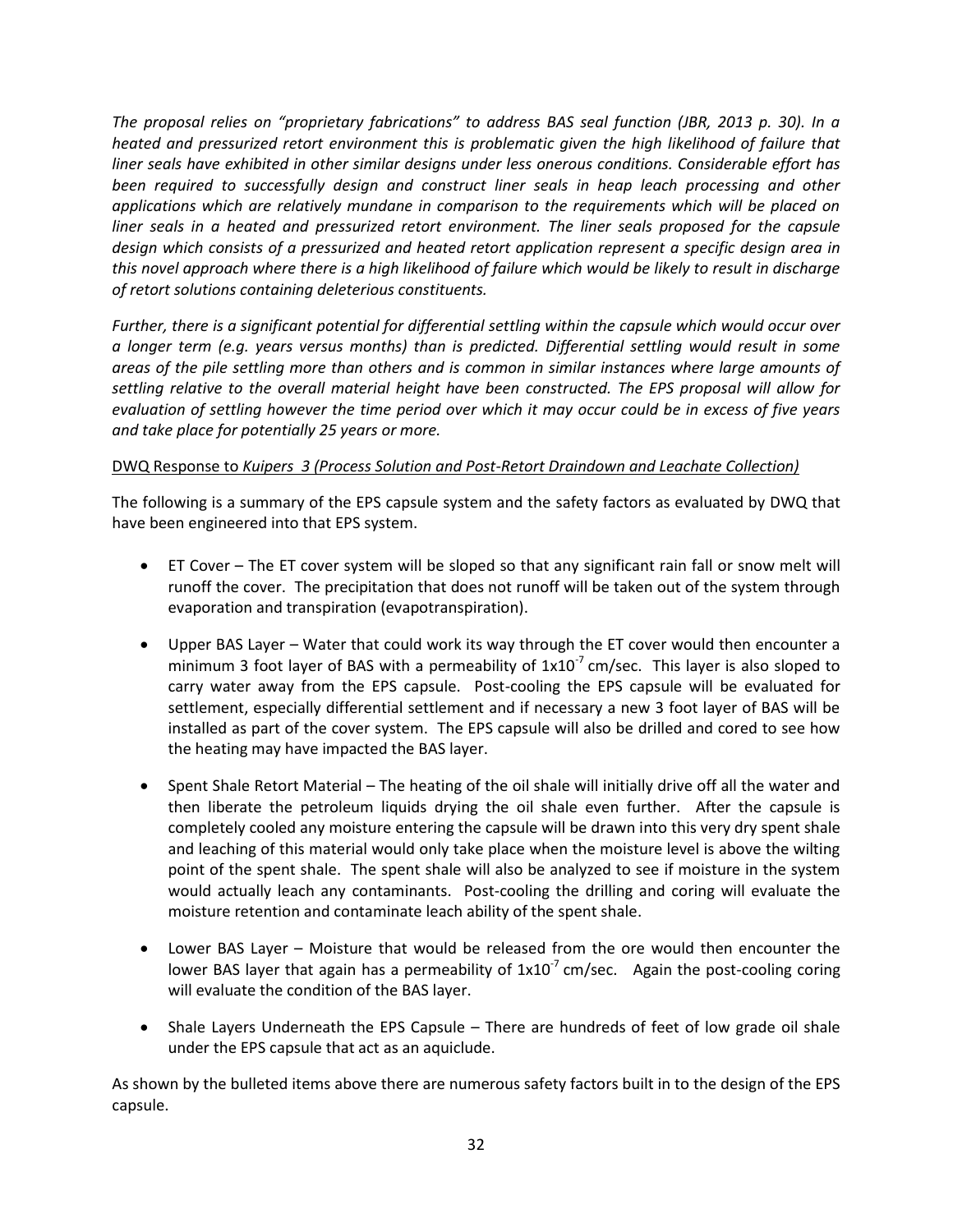And, as shown in Table 1 above, DWQ believes that the comparison to heap leaching has no merit or relevance to Red Leaf's operation and the conditions at this site. Red Leaf has shown that in the unlikely event that any discharge should occur, it will not be significantly different than what is already present in ground water beneath the site. This is consistent with the fact that Red Leaf is not adding anything whatsoever to the shale, see Table 1 above.

The discussion of "deleterious materials" is misplaced, as no such term is used or defined under R317-6. The appropriate relevant standard is whether an aquifer exits, the class of the water and the associated beneficial uses. Red Leaf has demonstrated satisfactorily that an aquifer does not exist immediately beneath the mine and that potential for contamination at the site is negligible.

#### *Kuipers 4 (Post-Closure Sampling)*

*According to the draft public notice version of the Statement of Basis, Red Leaf will be required to obtain representative samples of spent shale, including hydrocarbons, and analyzed by the SPLP method. It is widely recognized that the SPLP method (ASTM D6234-98, EPA Method 1312, Standard Test Method for Shake Extraction of Mining Waste by the Synthetic Precipitation Leaching Procedure (SPLP)), which uses a 20:1 liquid to solid ratio, results in a highly dilute leachate. A more appropriate alternative method would be to use the MWMP method (ASTM-E2242-12a, Standard Test Method for Column Percolation Extraction of Mine Rock by the Meteoric Water Mobility Procedure (MWMP)). This test method provides a procedure for the column percolation extraction of mine rock in order to determine the potential for dissolution and mobility of certain constituents by meteoric water. This test method is intended as a means for obtaining an extract from mine rock samples. The extract may be used to estimate the final pH and release of certain constituents of the test sample under the laboratory conditions described in this test method. In addition, testing by the TCLP method (EPA Method 13, Toxic Characteristic Leaching Procedure (TCLP)) may also be appropriate. The TCLP method is used to determine if a waste is hazardous under RCRA. It is intended to simulate municipal landfill containing organic wastes. The TCLP is designed to determine the mobility of both organic and inorganic analytes present in liquid, solid, and multiphasic wastes.*

*Due to the undefined nature of the spent shale oil in terms of regulatory jurisdiction (e.g. RCRA applicability) we recommend that testing be performed on representative samples using SPLP, MWMP and TCLP methods. In addition it is important that separate samples representative of various areas and depths of the EPS be sampled and individually analyzed to determine variability within the EPS. A single representative sample of the EPS would not be representative of the capacity of various parts of the pile to contain and leach significant contaminants.*

## DWQ Response to Kuipers 4 (Post-Closure Sampling)

DWQ is uncertain that the MWMP provides meaningful additional information relative to this site. However, Red Leaf has agreed to perform it.

## *Kuipers 5 (Closure and Post Closure Management Plan)*

*No provisions for operational shut-down and subsequent drain-down and handling of petroleum containing liquids are contained in reclamation and closure information provided in the application. This is especially important in the case of an unplanned mine closure. The inclusion of interim fluid management, also referred to as emergency fluid management, is an integral reclamation and closure task common to mine sites recognized by the Office of Surface Mining, Bureau of Land Management, Forest Service and states such as Nevada and Montana. The typical tasks required include management*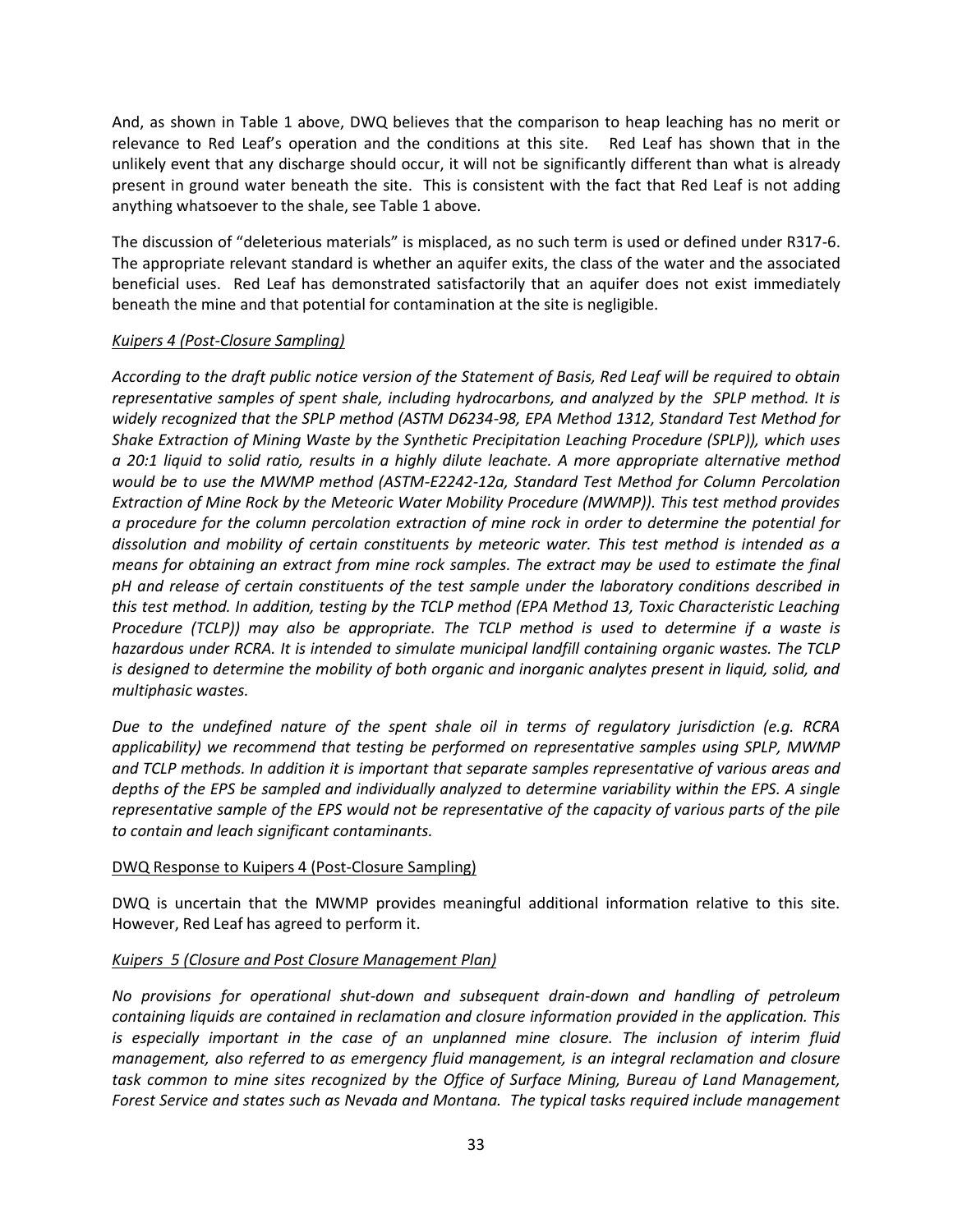*of process solutions upon operator bankruptcy resulting in the abandonment of the site to prevent discharge of those solutions, and involves the cost of manpower, equipment and materials involved in the management of those materials for a minimum of six months and in some cases three years or more.*

*In the event Red Leaf Resources were to abandon the site during operations it is likely that the State of Utah would have to manage significant quantities of in-process solutions as well as immediate draindown solutions from the capsules. It is also likely that the State would eventually have to dispose of significant quantities of process solutions containing deleterious materials. Both of these tasks could result in significant cost to Utah taxpayers if the interim water management and fluid draindown tasks are not addressed in the reclamation and closure plan and associated costs are not covered by a bond for these activities*.

#### DWQ Response to Kuipers 5 (Closure and Post Closure Management Plan)

Red Leaf is required to complete site reclamation by the Division of Oil, Gas and Mining, and a bond has been collected by that agency to insure site reclamation in case of an unplanned mine closure. Given our understanding of capsule performance, spent shale leachate characteristics and site characteristics at this time, DWQ has concluded that the reclamation required by DOGM is adequate to prevent discharge of contaminants to ground water.

To insure adequate reclamation as DWQ's knowledge of the Eco-Shale capsule technology grows with the experience of EPS capsule operation and closure, Part I.H.4 of the permit requires Red Leaf to develop reclamation plans that are protective of the quality of ground water and other waters of the state following the investigations into capsule performance and leachate chemistry required in Parts I.H.2 and I.H.3 of the permit.

It should be noted that operation of the EPS capsule will not involve process solutions. Permit conditions were developed under the assumption that Red Leaf would remove all liquid hydrocarbons that drain from the capsule from the site, for as long as they drain from the capsule. Permit language has been modified to require this.

## *Kuipers 6 (Conclusions)*

*Based on my review the following conclusions can be reached concerning the risks presented by the proposed capsule technology: (1) The new technology has only been demonstrated at a pilot scale and is technically and economically unproven as a commercially viable technology; (2) Given the history of similar endeavors in the mining and oil/gas industry it is highly likely that the project will prove to be uneconomic and could cease operations within 2-3 years of start-up or otherwise during the expected course of operations; (3) Given similar technological developments it is likely that initial efforts to capture and contain liquid petroleum containing products will not be successful as it is highly likely that unexpected forces will be exerted in terms of liquid head or saturation within the pile resulting in the additional potential for loss of liquid products containing deleterious materials outside the capsule, and; (4) The degree to which the retorting process might result in deformation or reaction with the capsule materials as well as the resulting settling of the pile makes long-term effectiveness of the containment questionable and short-term reclamation of the surface of the capsule difficult due to highly uneven surfaces requiring significant re-grading to accomplish positive drainage off the top surface of the reclaimed capsules.*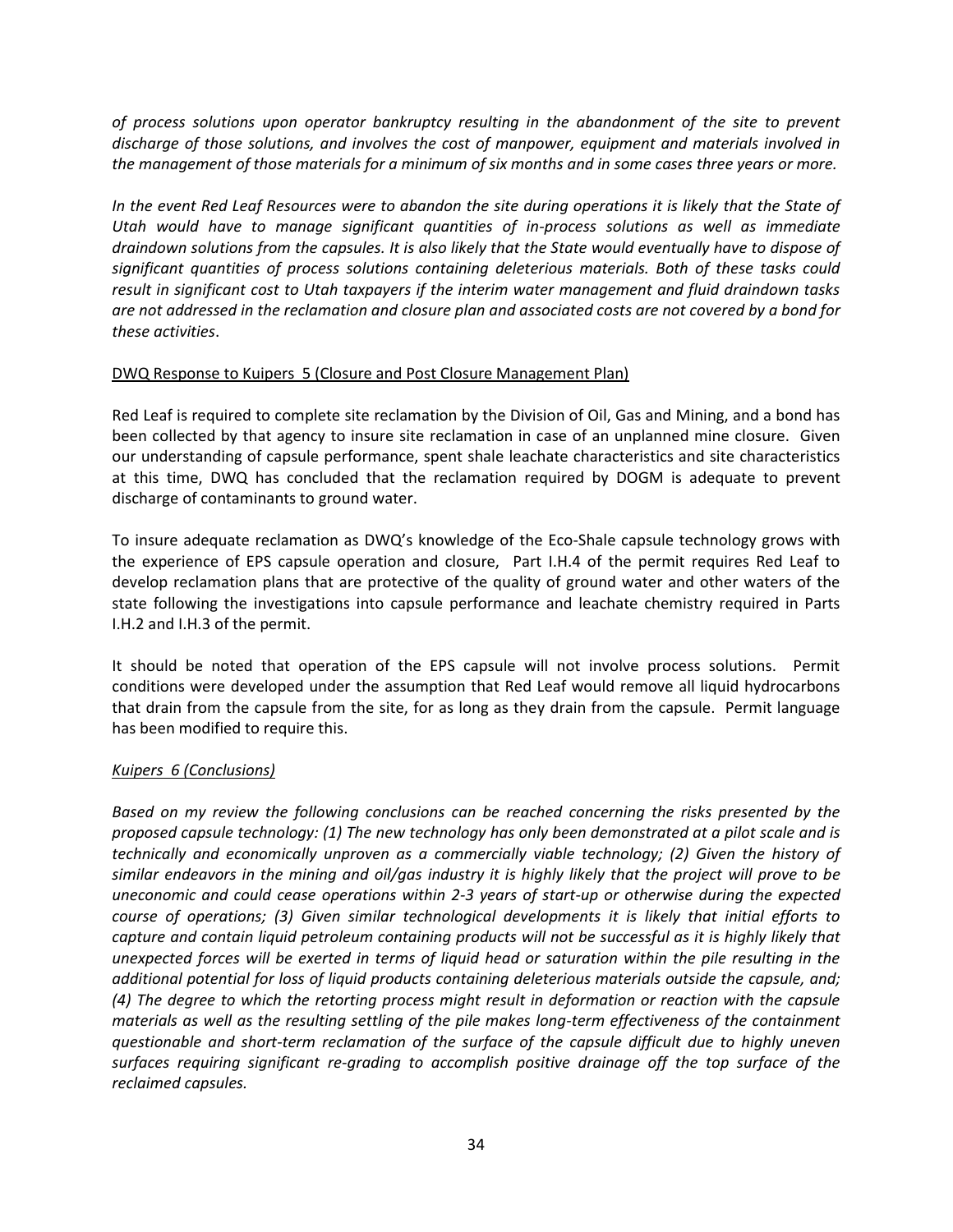*The capsule proposal is without precedence from an engineering standpoint and therefore has inherent risks. It is not known how a three-foot thick bentonite liner will perform under the proposed conditions. We know how a six or twelve inch liner used for heap leaching or municipal waste disposal (e.g. landfill) might behave under much less rigorous conditions and know that failures are typically very site or incident specific. This means reliance on preliminary analysis rather than site-specific data is likely to lead to underestimation of failures, and that processes which exert more demands, such as those involving heat and pressure, would be more likely to result in failures. How a three-foot thick liner used in retort conditions with heat and pressure might behave in terms of fluid containment over the short or longterm, is as much dependent on the oil and gas retorting process, which is also novel in this case, as it is on the novel liner itself in this specific application.*

*My best professional judgment is that because this is a novel concept involving significant chemical and physical demands upon the proposed BAS containment system there is a high likelihood there will be significant failures resulting in release of deleterious materials. And while construction of the Early Production System could answer many of those questions, the company does not propose to take the necessary step of doing post-decommissioning excavation of the capsule and require installation and monitoring of a secondary leachate collection system in order to allow for direct examination in order to determine how the BAS liner has performed. Without this essential step, there is no assurance that the BAS liner integrity, metal sheet design, seal designs, and post-operation settlement of the EPS will perform to similar expectations in a commercial application. In addition site-specific data should be gathered and used to evaluate stability and other aspects of the proposed design.*

#### DWQ Response to Kuipers 6 (Conclusions)

The conclusions are irrelevant due to site conditions or are unfounded due to an erroneous comparison of Red Leaf's operation to a heap leach facility; see Table 1 above, sections I.D and E and response to comments (Kuipers 1-5 above) and others.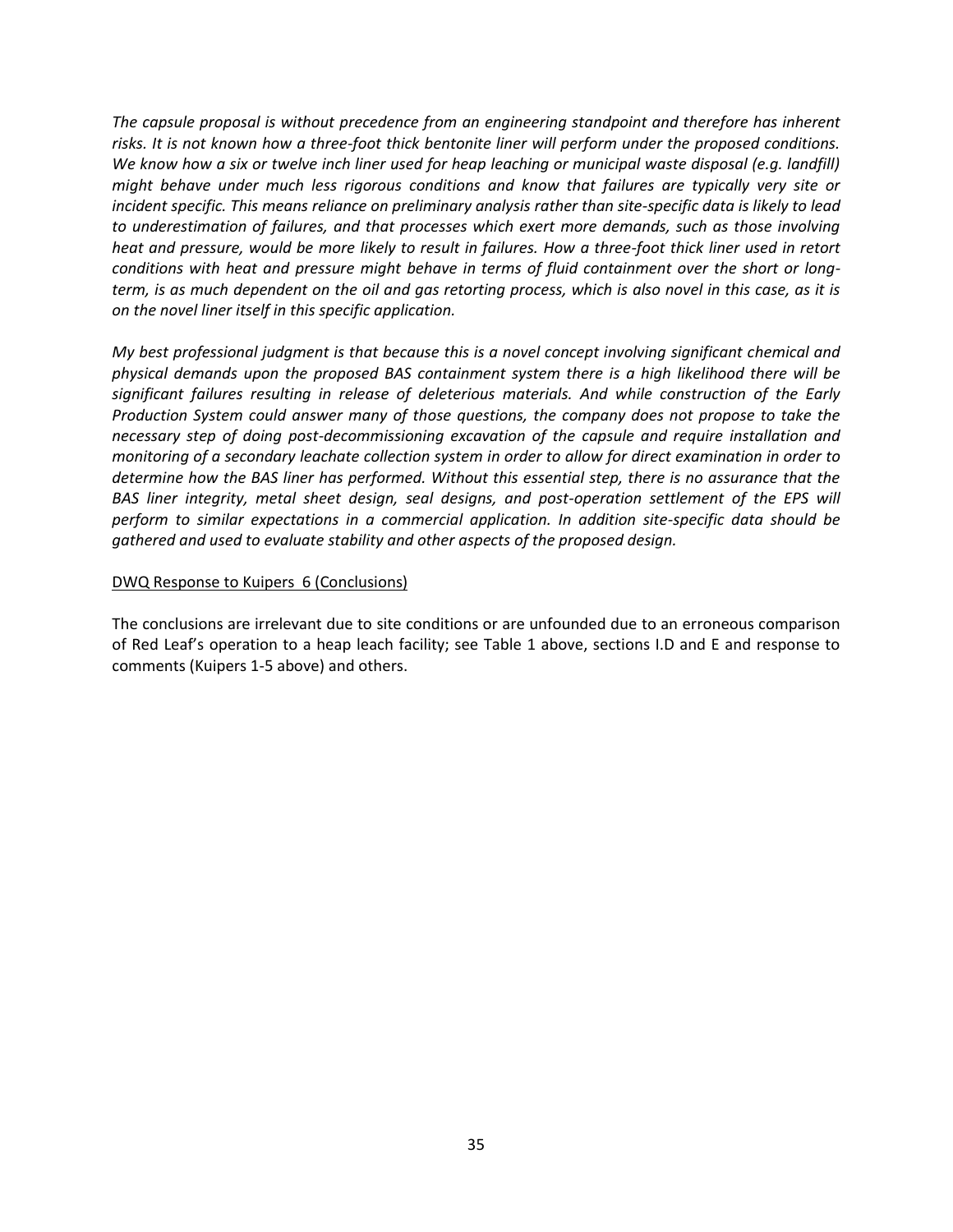#### DWQ Responses to Excerpts from Lips Report, Exhibit C to WRA's Comments

#### *Lips 1*

*The Utah Ground Water Quality Protection Rules require that an application for a ground water discharge permit contain geologic and hydrologic descriptions including aquifers, ground water flow direction, ground water quality, aquifer material, and well logs (R317-6-6.3 (E)). In addition the rules require a description of the ground water most likely to be affected by the discharge, including water quality information of the receiving ground water prior to discharge, a description of the aquifer in which the ground water occurs, the depth to the ground water, the saturated thickness, flow direction, porosity, hydraulic conductivity, and flow systems characteristics (R317-6-6.3 (K)). Red Leaf's Application does not contain, and the permit does not require, this information. The Application documents the presence of ground water in wells and nearby springs, however, the scant information in the Application fails to provide complete and accurate descriptions required by the Ground Water Protection Rules.*

#### **DWQ Response to Lips 1**

Please see Section I.C. for DWQ's response.

#### *Lips 2*

*Sandstone layers in the lower portions of the Parachute Creek Member or the upper portions of the Douglas Creek Member are the layers likely containing ground water immediately below the mine site and would be the first to be impacted by the mining and retorted operations. The Application contains numerous references to the Douglas Creek Member that contains layers of sandstone, or to porous rocks at depths as shallow as 20 to 55 feet below the Mahogany Zone, which indicates that the geologic units potentially containing ground water are close to the bottom of the pits. The Application must, therefore, contain information on aquifers in these layers.*

*The Application identifies the Douglas Creek at a depth of approximately 55 feet below the Mahogany Zone (Fig. 5). The Texaco Seep Ridge Unit #2 well, less than 2 miles west of the Red Leaf Leases reports the Douglas Creek Member 49 feet below the Mahogany (Application, pg. 13). The Application (Fig. 6) shows sandstone/mudstone in all six drill holes at depths between 20 and 60 feet below the Mahogany Zone. The NOI reports that the first porous unit occurs approximately 50-100 feet below the Mahogany Zone in the Douglas Creek indicating the potential for groundwater in the area of the proposed mine (pg. 42).* 

*The presence of a sandstone layer beneath the project area was confirmed in the fall of 2012 when Red Leaf installed six monitor wells to assess ground water conditions. The Application (pg. 24) states "[E]ach boring was drilled to the unnamed sandstone unit that occurs beneath the B Groove. This unit was selected because it is present beneath the entire project area…" Figure 8 shows that the wells were drilled to depths ranging between 20 and 55 feet below the Mahogany Zone, thus confirming that a continuous sandstone layer is present immediately beneath the zone to be mined.*

*Most importantly, the Application (pg. 24 and Fig. 8) notes that five of the six monitor wells encountered water in the lower part of the bore holes (one hole was not completed below the Mahogany Zone).*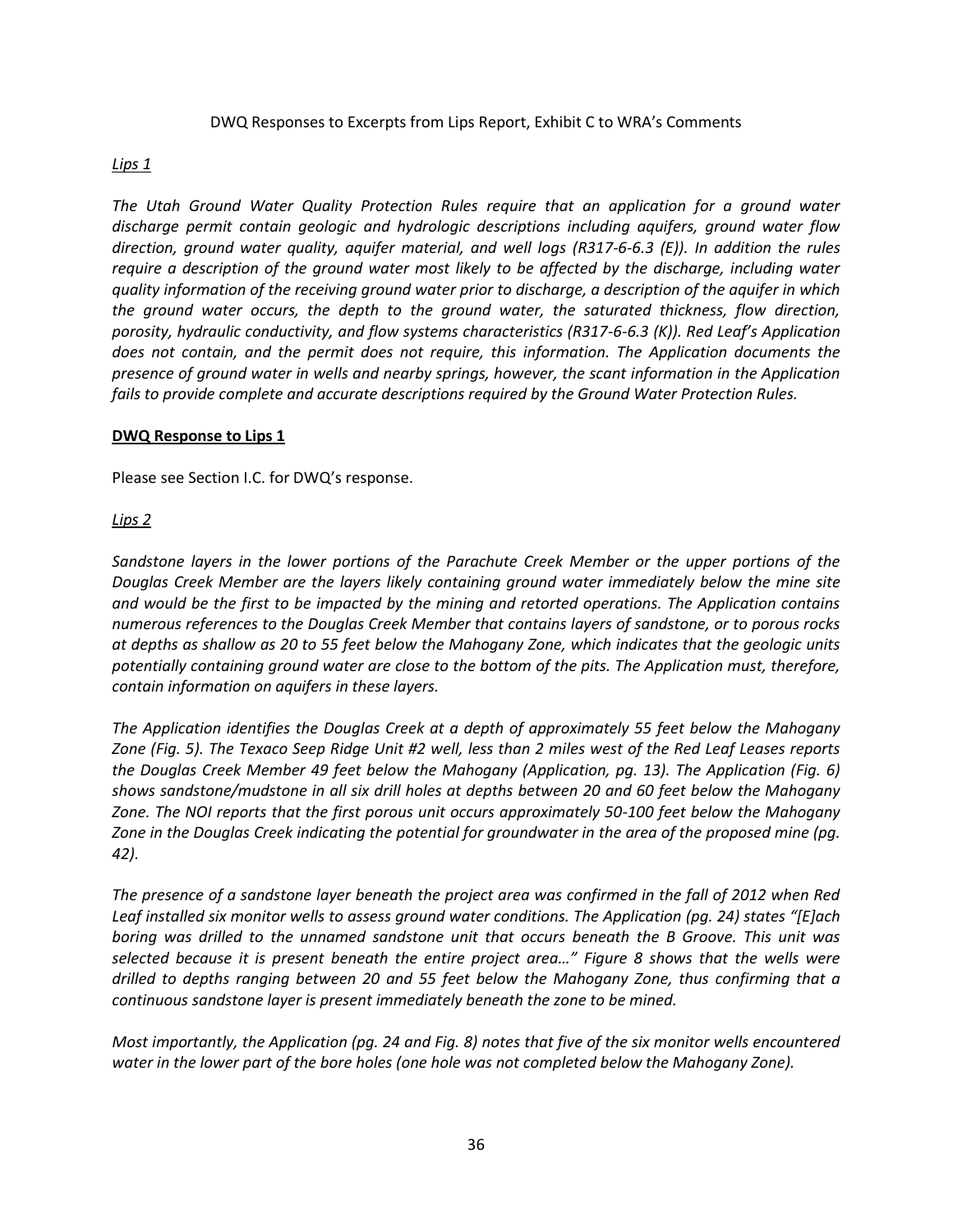*Having identified the presence of an aquifer as close as 20 feet below the proposed mining and retorting operations, the Application should, but does not, contain a description of this aquifer, including water quality information, the saturated thickness, flow direction, porosity, hydraulic conductivity, and flow systems characteristics1.*

## DWQ Response to Lips 2:

There is no evidence of any aquifers in these sandy layers, nor is there any reason to suspect there may be. Water encountered in the lower parts of the five deep holes was determined to have entered the bore holes from the shallower parts of the wells during or shortly after well completion. Recharge tests from the Mahogany Zone of these wells were attempted, but they failed to recharge after withdrawal of water standing in the well. The completion zones of the five deep wells included the upper part of the sandstone bed mentioned by WRA. As cited above, this sandy layer has low primary porosity and is protected from recharge by fine-grained strata (low-grade oil shale) above and below it. Ground water encountered in Red Leaf's monitor wells is contained within the Parachute Creek Member oil shales, and is highly saline with a different isotopic composition than local precipitation. There is no evidence that this water circulates through the rocks it is contained in. These occurrences of ground water do not represent an aquifer in any sense of the definition.

## *Lips 3*

*The Application briefly discusses a seep and spring inventory that was conducted in Fall 2012 (pg. 23 and Appendix D). Surprisingly, the Application completely fails to incorporate any information from the Supplemental Seep and Spring Inventory conducted in May 2013. This omission is egregious because the May 2013 inventory in many ways corrected or provided critical information that was missing from the Fall 2012 inventory. For example, the May 2013 inventory noted in the, "several areas marked as potential seeps were verified to be springs[,]…that seeps inventoried in October 2012 should now be classified as springs in May 2013[, and that] some of the smaller, previously identified individual springs were, in fact, larger springs that were part of gaining/losing systems." (May 2013 Inventory, pg. 6).*

*In fact, the May 2013 inventory documented the presence of numerous springs in the vicinity of the proposed operation. Two of these springs show appreciable amounts of water – Klondike Canyon Spring-01 at 0.42 gallons per minute; Reservoir Canyon-01 at 0.52 gallons per minute – and all of the springs have less than 3,000 mg/l total dissolved solids thus qualifying for protection as Class II Drinking Water Quality Ground Water under the Ground Water Quality Protection Regulations. See R317-6-3.5. The springs identified in May 2013 flowed intermittently at the surface for up to 3,900 feet, supported riparian vegetation, and showed evidence of wildlife use.*

*The May 2013 inventory failed to document the geologic occurrence for all but one of the springs; rather only noting that each was a spring that issued from "an interface between alluvium and the Parachute Creek Formation [sic].." In fact, three of the springs (Klondike Canyon Spring-01, Reservoir Canyon Spring-02, Reservoir Canyon Spring-03) are in areas mapped as the Douglas Creek Member of the Green River Formation on the geologic map in the Application (Fig. 4).*

*Regardless of this inaccurate information regarding the correct member of the Green River Formation, the Application does not contain any geologic and hydrologic descriptions of the aquifers from which these springs emit, or the ground water flow direction and aquifer materials. The question left unanswered by both the Application and the SOB is what constitutes the source of the water that feeds*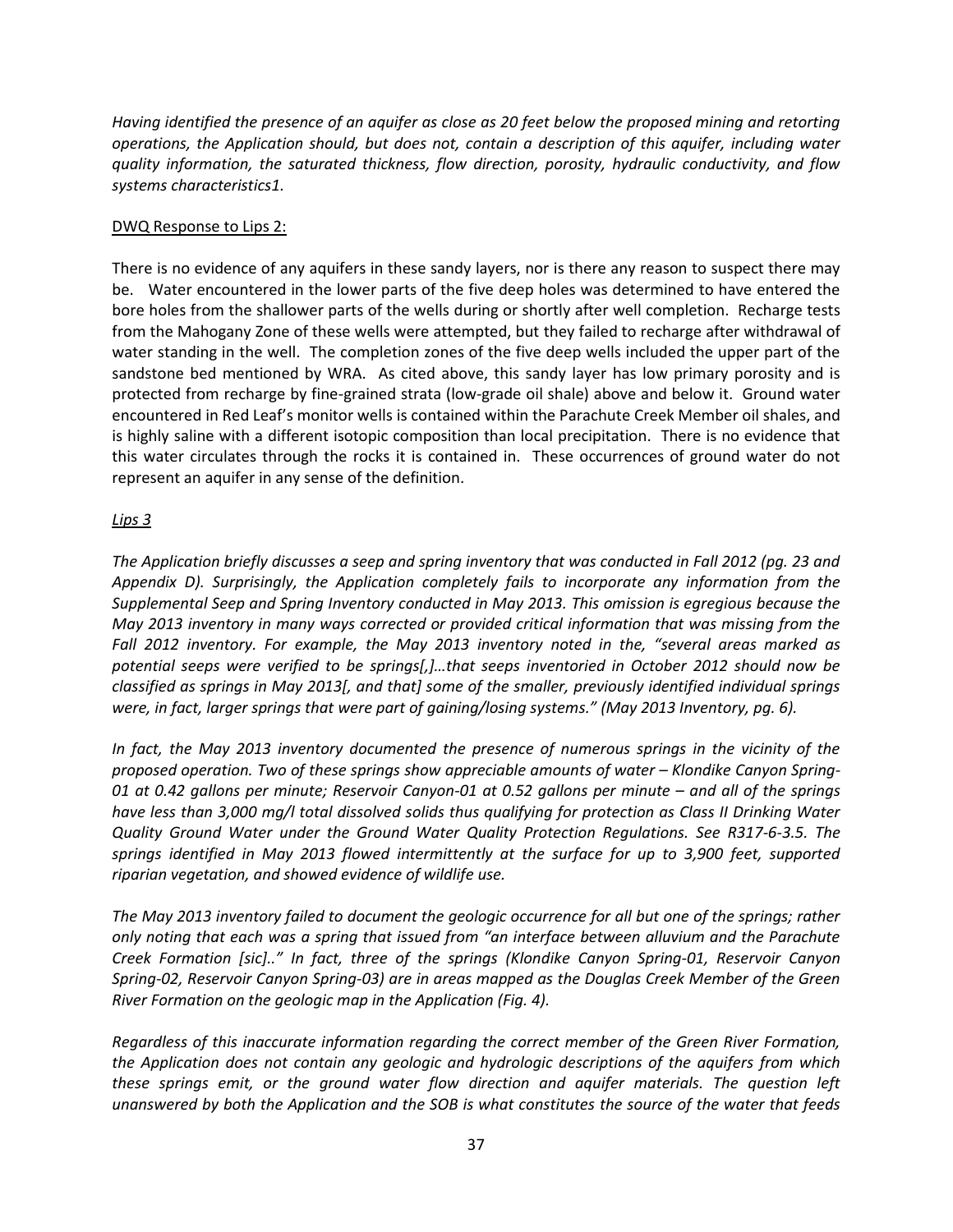*the springs noted in the May 2013 inventory, and what is the significance of the finding that eight individual springs exist down gradient of the mine site. Specifically, the question of whether those springs could be impacted by the mine must be answered. In contrast to this, the SOB fails to discuss or incorporate into the basis for the permit the results of the May 2013 inventory and completely mischaracterizes the importance of the findings, the extent of the water and the level of TDS emanating from the water sources (SOB, pg. 5).*

#### DWQ Response to Lips 3

The USGS geologic map in Figure 4 of the application designates the contact between the Parachute Creek Member and the Douglas Creek Member as the first sandy bed below the Mahogany Bed oil shale and the B Groove layer. Areas mapped as the upper Douglas Creek Member in Figure 4 are in the lower part of the Parachute Creek Member, as explained above, and do not represent the outcrop of the sandstones that form the Douglas Creek aquifer, which are several hundred feet deeper in the section and isolated from these upper sandy beds by several zones of oil shale. The first aquifer encountered in Red Leaf's water supply well was over 600 feet below ground surface, much deeper than the upper sandy beds.

The sandstones that form the Douglas Creek aquifer do not crop out in the area surveyed for springs and seeps, and the personnel from JBR Consultants who conducted the survey followed the Utah Geological Survey interpretation of the Parachute Creek-Douglas Creek contact, thereby designating the bedrock in the area of the springs and seeps to be the Parachute Creek Member. The permit application, p. 23 states:

> The observed geological occurrence of the single spring and most seeps was discharging or potentially discharging stream bed material, which was comprised of alluvium, residuum or both.

In addition, Red Leaf has demonstrated that such ground water that exists in the Parachute Creek Member (the bedrock in most of the survey area) is highly saline and contained in rocks with very low hydraulic conductivity. The relatively low levels of dissolved solids contained in springs in the survey area are best explained by these springs representing ground water flow from the surficial deposits. Although these deposits have eroded from the Parachute Creek Member, salts have been removed from them by weathering. The levels of dissolved solids in these springs, approximately 3000 mg/l, are a result of this weathering process. Seeps flowing from shale partings in bedrock represent places where ground water from the surficial deposits has penetrated to shallow levels in the upper, weathered portion of the bedrock. As cited above, the low hydraulic conductivity and highly saline water contained deeper in the bedrock are evidence against a ground water flow system that penetrates deep into the bedrock.

Red Leaf's EPS capsule will be built directly on top of un-weathered bedrock at the bottom of a mine pit. Any discharges at the site of the capsule would not affect ground water in the surficial deposits. Monitoring of springs and seeps that issue from the surficial deposits or from weathered bedrock immediately underlying them is not necessary to meet the requirements for permit issuance from UAC R317-6-6.4A for the EPS capsule.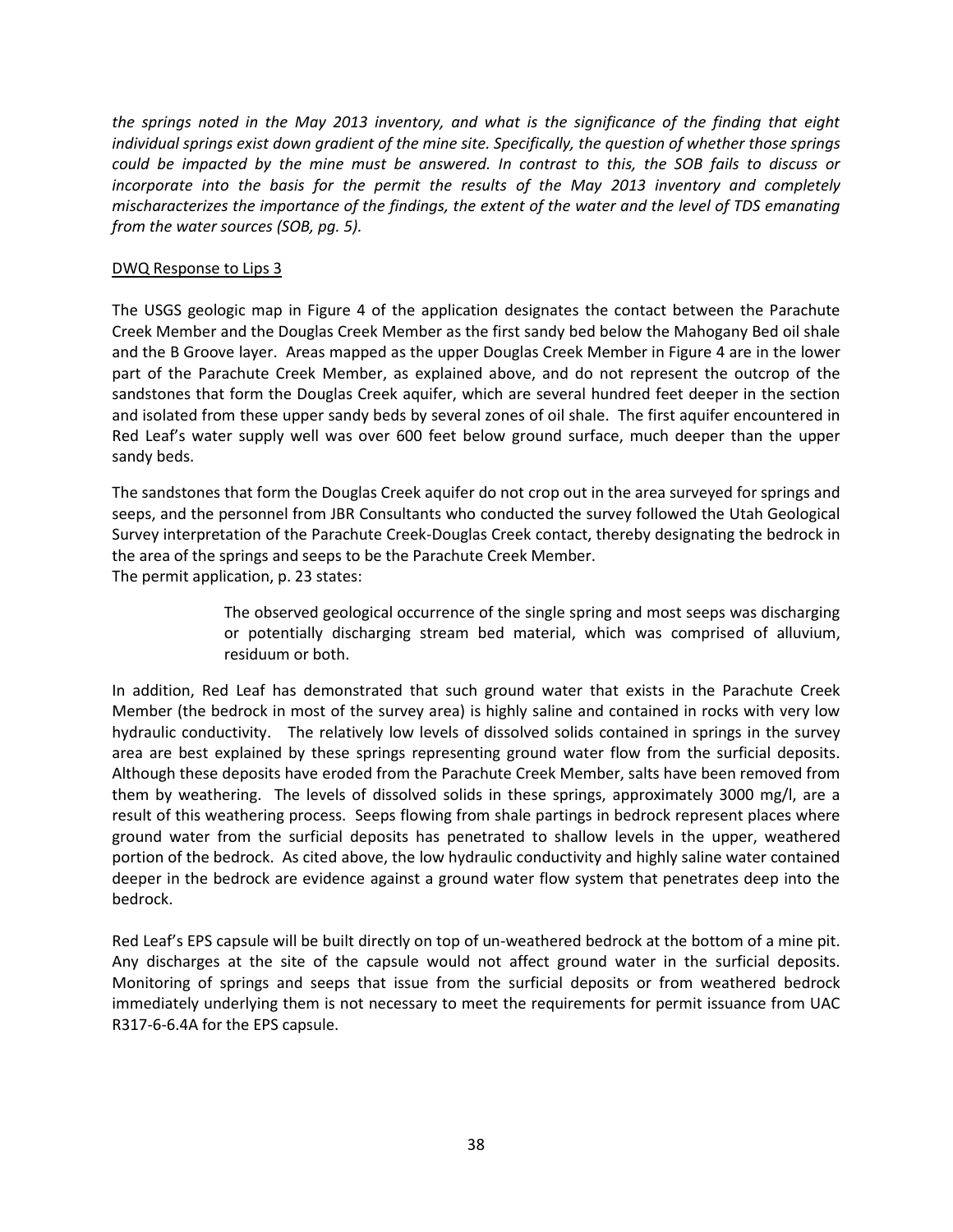#### *Lips 4*

*In the discussion of impacts of leachate being discharged from the capsule, the SOB states "Available information suggests that such leachate would have levels of dissolved contaminants that are comparable to or less than the existing ground water in the underlying rocks." (pg. 7) In essence, DWQ is saying that the basis for the permit is that it doesn't matter if the capsule discharges leachate, because of the poor water quality in the underlying aquifer. This justification for issuing a permit is fundamentally flawed because the water quality data in the Application do not represent the aquifer underlying the mining and retorting operations.*

*Red Leaf collected samples and analyzed ground water quality from the deep monitor wells (Application, pgs. 25-26). The results of the laboratory analyses indicated that these samples had high total dissolved solids (TDS values between 9,020 mg/l and 58,600 mg/l) and isotopic signatures representing long residence time.*

*The critical question is which aquifer does this high TDS water represent. Figure 8 of the Application shows the total depth of the monitor wells and information on how the wells were completed, including screened intervals, and zones that were backfilled with sand and bentonite. Sand backfill is extremely porous and will allow any water that flows into the bore hole to flow into the screened interval of the monitor well.*

*Examination of Figure 8 reveals that all of the deep wells were completed within either the screened interval and/or with sand pack that extended into the Mahogany Zone. Thus, the water samples that were collected and analyzed from these monitoring wells contain water that came from multiple geologic layers and their corresponding aquifers. Unfortunately, because of the way the monitor wells were completed, it is not possible to determine if the high TDS water was from an aquifer in the Mahogany Zone, or from the aquifer in the continuous sandstone layer that is present a few tens of feet below the Mahogany (see discussion above in Section 2.1).*

*Because Red Leaf did not complete the monitor wells in a manner that isolated the aquifer below the proposed mining and retorting operations, there is no basis for any statements regarding "[t]he existing ground water in the underlying rocks." (SOB, pg. 7). The Application contains no data that represents the water quality of the aquifer in the underlying rocks. Thus, DWQ is not justified in its comparison of water quality in the leachate to water quality that could be impacted– and this cannot be a basis for issuing the permit.*

#### DWQ Response to Lips 4:

Again, this comment wrongly assumes there are "aquifers" underlying the EPS capsule site at shallow depths, when there is no evidence that any aquifers exist above the Douglas Creek aquifer tapped by Red Leaf's water supply well, at depths of 630 and 830 feet below ground surface (SOB, Part III.2). In particular, there is no evidence that the sandy bed below the Mahogany Zone is an aquifer, and significant evidence that it is not. In outcrop (Novak 2012, Photo 5), it has significant carbonate content and its thinly-bedded (fissile) appearance indicates a significant content of fine-grained material and naturally occurring hydrocarbons, i.e. kerogen, as well. It is overlain and underlain by oil shales with low permeability that prevents water from recharging into it. Examination of drill cores through this interval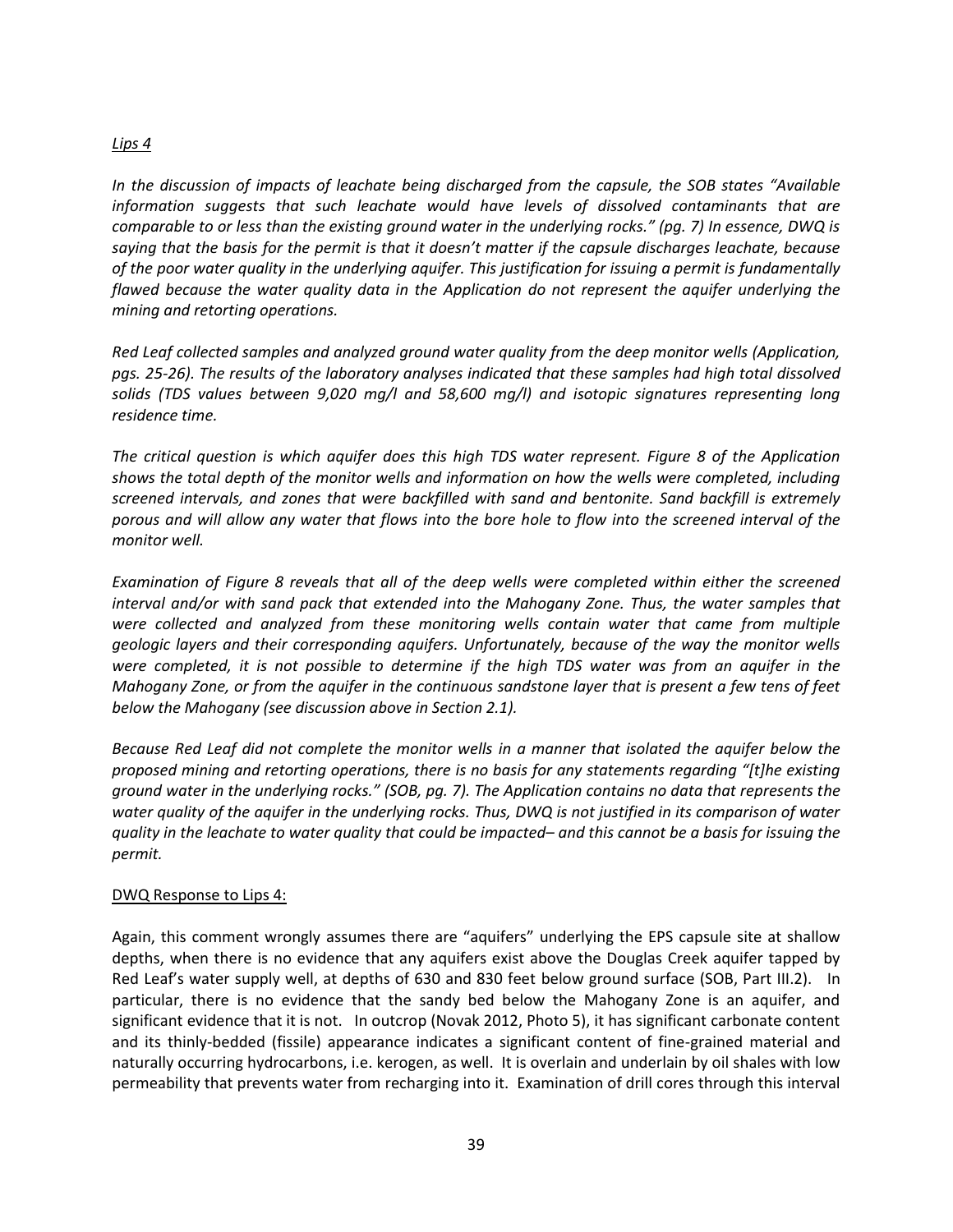show that it is partly saturated with bitumen, further decreasing its porosity and permeability (Memo from Steven Kerr to Jay Vance, November 7, 2013).

Because the stratigraphic interval below the B Groove is composed primarily of oil shales, which were deposited in an environment similar to the Mahogany Zone and which have similar hydrogeologic properties, there is no reason to suspect any ground water that may occur in these rocks would have significantly better water quality than that observed in the Mahogany Zone.

### *Lipps 5*

*The Application states that the mine operation is designed to be a zero-discharge operation (pg. 11). This claim is based on Red Leaf's assumption that the capsules will be constructed with an "impermeable liner" (pg. 4) and that "water will not enter the hydrocarbon recovery zone of the capsules" (pg. 8). The Application further states "the process capsules are designed to prevent both infiltration of precipitationderived water into them and discharge of fluids from them" (pg.11).*

*In fact, the seepage analysis conducted by Red Leaf contradicts this assumption and shows that a significant amount of water from precipitation will infiltrate through the upper BAS layer (Appendix K). Red Leaf ran several analyses, including a base case that assumes a vegetated cap as designed; and a case that assumes bare ground, i.e. no vegetation. The results identify a rate of seepage through the upper BAS layer of 1,683 gallons per year per capsule for a reclaimed capsule and 73,772 gallons per year for a non-vegetated capsule.*

*The analysis performed by the company assumes that there will be a uniform hydraulic conductivity of 1x10-7 cm/sec across the entire surface of the capsule. However, if the permeability isn't uniform because there are defects or cracks in the BAS layer, the seepage of meteoric water into the processed ore zone will be several orders of magnitude higher than modeled.*

*Further, the 1,683 gallons per year per capsule is the minimum amount of water that could seep through the BAS and this number is likely to be greater for three reasons. First, Red Leaf ran the model for 30 years and reported the average seepage for that time period. However, seepage in the first few years, in layers at depth would be very low to zero. It takes a few, perhaps up to 10-15 years for all the overlying material to reach field capacity and for equilibrium to be reached. At that point the seepage through the BAS would be fairly constant. The normal procedure for reporting seepage results from the HELP model is to only report the values after equilibrium has been reached, not the average for the all the years. Thus, Red Leaf has skewed the results to show a lower seepage through the BAS.*

*Second, as stated in the Application (pg. 8), the reclaimed surfaces of the capsules will be regraded in order to reduce surface runoff and erosion. This will necessarily increase the amount of precipitation that will infiltrate into the ground and ultimately through the BAS. Red Leaf does not explain how this was accounted for in the HELP model.*

*Third, the base case assumes that the vegetation has been established. However, it may take a few years for this to occur, and in those years, infiltration will be significantly higher. Red Leaf does not explain how this was accounted for in the HELP model.*

*In my opinion, the water that infiltrates through the upper BAS layer will also infiltrate into and through the processed ore. Underlying the upper BAS layer will be 13 feet of gravel that Red Leaf has assumed to*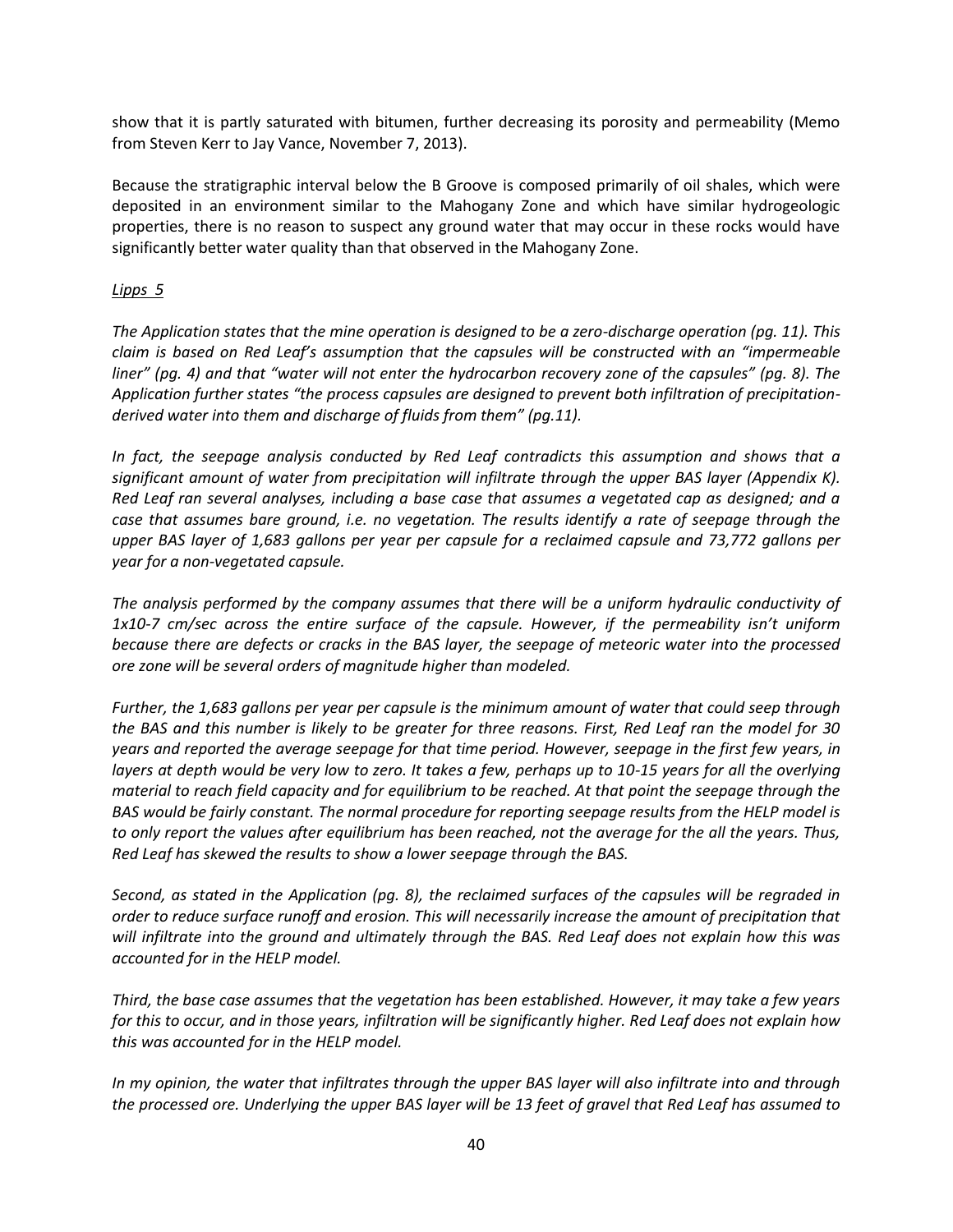*have a hydraulic conductivity of 1x10-1 cm/sec. Water will easily run through this layer into the processed ore. The processed ore is assumed to have a hydraulic conductivity of 1x10-4 cm/sec, so water will easily run through this material as well. There is no analysis in the record of the seepage of water into or through the processed ore, nor an evaluation of the seepage of water through the lower BAS layer.*

*Red Leaf has clearly demonstrated that the upper BAS layer is not impermeable and that a significant amount of meteoric water will flow through it. Given that the gravel layers and spent ore are several orders of magnitude more permeable, it is axiomatic that water will flow through these layers as well. Any water that accumulates at the base of the capsules will similarly flow through the lower BAS layer, because, like the upper BAS layer, it will not be impermeable.*

*DWQ recognized that the HELP modeling conducted by Red Leaf was inadequate to answer the questions of how much water will infiltrate into the capsules, and importantly, how much water will percolate through the spent ore and the lower BAS layer. On February 12, 2012, DWQ explicitly stated that the application should provide justification for several model inputs and additional HELP modeling that: 1) considered long term performance of the waste containment (longer than the 30 years evaluated by Red Leaf), 2) evaluated the time for the spent shale to reach field capacity, at which time it could possibly discharge leachate, and 3) evaluated scenarios where the upper BAS layer and capping materials have been removed by erosion.*

*Red Leaf failed to conduct the analysis that DWQ stated were necessary to address their concerns related to the long-term management of the spent shale. The Application contains no additional HELP modeling performed by Red Leaf. Apparently in an attempt to address these critical issues raised by DWQ, the Application contains a Technical Memorandum from Robert Bayer dated May 30, 2013 (Appendix L). However, this memorandum completely fails to address the long-term management of the spent shale, the performance of the bottom BAS, or discharge of leachate from the capsules. Furthermore, because of fatally flawed assumptions, the memorandum fails to even address its stated objective of determining the time necessary for the lower part of the EPS capsule to reach field capacity, and thus provides no useful information regarding discharge of leachate from the capsule.*

*In my professional opinion, the performance of the capsule is one of the most critical issues regarding protection of ground water from the proposed Red Leaf operations. It is imperative that the Application provides a thorough and accurate evaluation of the potential for leachate to be discharged from the capsule. This evaluation can be accomplished with modeling that is conducted to the standard of practice for a project of this magnitude and complexity. The Application does not contain such modeling and evaluation, and DWQ has failed to follow through on their original requirement that it does. There is no justification for allowing Red Leaf to perform the modeling and evaluation after the EPS is constructed. As it stands, the Application does not contain, and the permit does not require, complete and accurate information that shows that the discharge can be controlled and will not migrate into or adversely affect the quality of waters of the state as required under R317-6-6.3(G).*

#### **DWQ Response to Lips 5:**

Red Leaf's ground water discharge permit application may have represented the capsule design as a "zero discharge" facility but the permit is not based on a zero-discharge design for the EPS capsule. Rather, site conditions and what is known about the nature of the potential discharge justify considering the proposed design for the EPS capsule to be Best Available Technology in this particular case. Red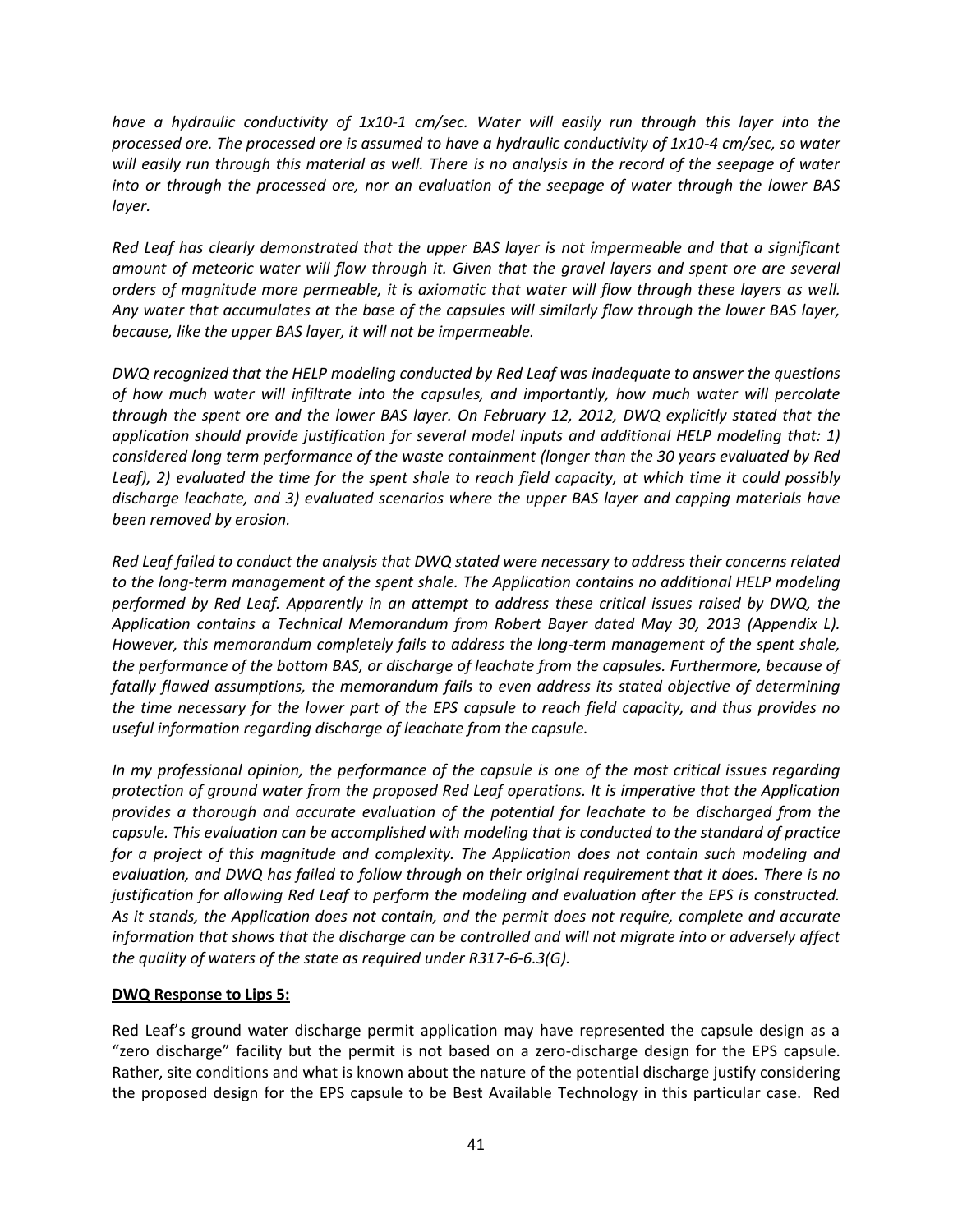Leaf's design is appropriately protective for these conditions and DWQ's approval of it is conservative, taking into account that there are some unknown factors of the new technology and the anticipated opposition to shale extraction projects. DWQ's request for additional modeling studies was made when Red Leaf was still seeking a ground water discharge permit to cover the entire anticipated mining operation. The current plan to construct a prototype capsule, however, will allow for studies based on actual performance of the capsule and not just modeling based on assumed values for parameters used in the model.

Requirements for studies on the EPS capsule are listed in Part I.G of the ground water discharge permit. Part I.G.3 requires Red Leaf to evaluate the hydraulic conductivity of the upper BAS liner, including sections that were constructed differently or which underwent mechanical strain due to compaction of the underlying oil shale ore during retorting. Red Leaf shall also evaluate hydrologic properties of the spent shale and other components of the EPS capsule in order to model water flow through the capsule using actual measured values for the parameters used by the model and not estimated values. The goal of this modeling will be to estimate the volume of water needed to bring the capsule contents (and contents of future production capsules) to field capacity, and the time needed for this volume of water to infiltrate the capsules in the site's climate.

Again, DWQ is satisfied that the most important factors regarding protection of ground water in this case are the nature of the facility and the site conditions. The capsule contents will always be under unsaturated conditions and significant hydraulic head will not build up on the lower BAS liner. If some small flux of leachate does bypass the metal collection pan and migrate through the lower BAS liner, rocks underlying the capsule have very low permeability. The first aquifer underlying the site is over 600 feet below ground surface and is under confined conditions with an upward hydraulic gradient.

The justification for allowing Red Leaf to model liner and capsule performance is that such modeling is not as important as WRA represents because of the site conditions, and also that modeling based on hydrologic parameters that are actually measured in a constructed capsule will be superior to using estimated values. It is DWQ's intent to apply the results of this modeling to develop permit conditions if the capsule technology is used at other sites in the future.

## *Lips 6*

*Because the Application does not contain complete and accurate information showing that the discharge can be controlled and will not migrate into or adversely affect the quality of waters of the state, as required by R317-6-6.3(G), Red Leaf can and should conduct monitoring to determine the impact of the mine on ground water resources. Additionally, the ground water permit makes the incorrect statement that "[g]round water monitoring is not feasible at the site due to the impermeability of the shales that underlie it."*

#### DWQ Response to Lips 6:

Mr. Lips contention that ground water monitoring is necessary or that source monitoring is insufficient at the Red Leaf site is unsupported and without basis. The permit requires source monitoring of any leachate that may collect on the metal pan within the capsule and the upper surface of the lower BAS liner. This source monitoring will detect any problems with leachate discharge long there is a discharge to ground water because of the very low permeability of the rocks underlying the capsule. Ground water monitoring is not necessary because the highly saline nature of ground water observed in these rocks is evidence that it does not circulate and potential discharge from the capsule would not necessarily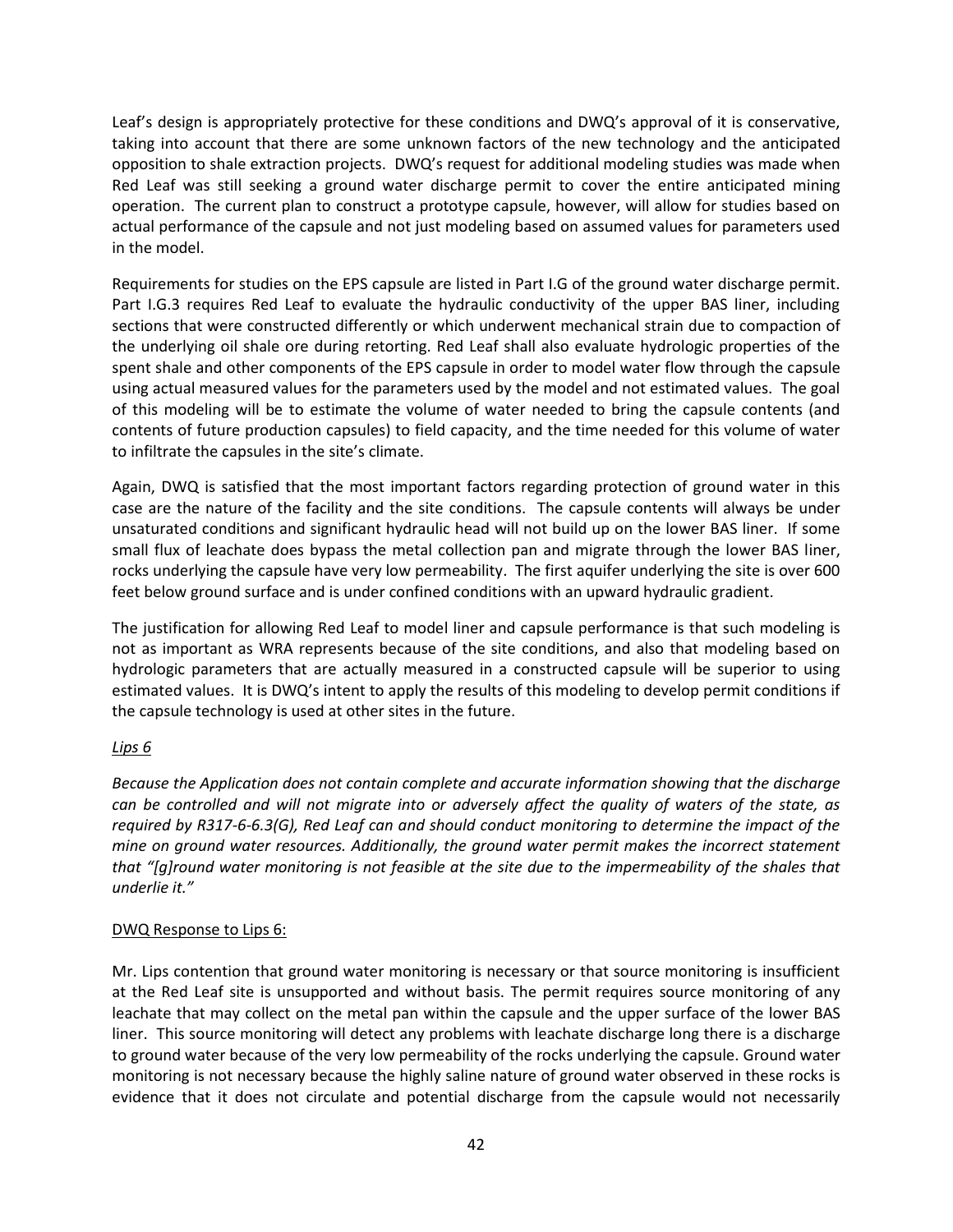report to a monitor well. In addition, ground water monitoring would be very unlikely to detect the influence of leachate in highly saline ground water containing dissolved hydrocarbons such as that observed in Red Leaf's monitor wells. Also, the Douglas Creek Aquifer is many hundreds of feet below the mine site, overlain by impervious and uneconomic oil shale, and therefore naturally protected by site conditions. Therefore, requiring source monitoring but not ground water monitoring is rational.

## *Lips 7*

*Red Leaf recognized during the drilling of the monitor wells that a continuous sandstone layer exists across the entire project area at a depth of a few tens of feet below the mine. Furthermore, they identified water in the bottom of the drill holes that extended into this layer. Unfortunately, Red Leaf did not complete the monitor wells in a manner that would allow for sampling and analysis of the water quality in this aquifer. Red Leaf should install new monitor wells that collect data that describe hydrologic descriptions including ground water flow direction, ground water quality, aquifer material, water quality information, the saturated thickness, porosity, hydraulic conductivity, and flow systems characteristics of this aquifer. Water quality monitoring in these wells should be used to establish baseline conditions and monitoring should continue as a permit condition.*

*In addition, because Red Leaf identified eight springs down gradient from the mine site and neither Red Leaf nor DWQ have made any attempt to explain the significance of these springs, where the water is coming from and whether they can be impacted, Red Leaf should monitor these springs to determine whether they will be impacted by the mining operation.*

*The Application should contain a description of all compliance monitoring points, ground water monitoring to determine ground water flow direction and gradient, and the quality of ground water at the compliance points. These compliance monitoring points should be established and data collected before Red Leaf conducts any mining operations in order to establish background conditions. The Application should also contain a description of: 1) the installation, use and maintenance of monitoring devices; 2) monitoring of the vadose zone; 3) measures to prevent ground water contamination after the cessation of operation, including post- operational monitoring; 4) a description and justification of parameters to be monitored; and 5) quality assurance and control provisions for monitoring data.*

#### DWQ Response to Lips 7:

There is no evidence of any aquifer in the subsurface above the strata tapped by Red Leaf's water supply well, over 600 feet below ground surface. Provisions from R317-6-6.3 that WRA cites here as being necessary for this permit were intended for permitting cases where monitoring an aquifer underlying the permitted facility is the primary means of demonstrating that the conditions in Rule 317-6-6.4A are met. That is not the case for this permit, and the DWQ has discretion to omit these requirements.

Mr. Lips' contention that Red Leaf did not properly complete the deep monitor wells is also without basis. The sandstone bed was known to be non-water bearing prior to well installation based on the results of holes and observations of the drill core. The sandstone bed was selected as an easily identified "marker" to enable each well to be drilled to the same stratigraphic horizon.

Also as presented above, there is no evidence for a deep, regional, bedrock ground water flow system that would be affected by discharge from the EPS capsule. The springs cited by WRA do not discharge highly saline ground water as encountered in Red Leaf's monitor wells. All evidence shows that these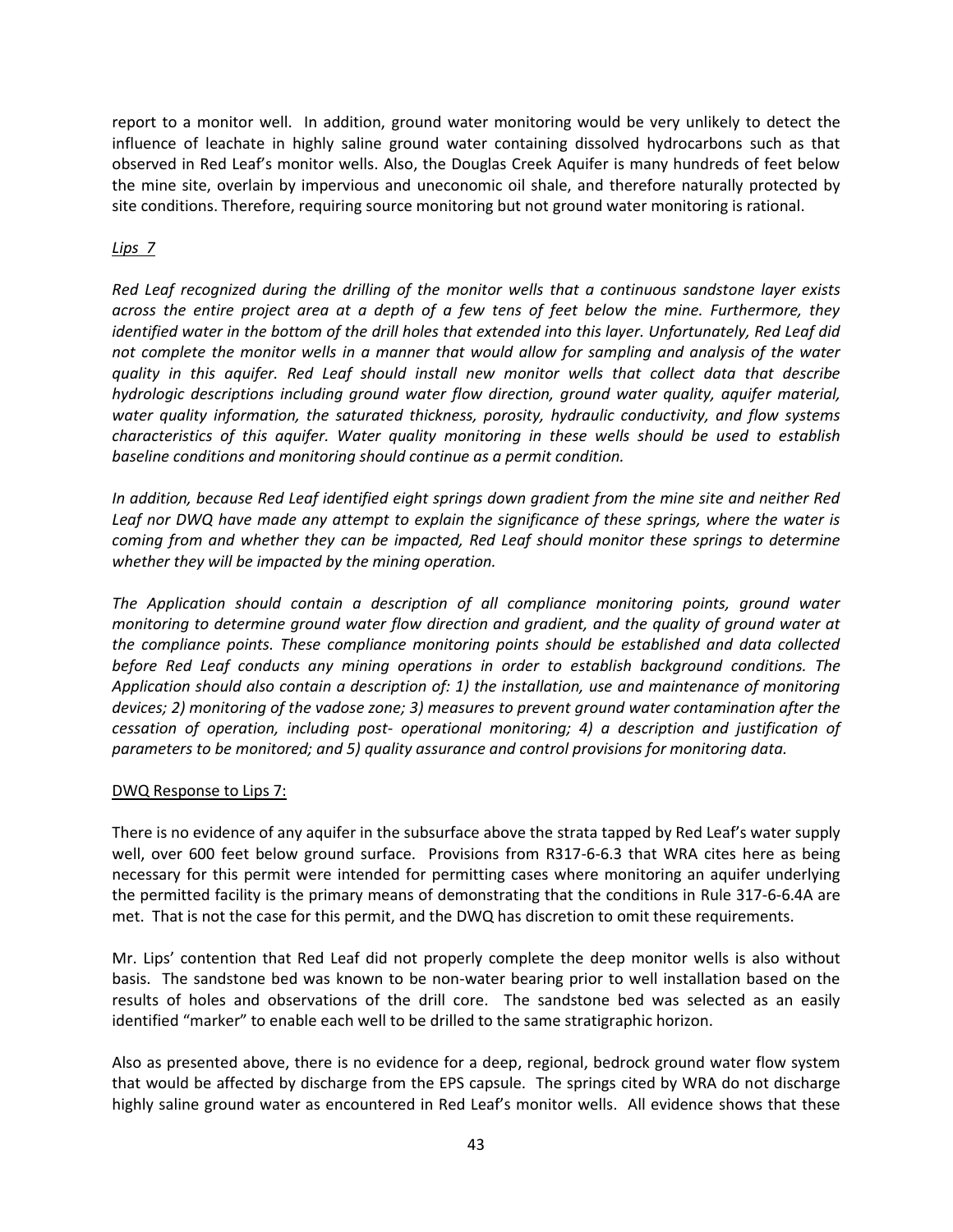springs represent discharge from a shallow system contained in unconsolidated surficial deposits and weathered bedrock. The EPS capsule and any future capsules would be constructed on bedrock at the base of the Mahogany Zone in a mine pit. Any discharge from the capsules would be to bedrock of very low permeability at an elevation below the land surface, and in the case of the EPS capsule at least, such discharge would not affect water in the saturated surficial deposits.

## *Lips 8*

*DWQ recognizes that there are uncertainties related to the ground water protection, capsule performance, and site conditions (SOB, pg. 7). Given this uncertainty, it is incredulous that DWQ proposes to issue this permit without a Sampling and Analysis Plan. Rather, DWQ, without explanation or justification, only requires Red Leaf to submit a Sampling and Analysis Plan no later than the date that heating pipes in the capsule are shut down (Permit, pg. 6).*

## DWQ Response to Lips 8:

The justification for allowing Red Leaf to submit a Sampling and Analysis Plan no later than the date that the heating pipes in the capsule are shut down is that Red Leaf will design and install the sample ports to be used for collecting any potential leachate from the EPS capsule's metal collection pan and the top of the lower BAS liner around the time of capsule closure. They cannot submit a sufficiently detailed Sampling and Analysis Plan that includes proper use of these ports before the detail is known. The delayed submission of the Sampling and Analysis Plan will not compromise the consistency of the monitoring over time. Nor will the delayed submission compromise the continuity of sampling methodology even if different personnel conduct the sampling over time. Moreover, allowing delayed submission of the Sampling and Analysis Plan is administratively efficient because otherwise Red Leaf would likely be required to submit a revised Sampling and Analysis Plan after the necessary detail is known and the revised Sampling and Analysis Plan would then have to be reviewed and approved by the DWQ. Finally, a delayed submission will not be less protective of ground water because the capsule will contain a stack of spent shale approximately 100 feet in thickness that will be extremely dry after being heated to over 700° F, and it will be capped by a liner that is the functional equivalent of three feet of material with hydraulic conductivity of 1 x  $10<sup>-7</sup>$  cm/sec. Leachate will not form before shut down of the capsule heating system, and very likely not for a significant time thereafter. For all of these reasons, the delayed submission is reasonable.

## *Lips 9*

*The Permit Compliance Monitoring, Reporting Requirements, and Compliance Schedule are incomplete and insufficient to assess impacts from the proposed mining and retorting operation. The purpose of the monitoring and reporting should be to detect problems early and address them with prompt and appropriate actions. First, the monitoring schedule should be modified to reflect monitoring sooner than beginning six months after shutdown of the retorting operations. Second, the monitoring from the tunnels should be initially conducted bi-weekly (not biannually) until it is demonstrated that there is not discharge of leachate from the capsule. Third, monitoring reports should be submitted within 30 days of data collection and laboratory analysis, not semi-annually or annually after the shut down of heating. Fourth, the Permit makes several references to the term of the permit; however, the term of the permit is not established for this EPS capsule. Fifth, DWQ fails to state how any of the data submitted will be analyzed in order to guide decisions as to whether or not to cease operations of the EPS. For example, if monitoring shows that a discharge of leachate is occurring, what will DWQ do?*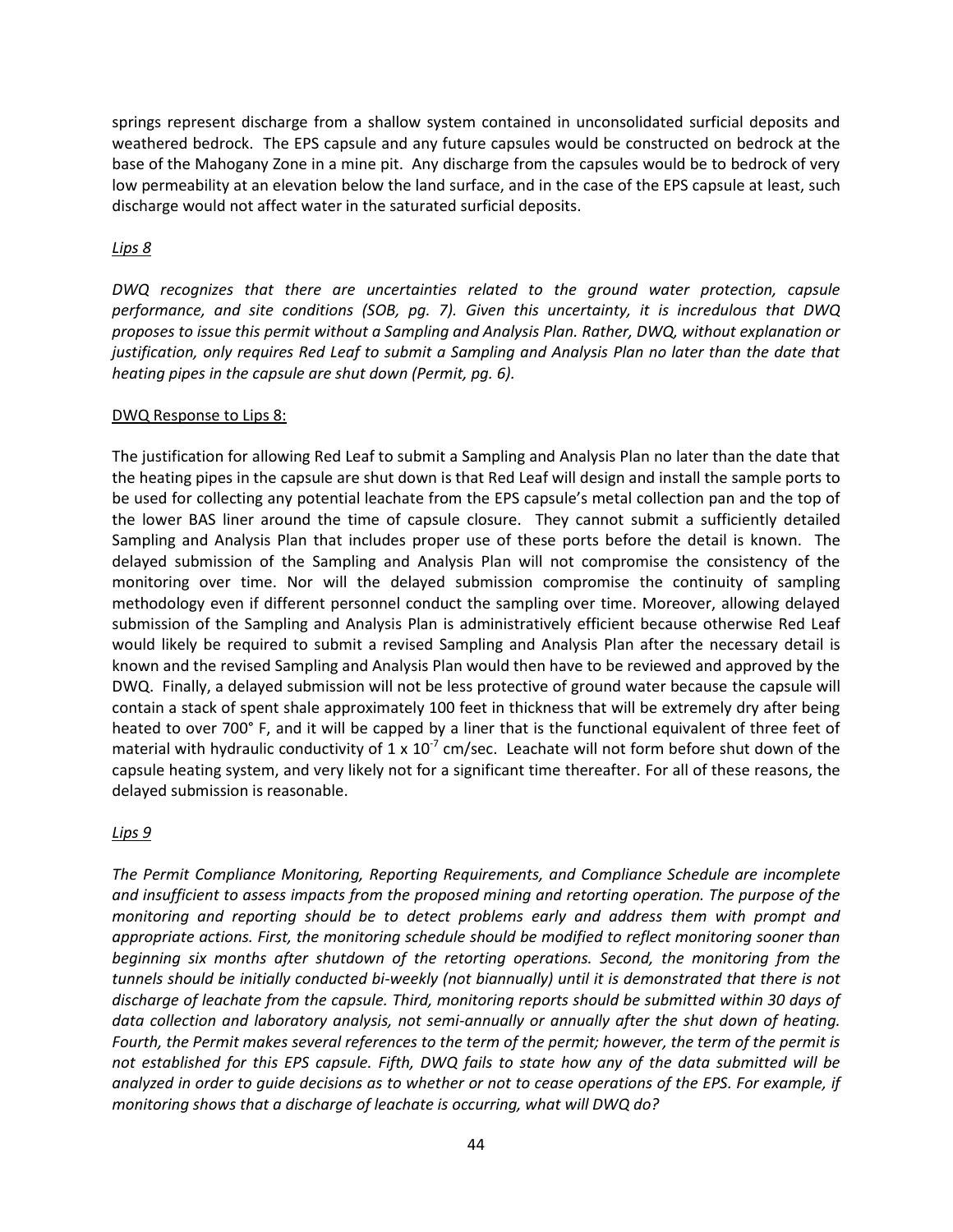#### DWQ Response to Lips 9:

DWQ is satisfied given the nature of the EPS capsule that leachate will not flow from the capsule so soon after shutdown nor in quantities large enough to justify the proposed monitoring schedule. Bringing the capsule contents to field capacity, which would be necessary before there could be discharge of leachate to the monitoring ports, will take a significant amount of time after capsule closure. There is no need for a more frequent monitoring schedule immediately after capsule closure. If, in the future, there is significant discharge of leachate through the monitoring ports, the monitoring frequency could be changed as a minor permit modification, at permit renewal, or as part of a major modification to the permit if Red Leaf decides to go into commercial production. Data submitted for compliance monitoring will not be used to guide decisions on ceasing operations of the EPS because leachate formation and compliance monitoring will only happen after the EPS capsule is shut down. In the unlikely event that the additional data collected as required by this permit reveal that leachate discharge may be a significant threat from capsules of this design, the results will allow DWQ and Red leaf to consider other ways in which it may be managed such as by requiring a more impermeable design for the upper liner cap.

Ground water discharge permits are issued for a five-year term and must be renewed at the end of that term.

#### *Lips 10*

*The method of recovering hydrocarbons from oil shale described in the Application is a new concept that has never been demonstrated at the scale that Red Leaf proposes. Red Leaf has modified their original Ground Water Discharge Permit Application to only include one test capsule, called the EPS capsule. Among other stated objectives of the EPS, the purpose of this test capsule is to evaluate capsule containment effectiveness (Application, pg. 5). DWQ considers the evaluation of the capsule as the first reason for the basis for permit issuance -"The issuance of this permit is part of an evaluation phase that will be used to test assumptions and factors related to ground water protections, capsule performance and site conditions that are still not completely known." (SOB, pg. 7). Furthermore, the Permit states, "Red Leaf intends to use this EPS capsule to evaluate design features related to waste containment." (Permit, pg.2). In plain language, neither Red Leaf of DWQ knows if the capsule design, particularly the BAS will contain leachate, and if not, what the impacts to ground water will be.*

*Given this uncertainty, along with the documented presence of ground water immediately beneath the proposed mine, the numerous springs down gradient of the mine, and Red Leaf's modeling results that show that the BAS is no impermeable, it is imperative that this EPS capsule be constructed on a liner system that can effectively contain any leachate that does discharge. DWQ should only issue a permit for this EPS capsule if it is constructed on a liner system that consists of an HDPE (or equivalent) liner and a*  leak detection and leachate recovery system between the capsule and the HDPE liner. A liner system of *this type will provide the best available technology for protecting waters of the state.*

*In addition, the presence of leachate with this type of liner system will be detected in a time period that*  will allow DWQ to make informed decisions before permitting a full-sale operation that Red Leaf *proposes. While monitoring of ground water in wells and in nearby down-gradient springs is necessary, the time that might be required for leachate to reach these source may be long enough that DWQ would, it no contamination were detected, incorrectly assume that no leachate was discharged. However, the*